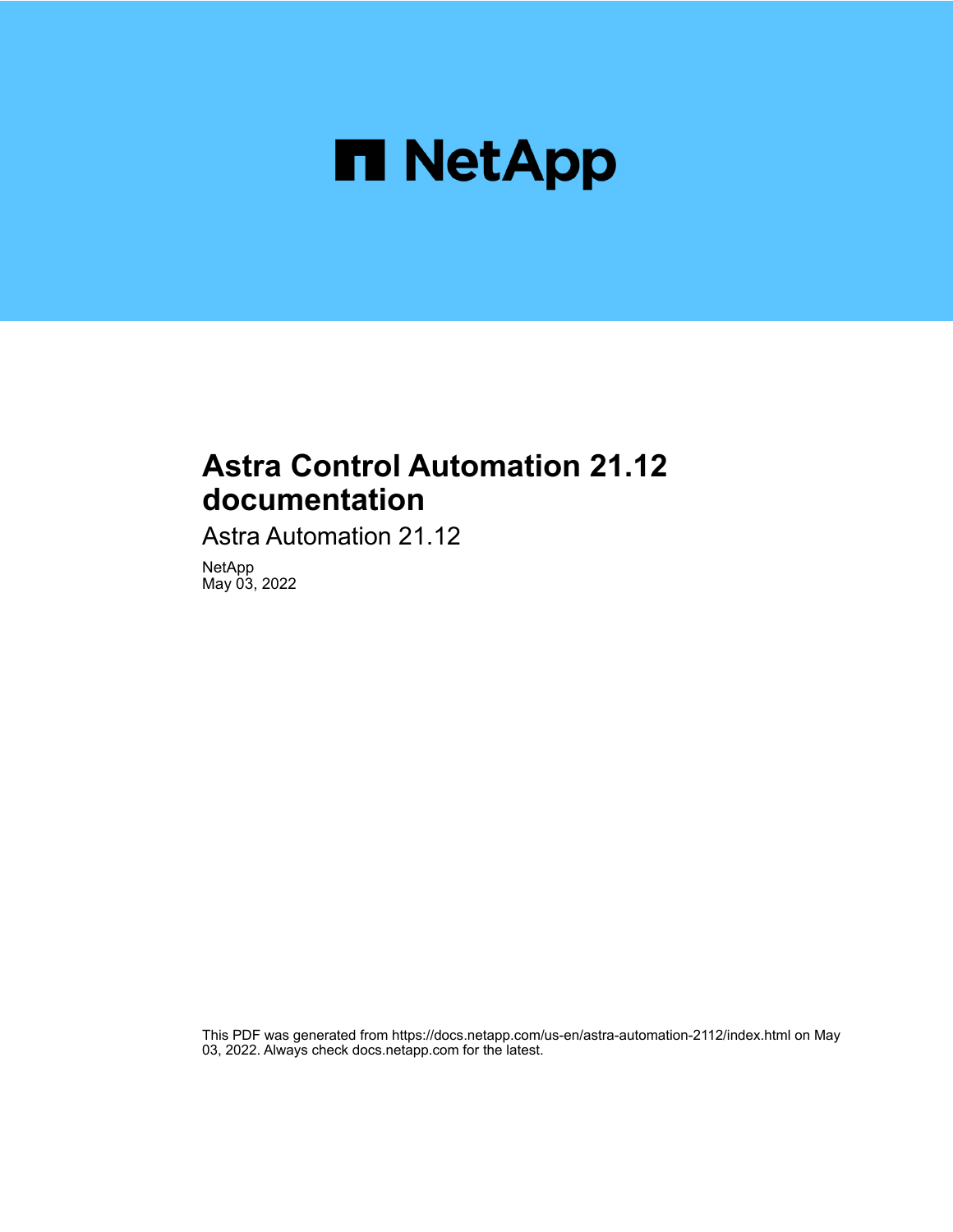# **Table of Contents**

| About this release with the contract of the contract of the contract of the contract of the contract of the contract of the contract of the contract of the contract of the contract of the contract of the contract of the co |    |
|--------------------------------------------------------------------------------------------------------------------------------------------------------------------------------------------------------------------------------|----|
|                                                                                                                                                                                                                                |    |
|                                                                                                                                                                                                                                |    |
|                                                                                                                                                                                                                                |    |
|                                                                                                                                                                                                                                |    |
|                                                                                                                                                                                                                                |    |
|                                                                                                                                                                                                                                |    |
|                                                                                                                                                                                                                                |    |
|                                                                                                                                                                                                                                |    |
|                                                                                                                                                                                                                                |    |
|                                                                                                                                                                                                                                |    |
|                                                                                                                                                                                                                                |    |
|                                                                                                                                                                                                                                |    |
|                                                                                                                                                                                                                                |    |
|                                                                                                                                                                                                                                |    |
|                                                                                                                                                                                                                                |    |
|                                                                                                                                                                                                                                |    |
|                                                                                                                                                                                                                                |    |
|                                                                                                                                                                                                                                |    |
|                                                                                                                                                                                                                                |    |
|                                                                                                                                                                                                                                |    |
|                                                                                                                                                                                                                                |    |
|                                                                                                                                                                                                                                |    |
|                                                                                                                                                                                                                                |    |
|                                                                                                                                                                                                                                |    |
|                                                                                                                                                                                                                                |    |
| <b>Clusters</b>                                                                                                                                                                                                                | 26 |
|                                                                                                                                                                                                                                |    |
|                                                                                                                                                                                                                                |    |
|                                                                                                                                                                                                                                |    |
|                                                                                                                                                                                                                                |    |
|                                                                                                                                                                                                                                |    |
| Support.                                                                                                                                                                                                                       |    |
|                                                                                                                                                                                                                                |    |
|                                                                                                                                                                                                                                |    |
|                                                                                                                                                                                                                                |    |
|                                                                                                                                                                                                                                |    |
|                                                                                                                                                                                                                                |    |
|                                                                                                                                                                                                                                |    |
|                                                                                                                                                                                                                                |    |
|                                                                                                                                                                                                                                |    |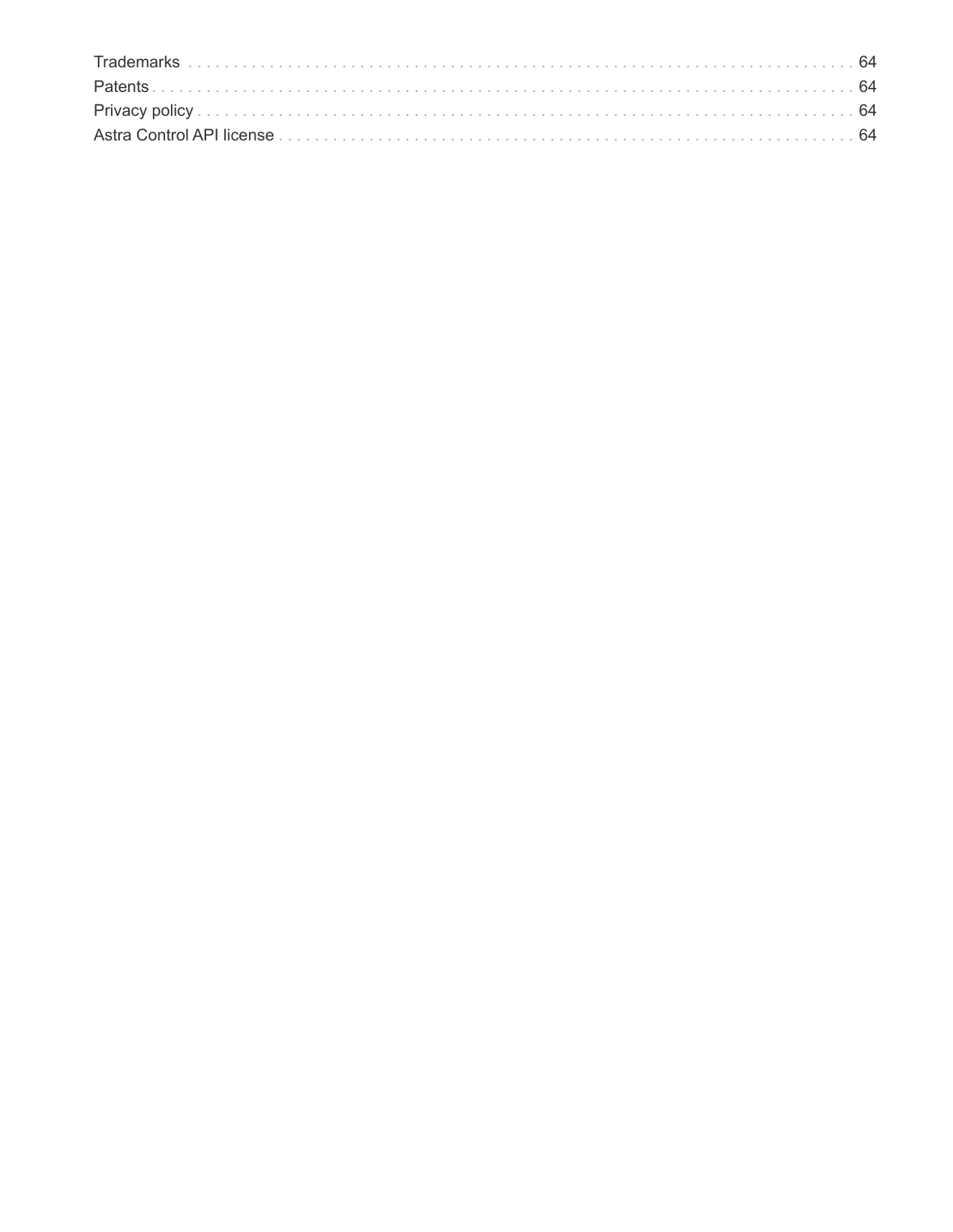# <span id="page-3-0"></span>**Astra Control Automation 21.12 documentation**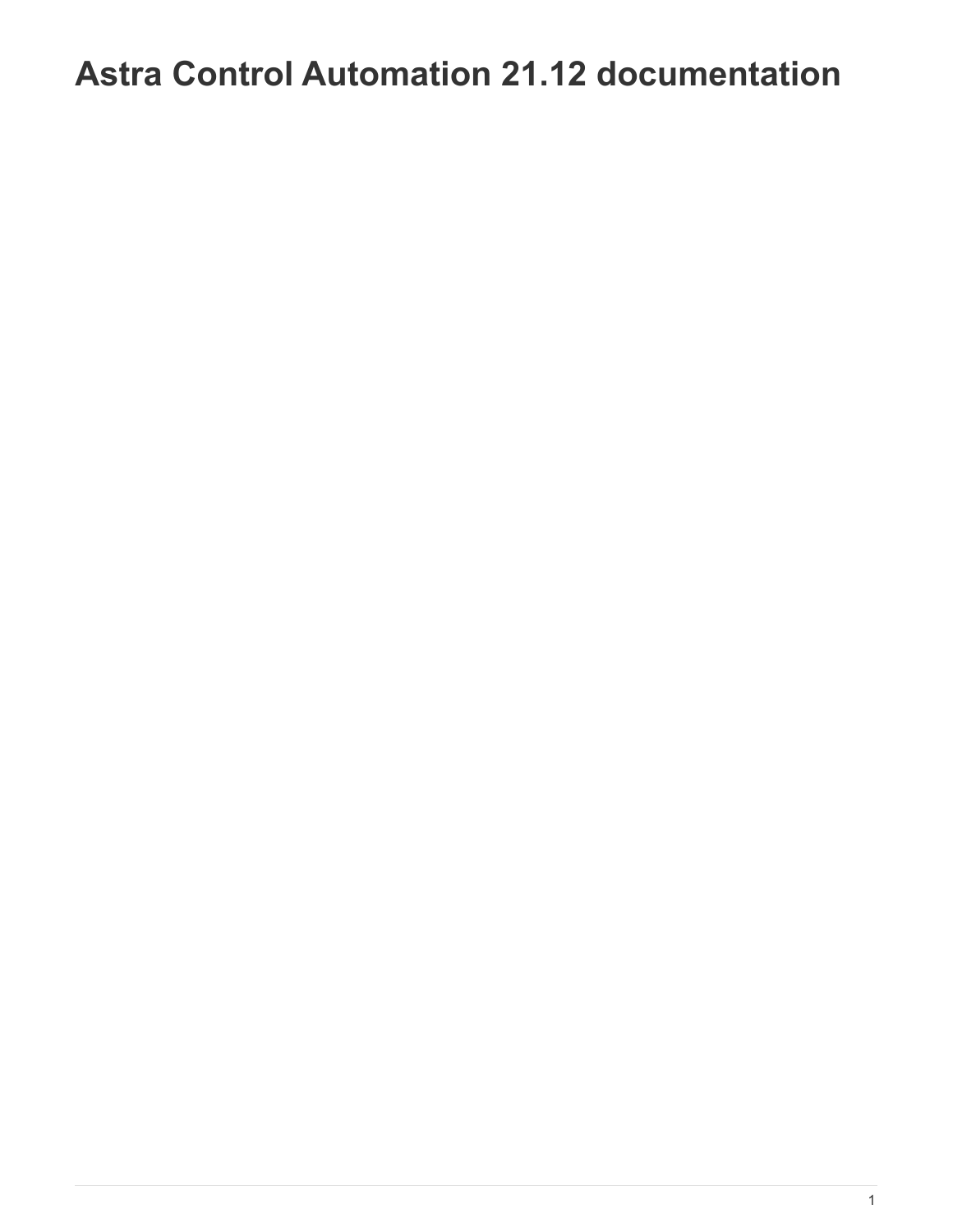# <span id="page-4-0"></span>**Release notes**

## <span id="page-4-1"></span>**About this release**

The documentation at this site describes the Astra Control REST API and related automation technologies available with the December 2021 (21.12) release of Astra Control. In particular, this release of the REST API is included with the corresponding 21.12 release of Astra Control Center.

See the following pages and sites for more information about this release as well as previous releases:

- [What's new with the Astra Control REST API](#page-4-2)
- [Resources and endpoints](#page-22-0)
- [Astra Control Center 21.12 documentation](https://docs.netapp.com/us-en/astra-control-center-2112/)
- [Earlier versions of Astra Automation documentation](#page-65-0)

## <span id="page-4-2"></span>**What's new with the Astra Control REST API**

NetApp periodically updates the Astra Control REST API to bring you new features, enhancements, and bug fixes.

## **14 December 2021 (21.12)**

This release includes an expansion of the REST API along with a change to the documentation structure to better support the evolution of Astra Control through the future release updates.

#### **Separate Astra Automation documentation for each release of Astra Control**

Every release of Astra Control includes a distinct REST API that has been enhanced and tailored to the features of the specific release. The documentation for each release of the Astra Control REST API is now available at its own dedicated web site along with the associated GitHub content repository. The main doc site [Astra Control Automation](https://docs.netapp.com/us-en/astra-automation/) always contains the documentation for the most current release. See [Earlier versions](#page-65-0) [of Astra Control Automation documentation](#page-65-0) for information about prior releases.

#### **Expansion of the REST resource types**

The number of REST resource types has continued to expand with an emphasis on execution hooks and storage backends. The new resources include: account, execution hook, hook source, execution hook override, cluster node, managed storage backend, namespace, storage device, and storage node. See [Resources](#page-22-0) for more information.

#### **NetApp Astra Control Python SDK**

NetApp Astra Control Python SDK is an open source package that makes it easier to develop automation code for your Astra Control environment. At the core is the Astra SDK which includes a set of classes to abstract the complexity of the REST API calls. There is also a toolkit script to execute specific administrative tasks by wrapping and abstracting the Python classes. See [NetApp Astra Control Python SDK](#page-54-1) for more information.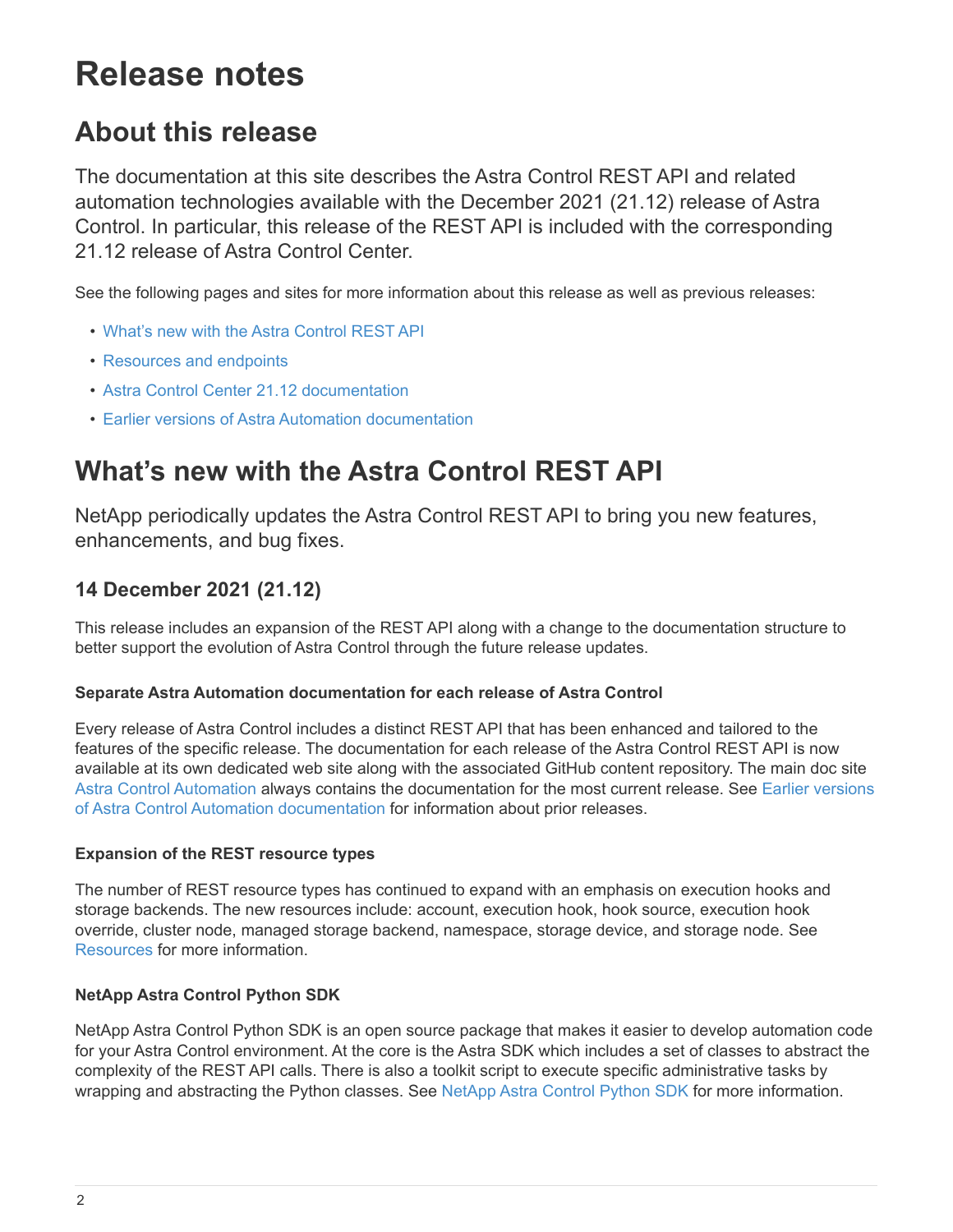## **5 August 2021 (21.08)**

This release includes the introduction of a new Astra deployment model and a major expansion of the REST API.

#### **Astra Control Center deployment model**

In addition to the existing Astra Control Service offering provided as a public cloud service, this release also includes the Astra Control Center on-premises deployment model. You can install Astra Control Center at your site to manage your local Kubernetes environment. The two Astra Control deployment models share the same REST API, with minor differences noted as needed in the documentation.

#### **Expansion of the REST resource types**

The number of resources accessible through the Astra Control REST API has greatly expanded, with many of the new resources providing a foundation for the on-premises Astra Control Center offering. The new resources include: ASUP, entitlement, feature, license, setting, subscription, bucket, cloud, cluster, managed cluster, storage backend, and storage class. See [Resources](#page-22-0) for more information.

#### **Additional endpoints supporting an Astra deployment**

In addition to the expanded REST resources, there are several other new API endpoints available to support an Astra Control deployment.

#### **OpenAPI support**

The OpenAPI endpoints provide access to the current OpenAPI JSON document and other related resources.

#### **OpenMetrics support**

The OpenMetrics endpoints provide access to account metrics through the OpenMetrics resource.

## **15 April 2021 (21.04)**

This release includes the following new features and enhancements.

#### **Introduction of the REST API**

The Astra Control REST API is available for use with the Astra Control Service offering. It has been created based on REST technologies and current best practices. The API provides a foundation for the automation of your Astra deployments and includes the following features and benefits.

#### **Resources**

There are fourteen REST resource types available.

#### **API token access**

Access to the REST API is provided through an API access token which you can generate at the Astra web user interface. The API token provides secure access to the API.

#### **Support for collections**

There is a rich set of query parameters which can be used to access the resources collections. Some of the supported operations include filtering, sorting, and pagination.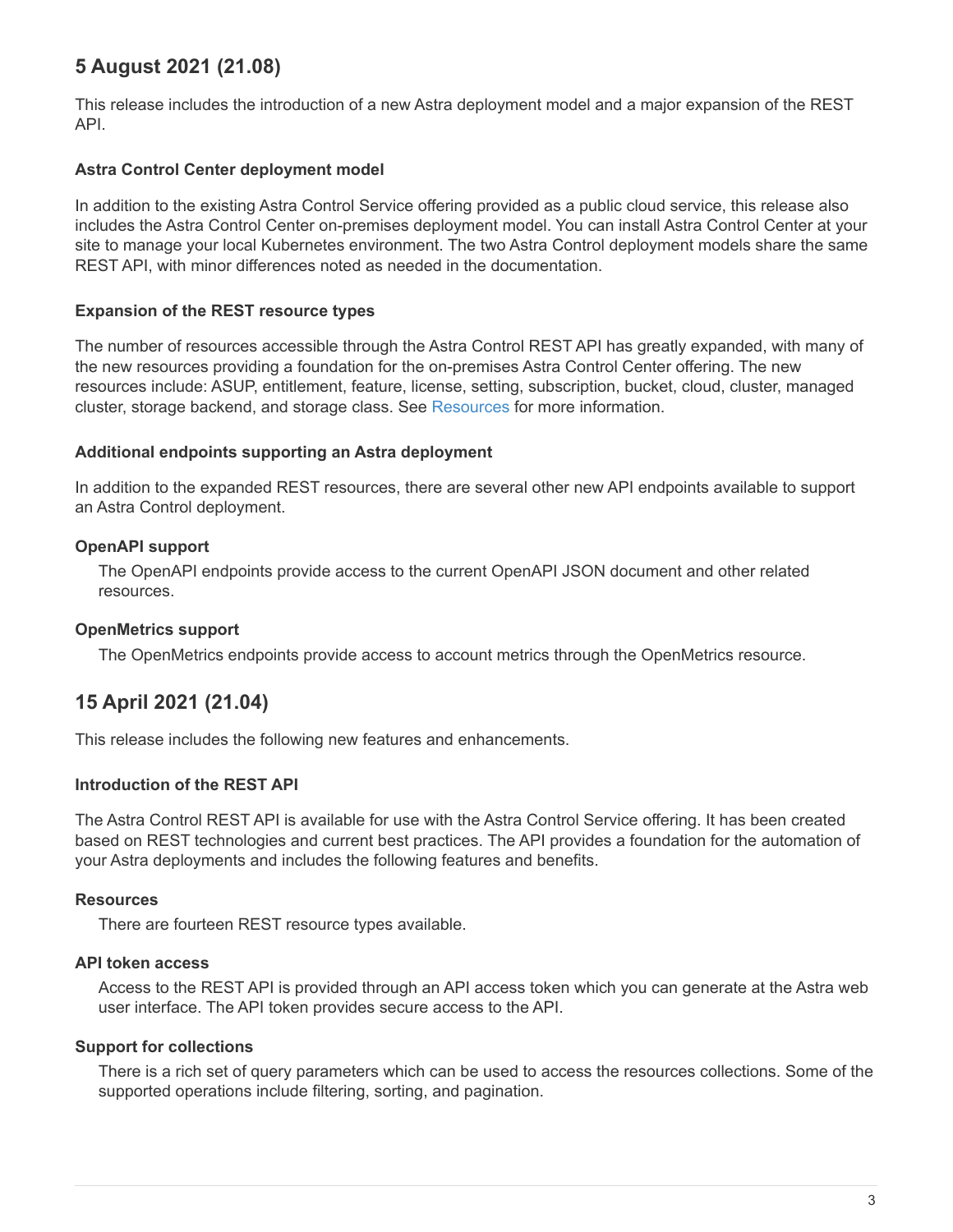## <span id="page-6-0"></span>**Known issues**

You should review all the known issues for the current release related to the Astra Control REST API. The known issues identify problems that might prevent you from using the product successfully.

## **Not all storage devices in a backend storage node are discovered**

When issuing a REST API call to retrieve the storage devices defined in a storage node, only the Astra Data Store devices are discovered. Not all the devices are returned.

## **Astra Data Store storage backend in** Unknown **state**

The Astra Data Store storage backend is in the Unknown state after issuing an API call to retrieve the storage backend. In this condition, the storage backend is actually still available and can be communicated with. However, a component within the storage backend is likely in an unhealthy state and needs to be returned to a healthy state for the storage backend to show as Available.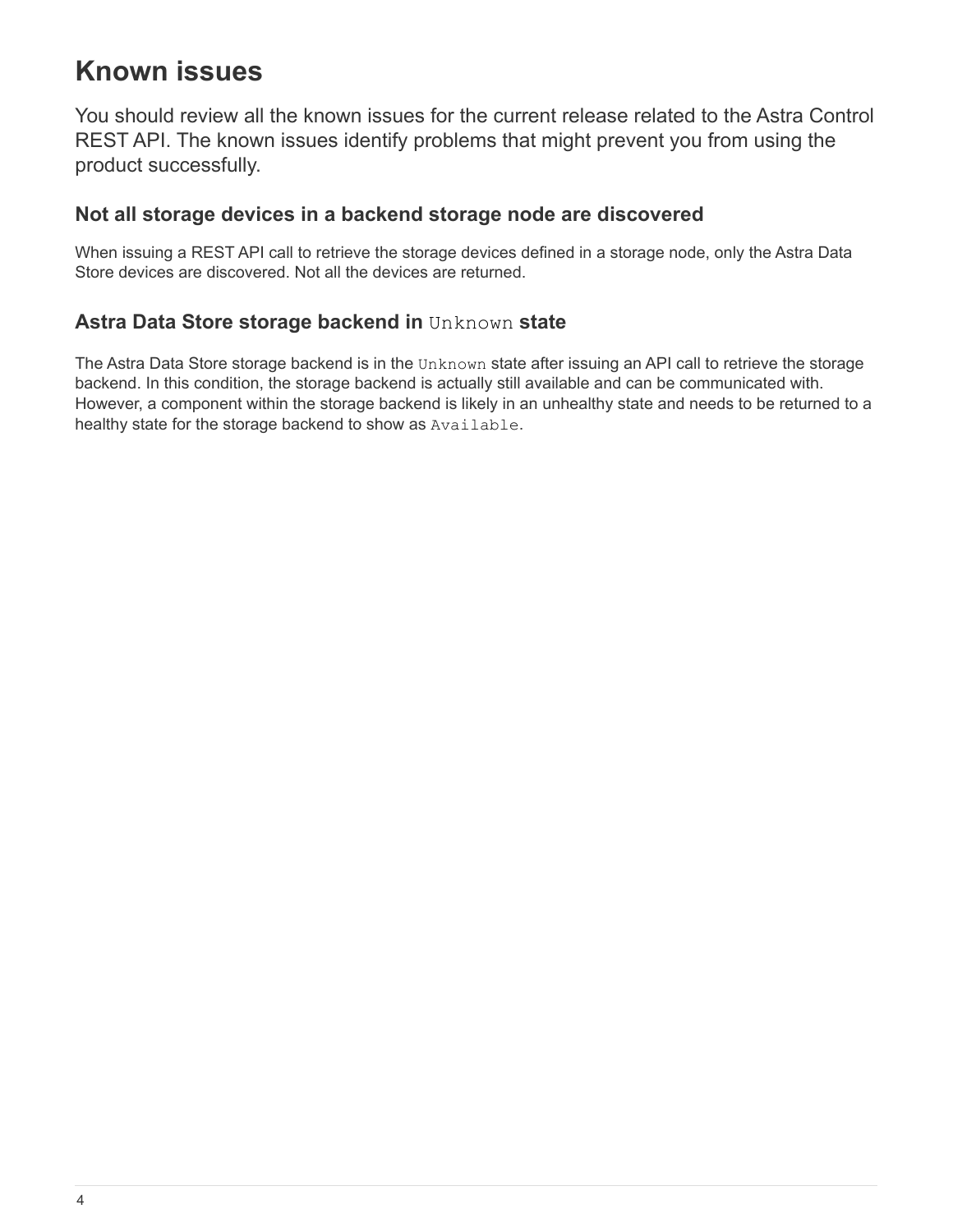# <span id="page-7-0"></span>**Introduction to the Astra Control REST API**

Astra Control Center and Astra Control Service provide a common REST API that you can access directly through a programming language or utility such as Curl. The major highlights and benefits of the API are presented below.



To access the REST API, you need to first sign in to the Astra web user interface and generate an API token. You must include the token with each API request.

## **Built on REST technology**

The Astra Control API has been created using REST technology and current best practices. The core technology includes HTTP, JSON, and RBAC.

## **Support for the two Astra Control deployment models**

Astra Control Service is used within the public cloud environment while Astra Control Center is for your onpremises deployments. There is one REST API supporting both of these deployment models.

## **Clear mapping between REST endpoint resources and object model**

The external REST endpoints used to access the resources map to a consistent object model maintained internally by the Astra service. The object model is designed using entity-relationship (ER) modeling which helps to clearly define the API actions and responses.

## **Rich set of query parameters**

The REST API provides a rich set of query parameters that you can use to access the resources collections. Some of the supported operations include filtering, sorting, and pagination.

## **Alignment with the Astra Control web UI**

The design of the Astra web user interface is aligned with the REST API and so there is consistency between the two access paths and user experience.

## **Robust debugging and problem determination data**

The Astra Control REST API provides a robust debugging and problem determination capability, including system events and user notifications.

## **Workflow processes**

A set of workflows is provided to assist with the development of your automation code. The workflows are organized in two major categories: infrastructure and management.

## **Foundation for advanced automation technologies**

In addition to accessing the REST API directly, you can use other automation technologies which are based on the REST API.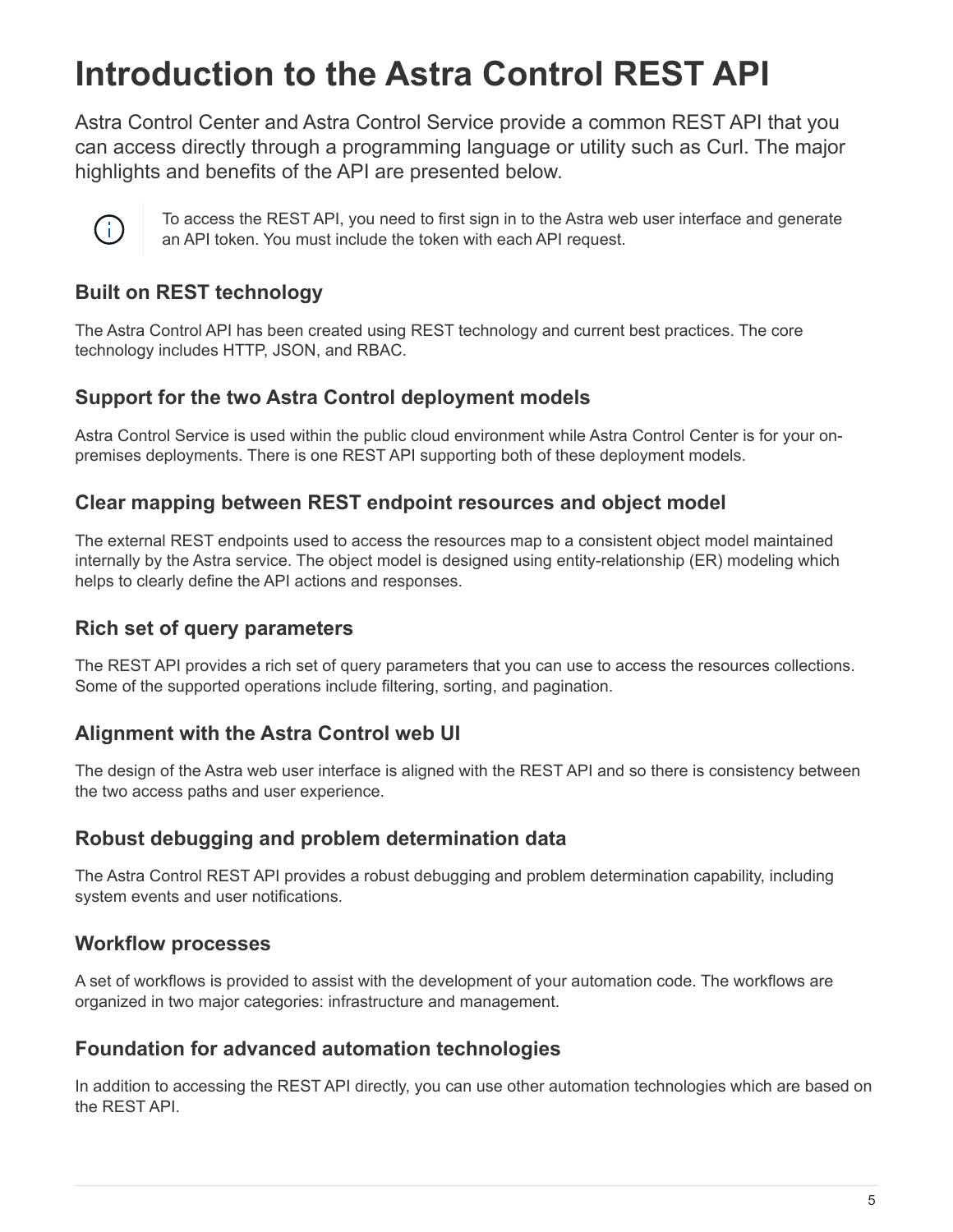## **Part of the Astra family documentation**

The Astra Control Automation documentation is part of the larger Astra family documentation. See [Astra](https://docs.netapp.com/us-en/astra-family/) [documentation](https://docs.netapp.com/us-en/astra-family/) for more information.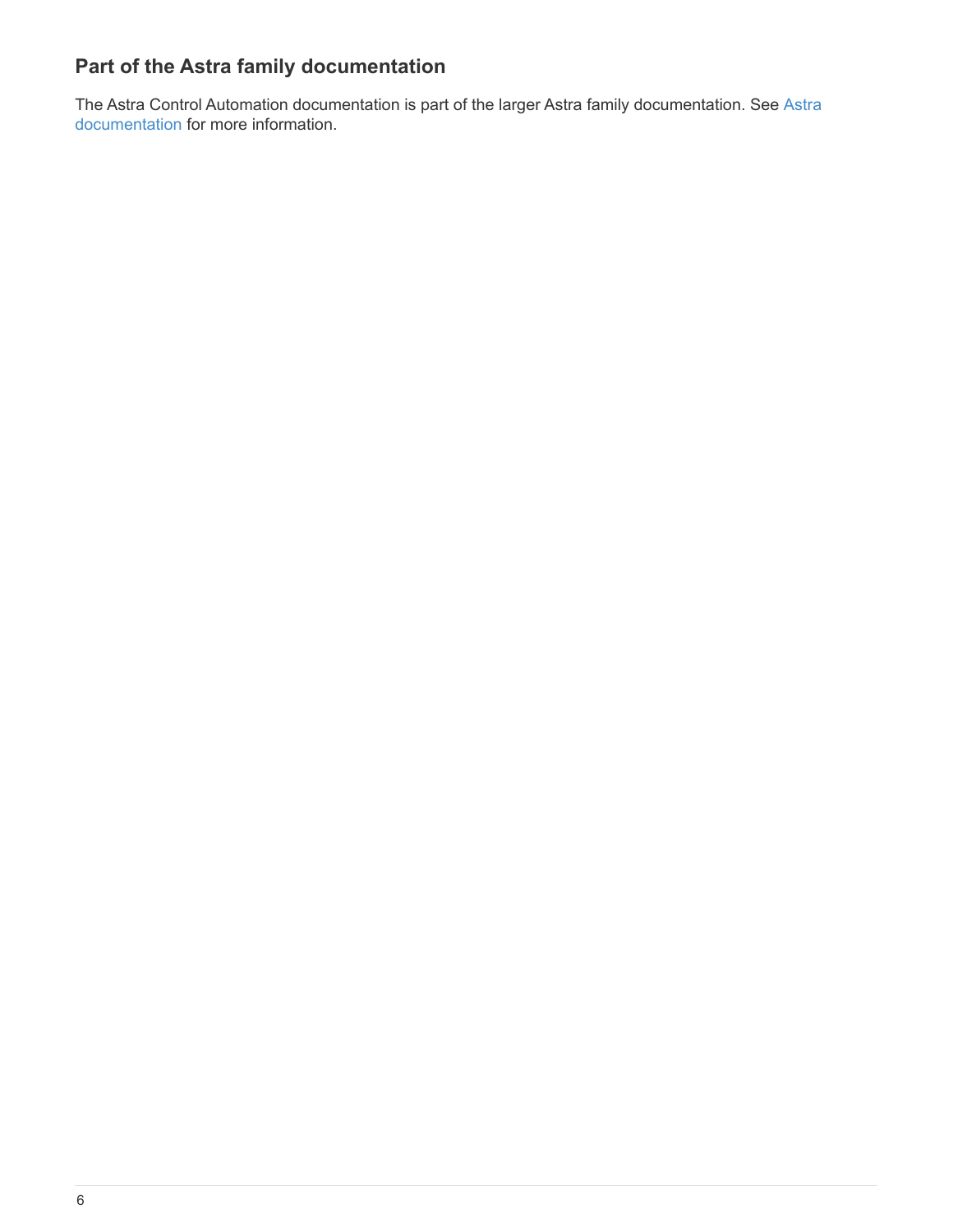# <span id="page-9-0"></span>**Get started**

## <span id="page-9-1"></span>**Before you begin**

You can quickly prepare to get started using the Astra Control REST API by reviewing the steps described below.

#### **Review REST concepts and implementation**

Make sure to review [Core REST implementation](#page-13-1) for information about REST concepts and the details regarding how the Astra Control REST API is designed.

#### **Have Astra account credentials**

You'll need Astra credentials to sign in to the Astra web user interface and generate an API token. With Astra Control Center, you manage these credentials locally. With Astra Control Service the account credentials are maintained by the **Auth0** service.

#### **Get more information**

You should be aware of the additional information resources as suggested in [Additional resources](#page-63-0).

## <span id="page-9-2"></span>**Get an API token**

You must have an API access token to use the Astra Control REST API.



The Astra API tokens never expire, however you can revoke a token when it is no longer needed.

#### **Before you begin**

You need credentials for an Astra account.

#### **About this task**

This task generates an API token at the Astra web interface. You should also retrieve the account ID which is also needed to make an API call.

#### **Steps**

1. Sign in to Astra using your account credentials.

Access the following site for Astra Control Service: [https://astra.netapp.io](https://astra.netapp.io/)

- 2. Click the figure icon at the top right of the page and select **API access**.
- 3. Click **Generate API token** on the page and in the popup window click **Generate API token**.
- 4. Click the icon to copy the token string to the clipboard and save it in your editor.
- 5. Copy and save the account id which is available on the same page.

#### **After you finish**

When you access the Astra Control REST API through Curl or a programming language, you must include the API bearer token in the Authorization request header. To revoke the token, see [Security](#page-20-1).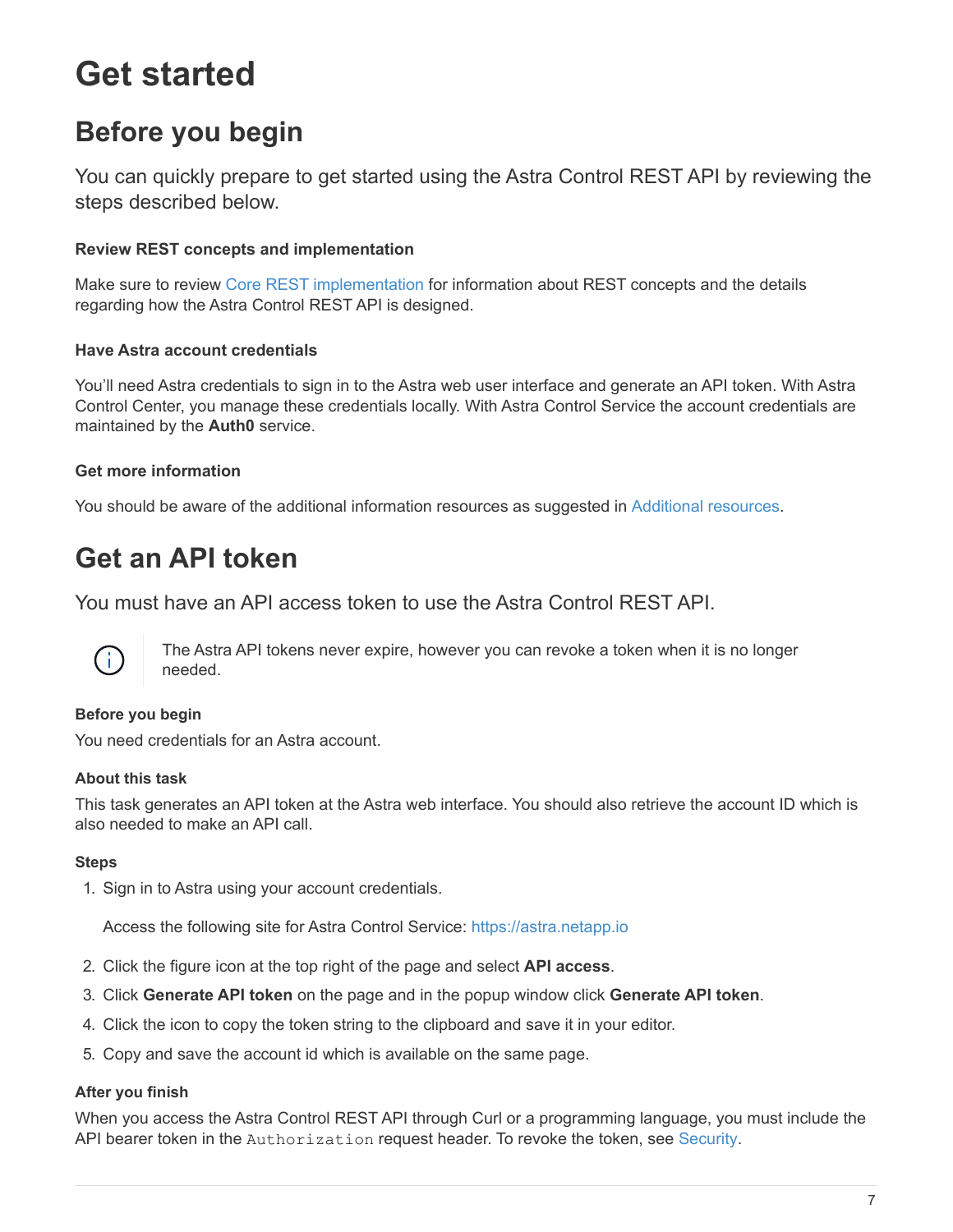## <span id="page-10-0"></span>**Hello world**

You can issue a simple Curl command at your workstation's CLI to get started using the Astra Control REST API and confirm its availability.

#### **Before you begin**

The Curl utility must be available on your local workstation. You must also have an API token and the associated account identifier. See [Get an API token](#page-9-2) for more information.

#### **Curl example**

The following Curl command retrieves a list of Astra users. Provide the appropriate <ACCOUNT\_ID> and <API\_TOKEN> as indicated.

```
curl --location --request GET
'https://astra.netapp.io/accounts/<ACCOUNT_ID>/core/v1/users' --header
'Content-Type: application/json' --header 'Authorization: Bearer
<API_TOKEN>'
```
#### **JSON output example**

```
{
    "items": [
     \lceil  "David",
       "Peterson",
       "844ec6234-11e0-49ea-8434-a992a6270ec1"
      ],
     \lceil  "Scott",
         "Morris",
         "2a3e227c-fda7-4145-a86c-ed9aa0183a6c"
      ]
    ],
    "metadata": {}
}
```
## <span id="page-10-1"></span>**Prepare to use the workflows**

You should be familiar with the organization and format of the Astra workflows before using them with a live deployment.

### **Introduction**

A *workflow* is a sequence of one or more steps needed to accomplish a specific administrative task or goal.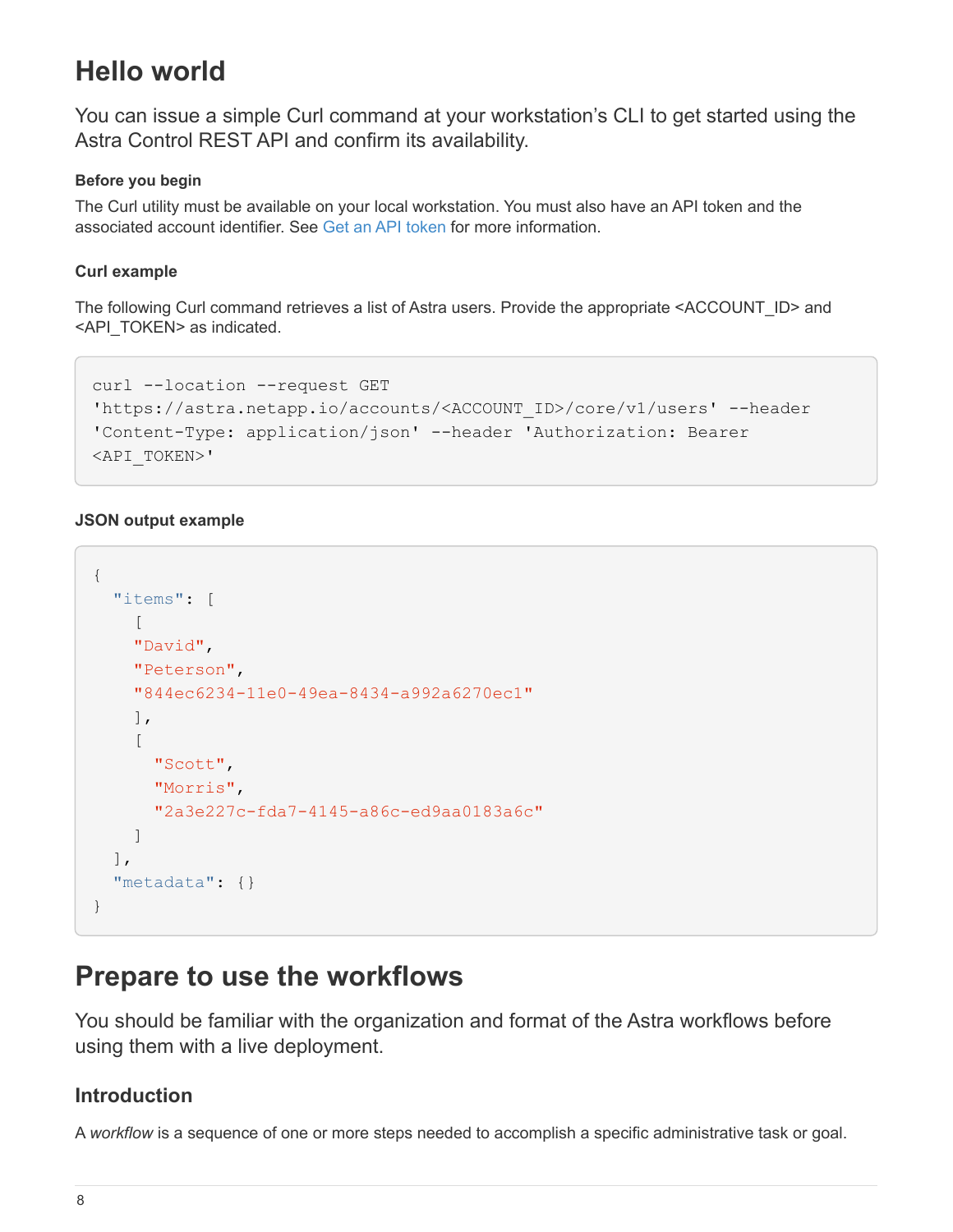Each step in an Astra Control workflow is one of the following:

- REST API call (with details such as curl and JSON examples)
- Invocation of another Astra workflow
- Miscellaneous related task (such as making a required design decision)

The workflows include the core steps and parameters needed to accomplish each task. They provide a starting point for customizing your automation environment.

### **Common input parameters**

The input parameters described below are common to all the curl samples used to illustrate a REST API call.



Because these input parameters are universally required, they are not described further in the individual workflows. If additional input parameters are used for a specific curl example, they are described in the section **Additional input parameters**.

#### **Path parameters**

The endpoint path used with every REST API call includes the following parameters. Also see [URL format](#page-18-0) for more information.

#### **Account ID**

This is the UUIDv4 value identifying the Astra account where the API operation runs. See [Get an API token](#page-9-2) for more information about locating your account ID.

#### **Request headers**

There are several request headers that you may need to include depending on the REST API call.

#### **Authorization**

All the API calls in the workflows need an API token to identify the user. You must include the token in the Authorization request header. See [Get an API token](#page-9-2) for more information about generating an API token.

#### **Content type**

With the HTTP POST and PUT requests where JSON is included in the request body, you should declare the media type based on the Astra resource. For example, you can include the header Content-Type: application/astra-appSnap+json when creating a snapshot for a managed application.

#### **Accept**

You can declare the specific media type of the content you expect in the response based on the Astra resource. For example, you can include the header Accept: application/astra-appBackup+json when listing the backups for a managed application. However, for simplicity the curl samples in the workflows accept all media types.

## **Presentation of tokens and identifiers**

The API token and other ID values used with the curl examples are opaque with no discernible meaning. And so to improve the readability of the samples, the actual token and ID values are not used. Rather, smaller reserved keywords are used which has several benefits: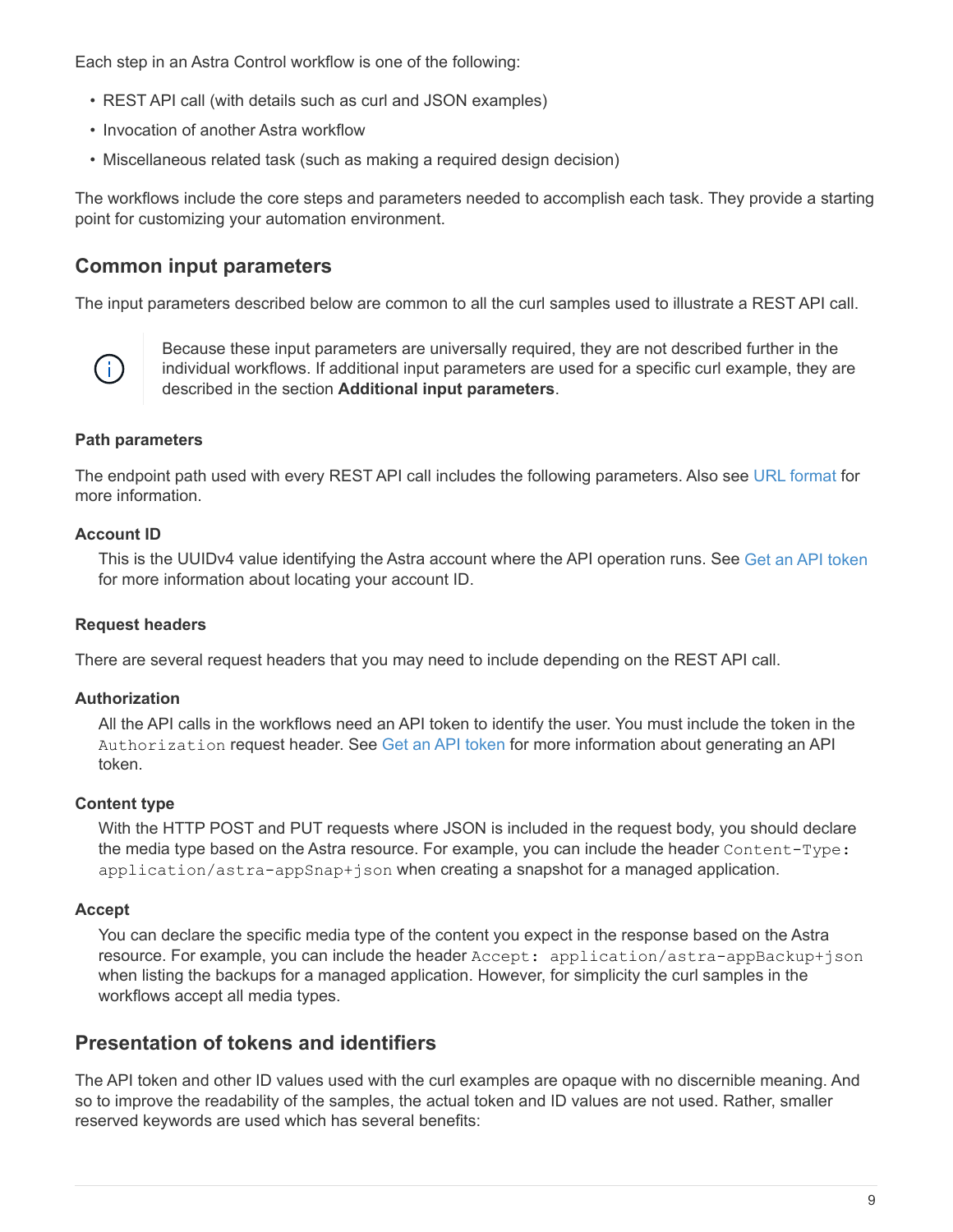- The curl and JSON samples are clearer and easier to understand.
- Because all the keywords use the same format with brackets and capital letters, you can quickly identify the location and content to insert or extract.
- No value is lost because the original parameters cannot be copied and used with an actual deployment.

Here are some of the common reserved keywords used in the curl examples. This list is not exhaustive and additional keywords are used as needed. Their meaning should be obvious based on the context.

| <b>Keyword</b>                   | Type   | <b>Description</b>                                                        |
|----------------------------------|--------|---------------------------------------------------------------------------|
| <account id=""></account>        | Path   | The UUIDv4 value identifying the account where the API<br>operation runs. |
| <api token=""></api>             | Header | The bearer token identifying and authorizing the caller.                  |
| <managed app="" id=""></managed> | Path   | The UUIDv4 value identifying the managed application for the<br>API call. |

## **Workflow categories**

There are two broad categories of Astra workflows available based on your deployment model. If you are using Astra Control Center, you should start with the infrastructure workflows and then proceed to the management workflows. When using Astra Control Service, you can typically go directly to the management workflows.



The curl samples in the workflows use the URL for the Astra Control Service. You need to change the URL when using the on-premises Astra Control Center as appropriate for your environment.

#### **Infrastructure workflows**

These workflows deal with the Astra infrastructure, including credentials, buckets, and storage backends. They are needed with Astra Control Center but in most cases can also be used with Astra Control Service. The workflows focus on the tasks required to establish and maintain an Astra managed cluster.

#### **Management workflows**

You can use these workflows after you have a managed cluster. The workflows focus on application protection and support operations such as backing up, restoring, and cloning a managed app.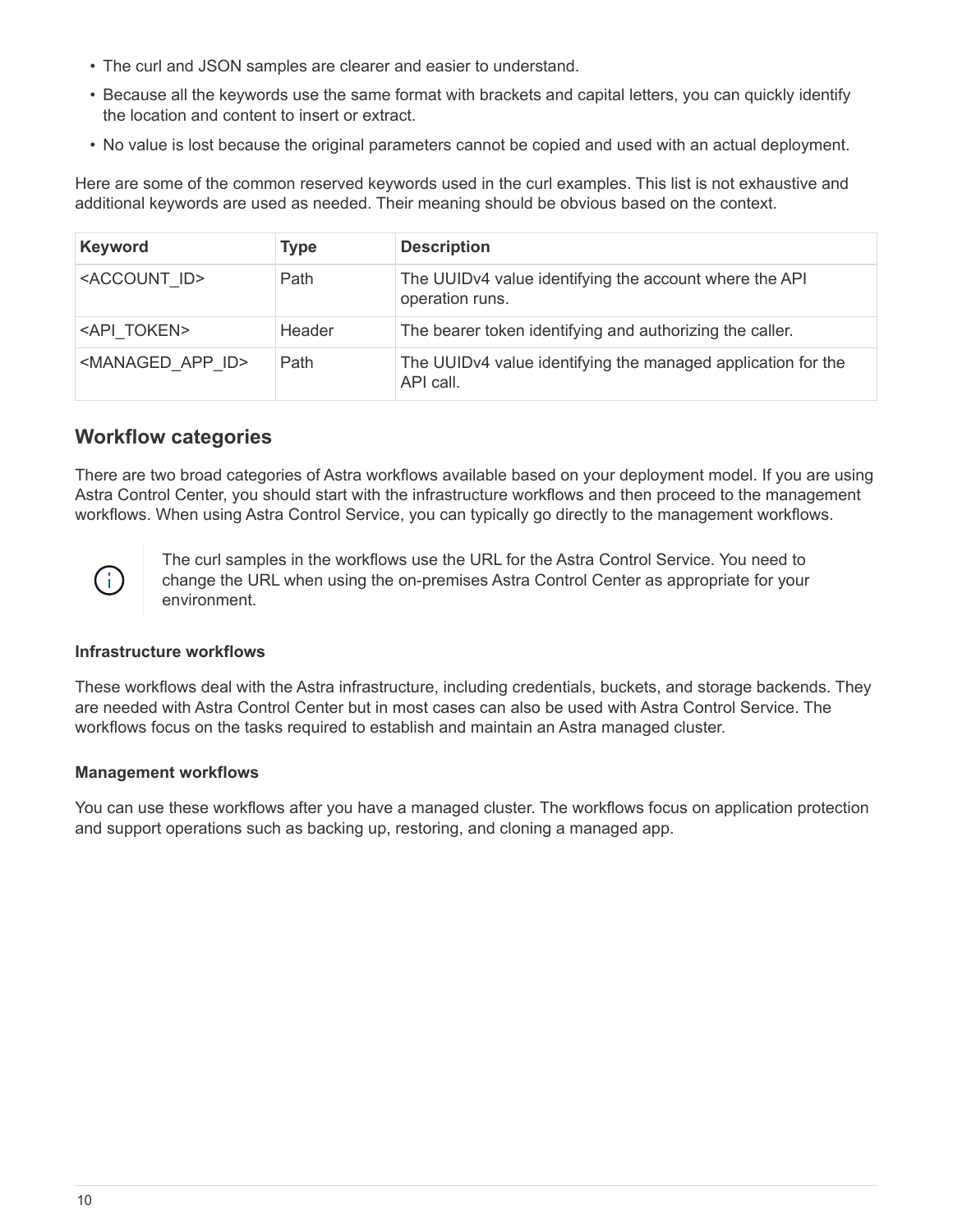# <span id="page-13-0"></span>**Core REST implementation**

## <span id="page-13-1"></span>**REST web services**

Representational State Transfer (REST) is a style for creating distributed web applications. When applied to the design of a web services API, it establishes a set of mainstream technologies and best practices for exposing server-based resources and managing their states. While REST provides a consistent foundation for application development, the details of each API can vary based on the specific design choices. You should be aware of the characteristics of the Astra Control REST API before using it with a live deployment.

#### **Resources and state representation**

Resources are the basic components of a web-based system. When creating a REST web services application, early design tasks include:

• Identification of system or server-based resources

Every system uses and maintains resources. A resource can be a file, business transaction, process, or administrative entity. One of the first tasks in designing an application based on REST web services is to identify the resources.

• Definition of resource states and associated state operations

Resources are always in one of a finite number of states. The states, as well as the associated operations used to affect the state changes, must be clearly defined.

### **URI endpoints**

Every REST resource must be defined and made available using a well-defined addressing scheme. The endpoints where the resources are located and identified use a Uniform Resource Identifier (URI). The URI provides a general framework for creating a unique name for each resource in the network. The Uniform Resource Locator (URL) is a type of URI used with web services to identify and access resources. Resources are typically exposed in a hierarchical structure similar to a file directory.

### **HTTP messages**

Hypertext Transfer Protocol (HTTP) is the protocol used by the web services client and server to exchange request and response messages about the resources. As part of designing a web services application, HTTP methods are mapped to the resources and corresponding state management actions. HTTP is stateless. Therefore, to associate a set of related requests and responses as part of one transaction, additional information must be included in the HTTP headers carried with the request and response data flows.

### **JSON formatting**

While information can be structured and transferred between a web services client and server in several ways, the most popular option is JavaScript Object Notation (JSON). JSON is an industry standard for representing simple data structures in plain text and is used to transfer state information describing the resources. The Astra Control REST API uses JSON to format the data carried in the body of each HTTP request and response.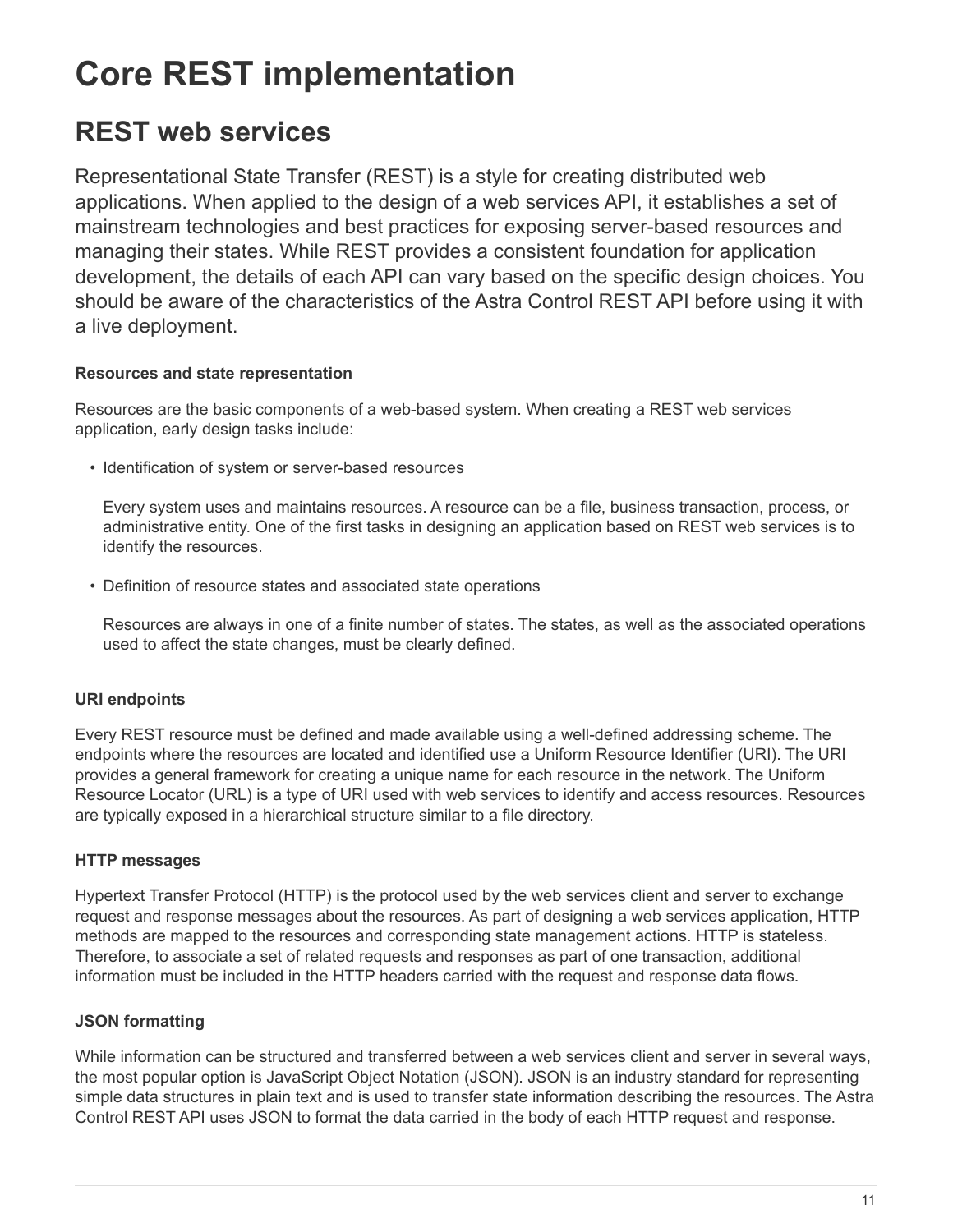## <span id="page-14-0"></span>**Resources and collections**

The Astra Control REST API provides access to resource instances and collections of resource instances.



Conceptually a REST **resource** is similar to an **object** as defined with the object-oriented programming (OOP) languages and systems. Sometimes these terms are used interchangeably. But in general, "resource" is preferred when used in the context of the external REST API while "object" is used for the corresponding stateful instance data stored at the server.

## **Attributes of the Astra resources**

The Astra Control REST API conforms to RESTful design principles. Each Astra resource instance is created based on a well-defined resource type. A set of resource instances of the same type is referred to as a **collection**. The API calls act on individual resources or collections of resources.

#### **Resource types**

The resource types included with the Astra Control REST API have the following characteristics:

- Every resource type is defined using a schema (typically in JSON)
- Every resource schema includes the resource type and version
- Resource types are globally unique

#### **Resource instances**

Resource instances available through the Astra Control REST API have the following characteristics:

- Resource instances are created based on a single resource type
- The resource type is indicated using the Media Type value
- Instances are composed of stateful data which is maintained by the Astra service
- Each instance is accessible through a unique and long-lived URL
- In cases where a resource instance can have more than one representation, different media types can be used to request the desired representation

#### **Resource collections**

Resource collections available through the Astra Control REST API have the following characteristics:

- The set of resource instances of a single resource type is known as a collection
- Collections of resources have a unique and long-lived URL

#### **Instance identifiers**

Every resource instance is assigned an identifier when it is created. This identifier is a 128-bit UUIDv4 value. The assigned UUIDv4 values are globally unique and immutable. After issuing an API call that creates a new instance, a URL with the associated id is returned to the caller in a Location header of the HTTP response. You can extract the identifier and use it on subsequent calls when referring to the resource instance.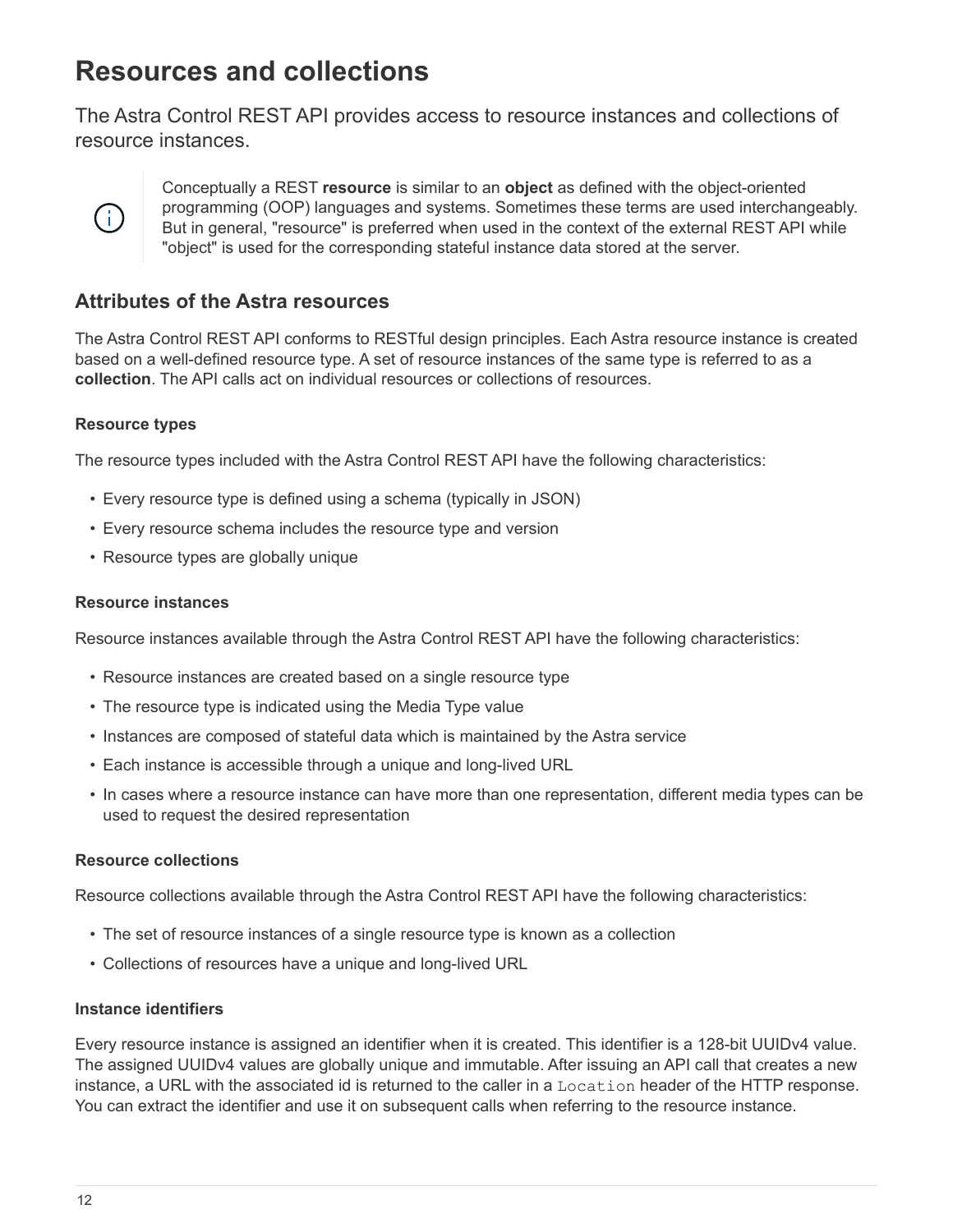

The resource identifier is the primary key used for collections.

### **Common structure for Astra resources**

Every Astra Control resource is defined using a common structure.

#### **Common data**

Every Astra resource contains the key-values shown in the following table.

| <b>Key</b> | <b>Description</b>                                                              |
|------------|---------------------------------------------------------------------------------|
| type       | A globally unique resource type which is known as the resource type.            |
| version    | A version identifier which is known as the resource version.                    |
| id         | A globally unique identifier which is known as the resource identifier.         |
| metadata   | A JSON object containing various information, including user and system labels. |

#### **Metadata object**

The metadata JSON object included with each Astra resource contains the key-values shown in the following table.

| <b>Key</b>                | <b>Description</b>                                                                                                                                                                                                                        |
|---------------------------|-------------------------------------------------------------------------------------------------------------------------------------------------------------------------------------------------------------------------------------------|
| labels                    | JSON array of client-specified labels associated with the resource.                                                                                                                                                                       |
| amp                       | creation Timest JSON string containing a timestamp indicating when the resource was created.                                                                                                                                              |
| modificationTi<br>mestamp | JSON string containing an ISO-8601 formatted timestamp indicating when the resource was<br>last altered.                                                                                                                                  |
| createdBy                 | JSON string containing the UUIDv4 identifier of the user id that created the resource. If the<br>resource was created by an internal system component and there is no UUID associated with<br>the creating entity, the null UUID is used. |

#### **Resource state**

Selected resources a state value which is used to orchestrate lifecycle transitions and control access.

## <span id="page-15-0"></span>**HTTP details**

The Astra Control REST API uses HTTP and related parameters to act on the resources and collections. Details of the HTTP implementation are presented below.

### **API transactions and the CRUD model**

The Astra Control REST API implements a transactional model with well-defined operations and state transitions.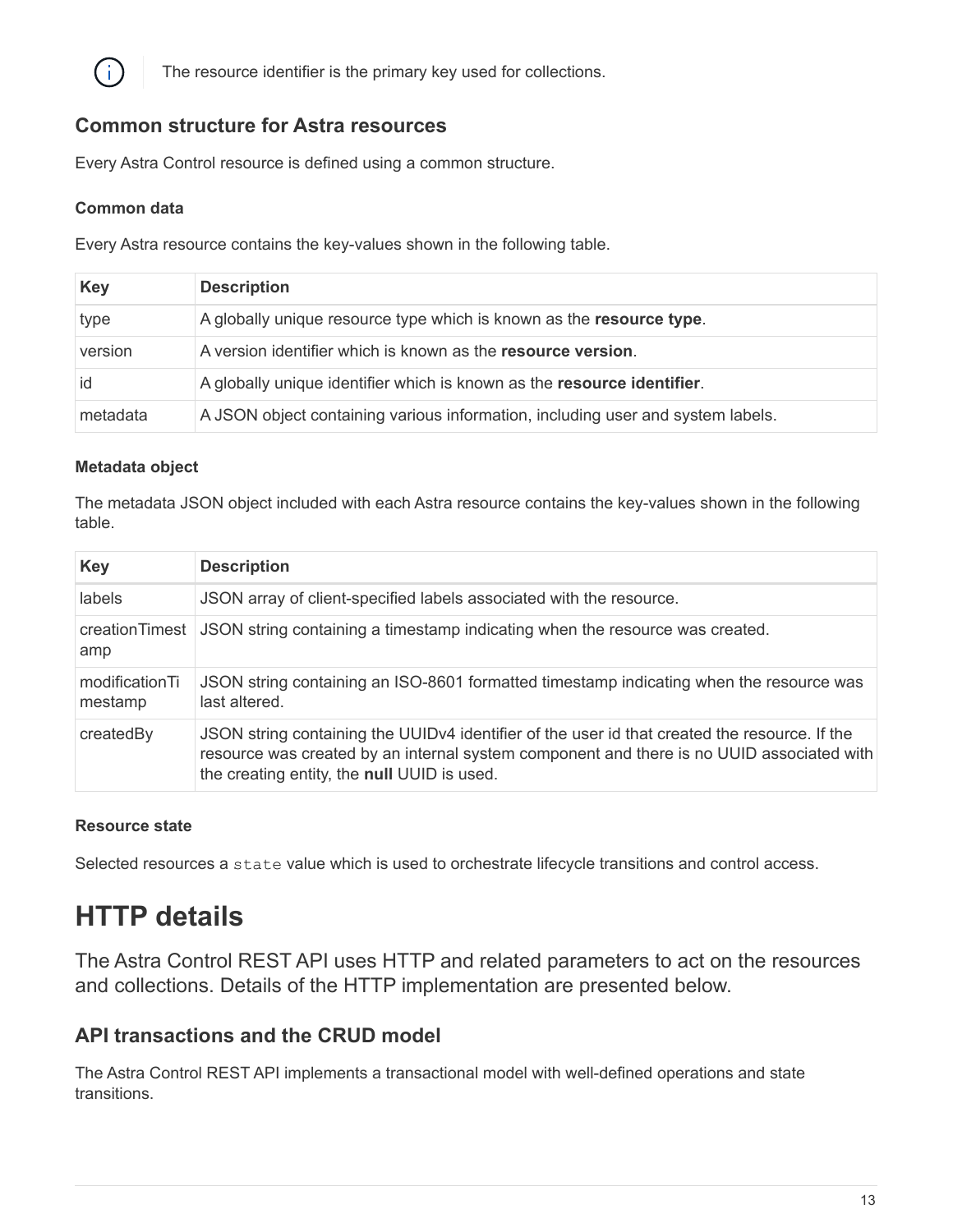#### **Request and response API transaction**

Every REST API call is performed as an HTTP request to the Astra service. Each request generates an associated response back to the client. This request-response pair can be considered an API transaction.

#### **Support for CRUD operational model**

Each of the resource instances and collections available through the Astra Control REST API is accessed based on the **CRUD** model. There are four operations, each of which maps to a single HTTP method. The operations include:

- Create
- Read
- Update
- Delete

For some of the Astra resources, only a subset of these operations is supported. You should review the [API](#page-62-0) [reference](#page-62-0) for more information about a specific API call.

### **HTTP methods**

| <b>Method</b> | <b>CRUD</b> | <b>Description</b>                                                                                                                     |
|---------------|-------------|----------------------------------------------------------------------------------------------------------------------------------------|
| <b>GET</b>    | Read        | Retrieves object properties for a resource instance or collection. This is<br>considered a list operation when used with a collection. |
| <b>POST</b>   | Create      | Creates a new resource instance based on the input parameters. The long-<br>term URL is returned in a Location response header.        |
| <b>PUT</b>    | Update      | Updates an entire resource instance with the supplied JSON request body.<br>Key values that are not user modifiable are preserved.     |
| DELETE        | Delete      | Deletes an existing resource instance.                                                                                                 |

The HTTP methods or verbs supported by the API are presented in the table below.

#### **Request and response headers**

The following table summaries the HTTP headers used with the Astra Control REST API.



See [RFC 7232](https://www.rfc-editor.org/rfc/rfc7232.txt) and [RFC 7233](https://www.rfc-editor.org/rfc/rfc7233.txt) for more information.

| <b>Header</b> | Type     | <b>Usage notes</b>                                                                                                                                                                                                               |
|---------------|----------|----------------------------------------------------------------------------------------------------------------------------------------------------------------------------------------------------------------------------------|
| Accept        | Request  | If the value is "/" or is not provided, application/json is<br>returned in Content-Type response header. If the value is<br>set to the Astra resource Media Type, the same Media Type<br>is returned in the Content-Type header. |
| Authorization | Request  | Bearer token with the API key for the user.                                                                                                                                                                                      |
| Content-Type  | Response | Returned based on the Accept request header.                                                                                                                                                                                     |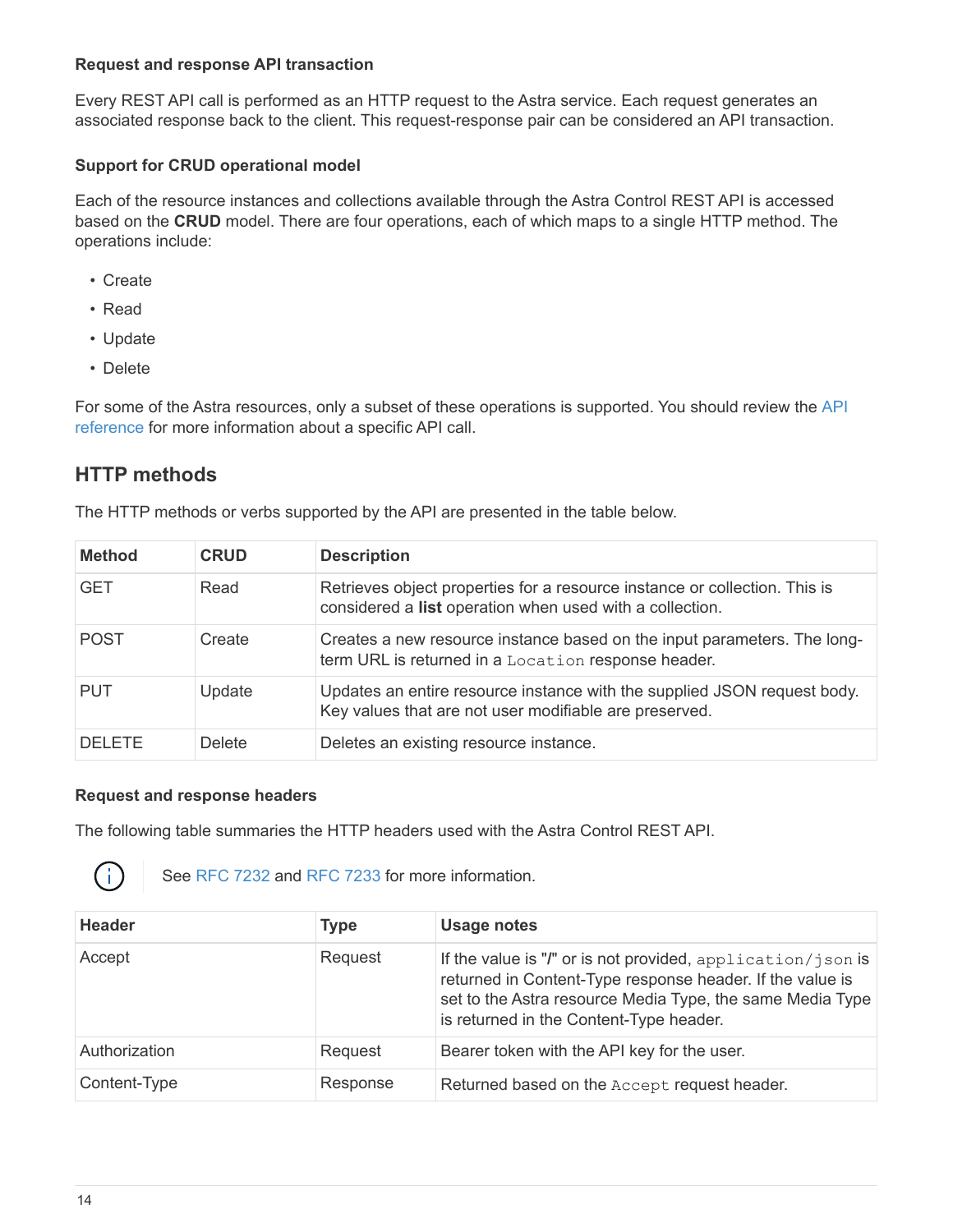| <b>Header</b>            | <b>Type</b> | <b>Usage notes</b>                                                                                                                                  |
|--------------------------|-------------|-----------------------------------------------------------------------------------------------------------------------------------------------------|
| Etag                     | Response    | Included with a successful as defined with RFC 7232. The<br>value is a hexadecimal representation of the MD5 value for<br>the entire JSON resource. |
| <b>If-Match</b>          | Request     | A precondition request header implemented as described in<br>section 3.1 RFC 7232 and support for PUT requests.                                     |
| <b>If-Modified-Since</b> | Request     | A precondition request header implemented as described in<br>section 3.4 RFC 7232 and support for PUT requests.                                     |
| If-Unmodified-Since      | Request     | A precondition request header implemented as described in<br>section 3.4 RFC 7232 and support for PUT requests.                                     |
| Location                 | Response    | Contains the full URL of the newly created resource.                                                                                                |

#### **Query parameters**

The following query parameters are available for use with resource collections. See [Working with collections](#page-21-0) for more information.

| <b>Query parameter</b> | <b>Description</b>                                                                               |
|------------------------|--------------------------------------------------------------------------------------------------|
| include                | Contains the fields that should be returned when reading a collection.                           |
| filter                 | Indicates the fields that must match for a resource to be returned when reading a<br>collection. |
| orderBy                | Determines the sort order of resources returned when reading a collection.                       |
| limit                  | Limits the maximum number of resources returned when reading a collection.                       |
| skip                   | Sets the number of resources to pass over and skip when reading a collection.                    |
| count                  | Indicates if the total number of resources should be returned in the metadata object.            |

#### **HTTP status codes**

The HTTP status codes used by the Astra Control REST API are described below.



The Astra Control REST API also uses the **Problem Details for HTTP APIs** standard. See [Diagnostics and support](https://docs.netapp.com/us-en/astra-automation-2112/rest-core/diagnostics_support.html) for more information.

| Code | <b>Meaning</b>     | <b>Description</b>                                                                                                   |
|------|--------------------|----------------------------------------------------------------------------------------------------------------------|
| 200  | OK                 | Indicates success for calls that do not create a new resource instance.                                              |
| 201  | Created            | An object is successfully created and the location response header<br>includes the unique identifier for the object. |
| 204  | No content         | The request was successful although no content was returned.                                                         |
| 400  | <b>Bad request</b> | The request input is not recognized or is inappropriate.                                                             |
| 401  | Unauthorized       | The user is not authorized and must authentiate.                                                                     |
| 403  | Forbidden          | Access is denied due to an authorization error.                                                                      |
| 404  | Not found          | The resource referred to in the request does not exist.                                                              |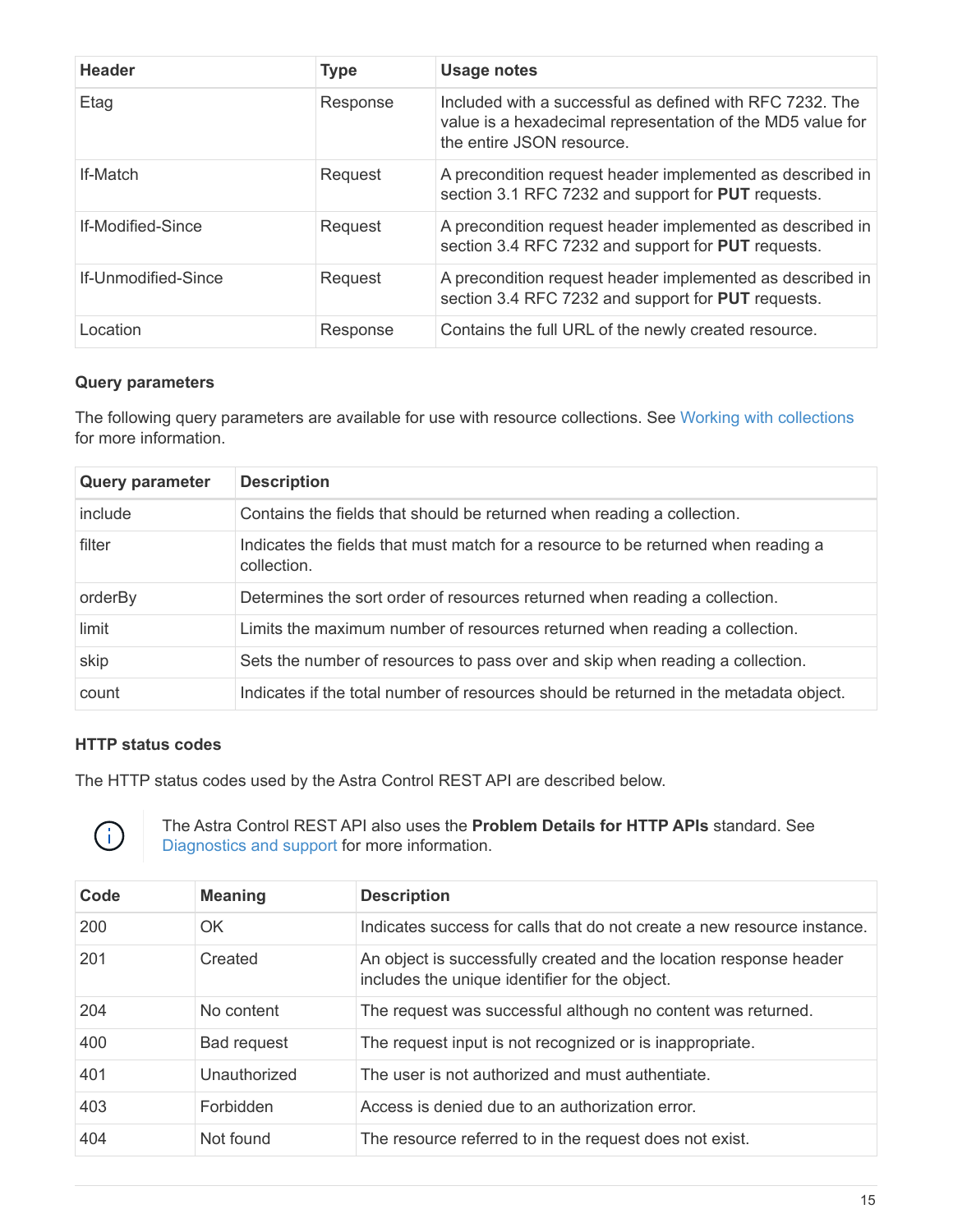| Code | <b>Meaning</b>      | <b>Description</b>                                                       |
|------|---------------------|--------------------------------------------------------------------------|
| 409  | Conflict            | An attempt to create an object failed because the object already exists. |
| 500  | Internal error      | A general internal error occurred at the server.                         |
| 503  | Service unavailable | The service is not ready to handle the request for some reason.          |

## <span id="page-18-0"></span>**URL format**

The general structure of the URL used to access a resource instance or collection through the REST API is composed of several values. This structure reflects the underlying object model and system design.

## **Format of the URL**

The format of the URL with an example is presented below.

#### **Account as the root**

The root of the resource path to every REST endpoint is the Astra account. And so all paths in the URL begin with /account/{account\_id} where account\_id is the unique UUIDv4 value for the account. Internally structure this reflects a design where all resource access is based on a specific account.

#### **Endpoint resource category**

The Astra resource endpoints fall into three different categories:

- Core (/core)
- Managed application  $//k8s)$
- Topology (/topology)

See [Resources](#page-22-0) for more information.

#### **Category version**

Each of the three resource categories has a global version that controls the version of the resources accessed. By convention and definition, moving to a new major version of a resource category (such as, from /v1 to /v2) will introduce breaking changes in the API.

#### **Resource instance or collection**

A combination of resource types and identifiers can be used in the path, based on whether a resource instance or collection is accessed.

#### **Example**

• Resource path

Based on the structure presented above, a typical path to an endpoint is: /accounts/{account\_id}/core/v1/users.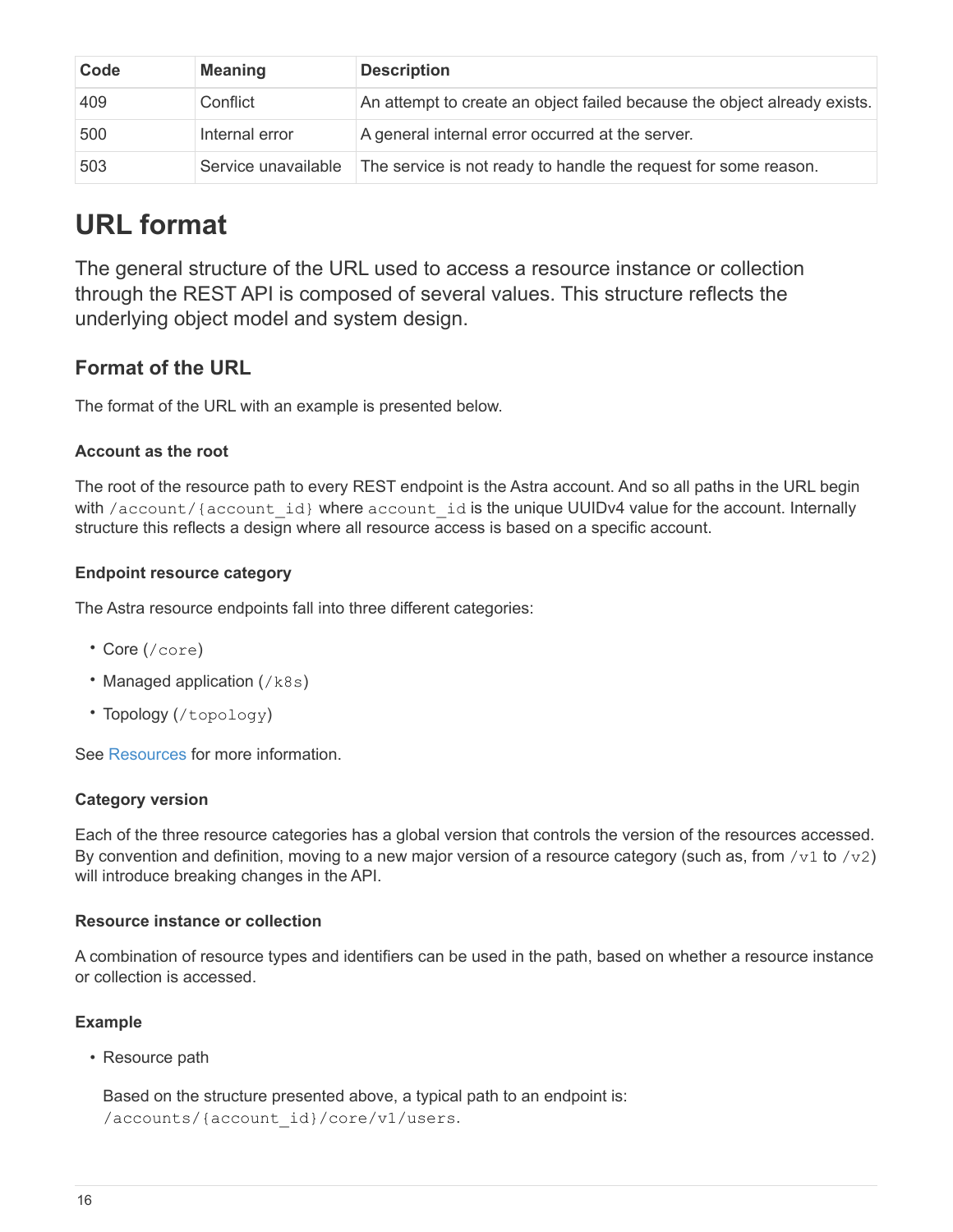• Complete URL

The full URL for the corresponding endpoint is: [https://astra.netapp.io/accounts/](https://astra.netapp.io/accounts/{account_id}/core/v1/users) [{account\\_id}/core/v1/users](https://astra.netapp.io/accounts/{account_id}/core/v1/users).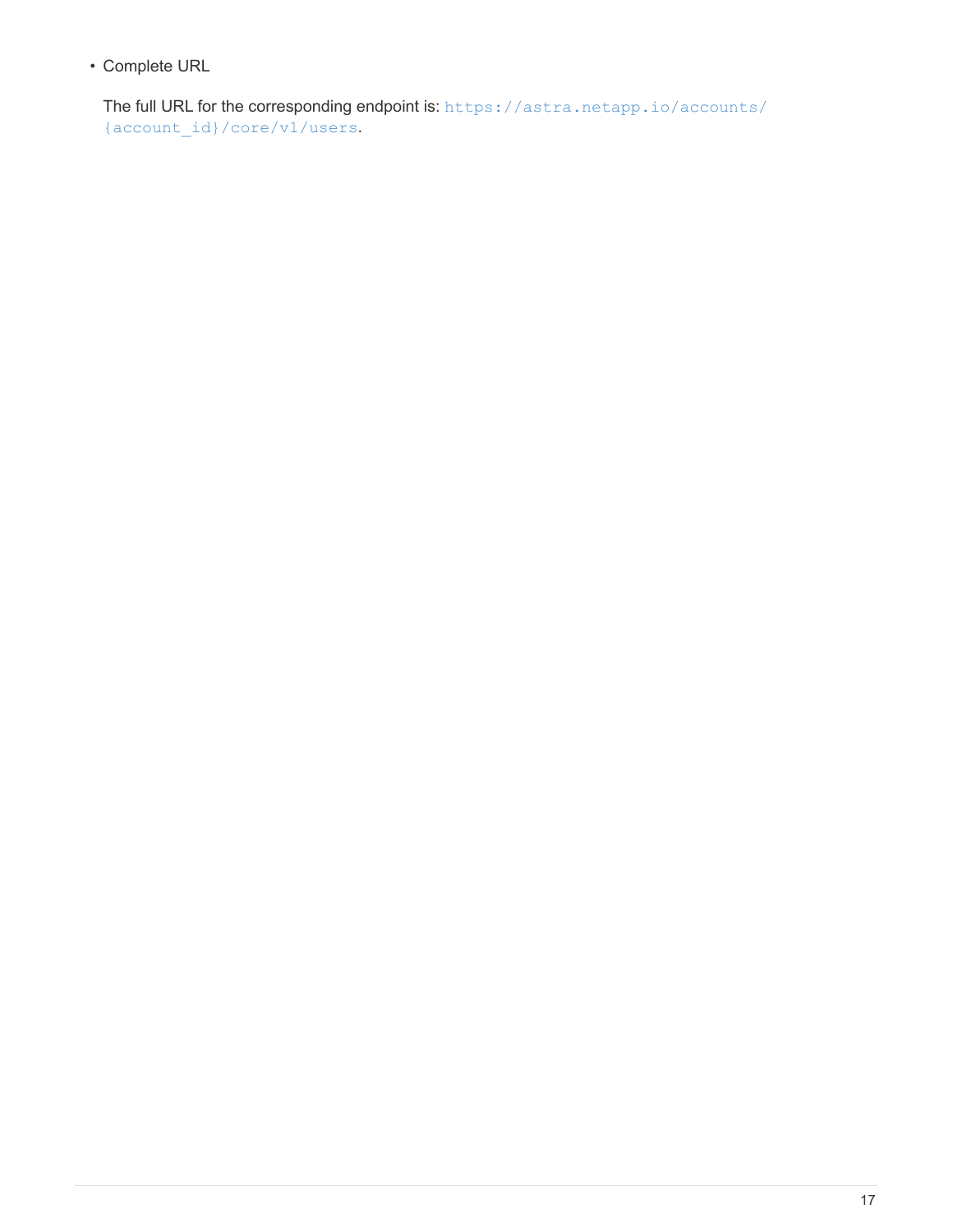# <span id="page-20-0"></span>**Additional REST considerations**

## <span id="page-20-1"></span>**Security**

The Astra Control REST API provides multiple layers of security.



All HTTP network traffic is protected using the transport layer security (TLS) protocol standard.

## **Astra API tokens**

To use the Astra Control REST API, you must provide an API token on every request in the Authorization request header. Note the following:

- You can generate an API token at the Astra web user interface.
- A token never expires after it is created.
- You can revoke a token at any time at the Astra web user interface.

See [Get an API token](#page-9-2) for more information.

## **Revoking an API access token**

You can revoke an API token at the Astra web interface when it is no longer needed.

#### **Before you begin**

You need an account for the Astra service. You should also identify the tokens you want to revoke.

#### **About this task**

After a token is revoked, it is immediately and permanently unusable.

#### **Steps**

1. Sign in to Astra using your account credentials.

Access the following site for Astra Control Service: [https://astra.netapp.io](https://astra.netapp.io/)

- 2. Click the figure icon at the top right of the page and select **API access**.
- 3. Select the token or tokens you want to revoke.
- 4. Under the **Actions** drop-down box, click **Revoke tokens**.

### **Roles and access control**

Each Astra user is assigned to a single role which determines the actions that can be performed. The roles are arranged in a hierarchy as described in the table below.

| <b>Role</b> | <b>Description</b>                                                                       |
|-------------|------------------------------------------------------------------------------------------|
| Owner       | Has all the permissions of the Admin role and can also delete Astra accounts.            |
| Admin       | Has all the permissions of the Member role and can also invite users to join an account. |
| Member      | Can fully manage the Astra application and compute resources.                            |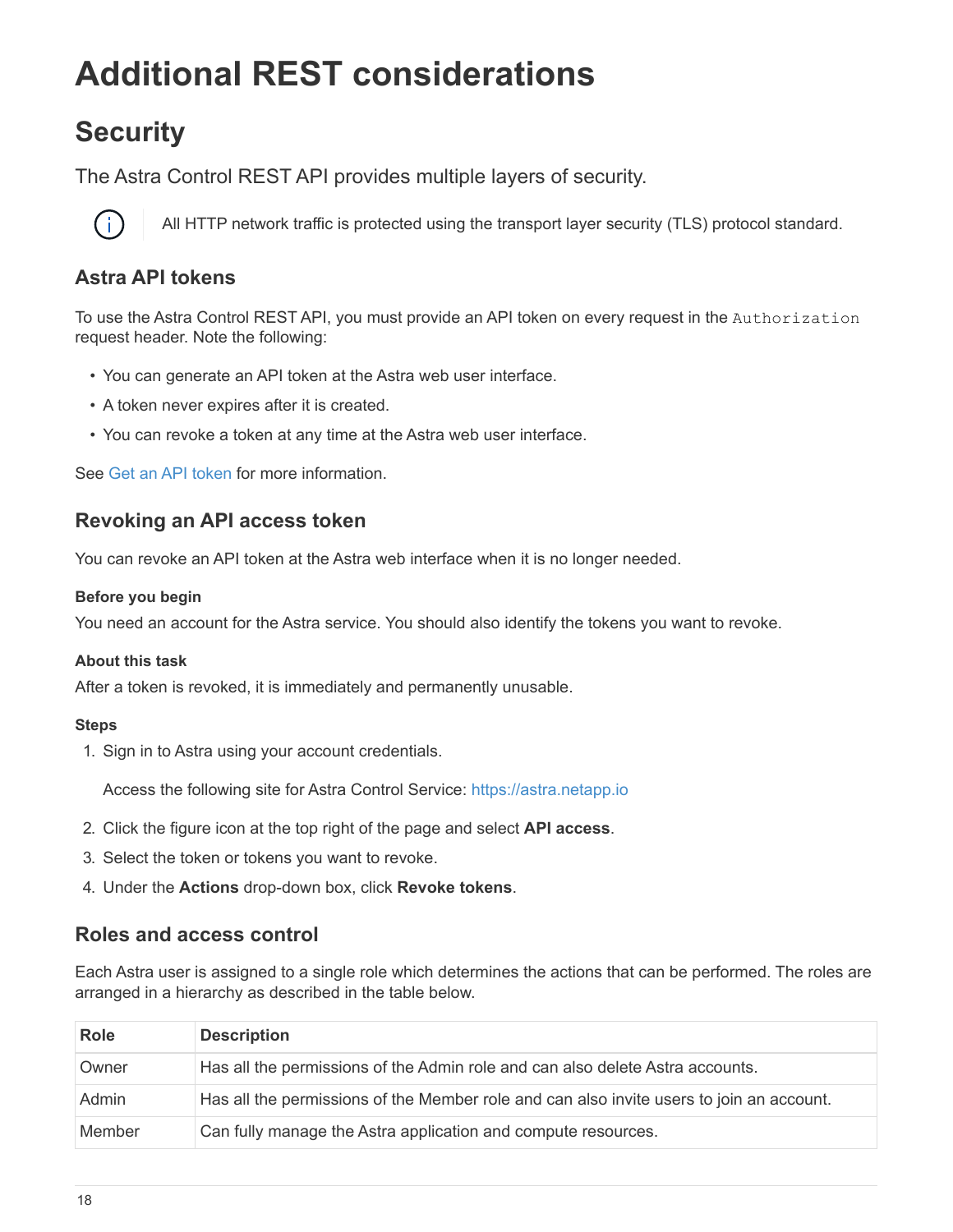| Role   | <b>Description</b>                    |
|--------|---------------------------------------|
| Viewer | Restricted to only viewing resources. |

## <span id="page-21-0"></span>**Working with collections**

The Astra Control REST API provides several different ways to access resource collections through the defined query parameters.

#### **Selecting values**

You can specify which key-value pairs should be returned for each resource instance using the include parameter. All of the instances are returned in the response body.

#### **Filtering**

Collection resource filtering allows an API user to specify conditions which determine if a resource is returned in the response body. The filter parameter is used to indicate the filtering condition.

#### **Sorting**

Collection resource sorting allows an API user to specify the order in which resources are returned in the response body. The orderBy parameter is used to indicate the filtering condition.

#### **Pagination**

You can enforce pagination by restricting the number of resource instances returned on a request using the limit parameter.

#### **Count**

If you include the Boolean parameter  $count$  set to  $true$ , the number of resources in the returned array for a given response is provided in the metadata section.

## <span id="page-21-1"></span>**Diagnostics and support**

There are several support features available with the Astra Control REST API that can be used for diagnostics and debugging.

## **API resources**

There are several Astra features exposed through API resources that provide diagnostic information and support.

| <b>Type</b>         | <b>Description</b>                                                                          |
|---------------------|---------------------------------------------------------------------------------------------|
| Event               | System activities that are recorded as part of Astra processing.                            |
| <b>Notification</b> | A subset of the Events that are considered important enough to be presented to the<br>user. |
| Unread notification | The notifications that have yet to be read or retrieved by the user.                        |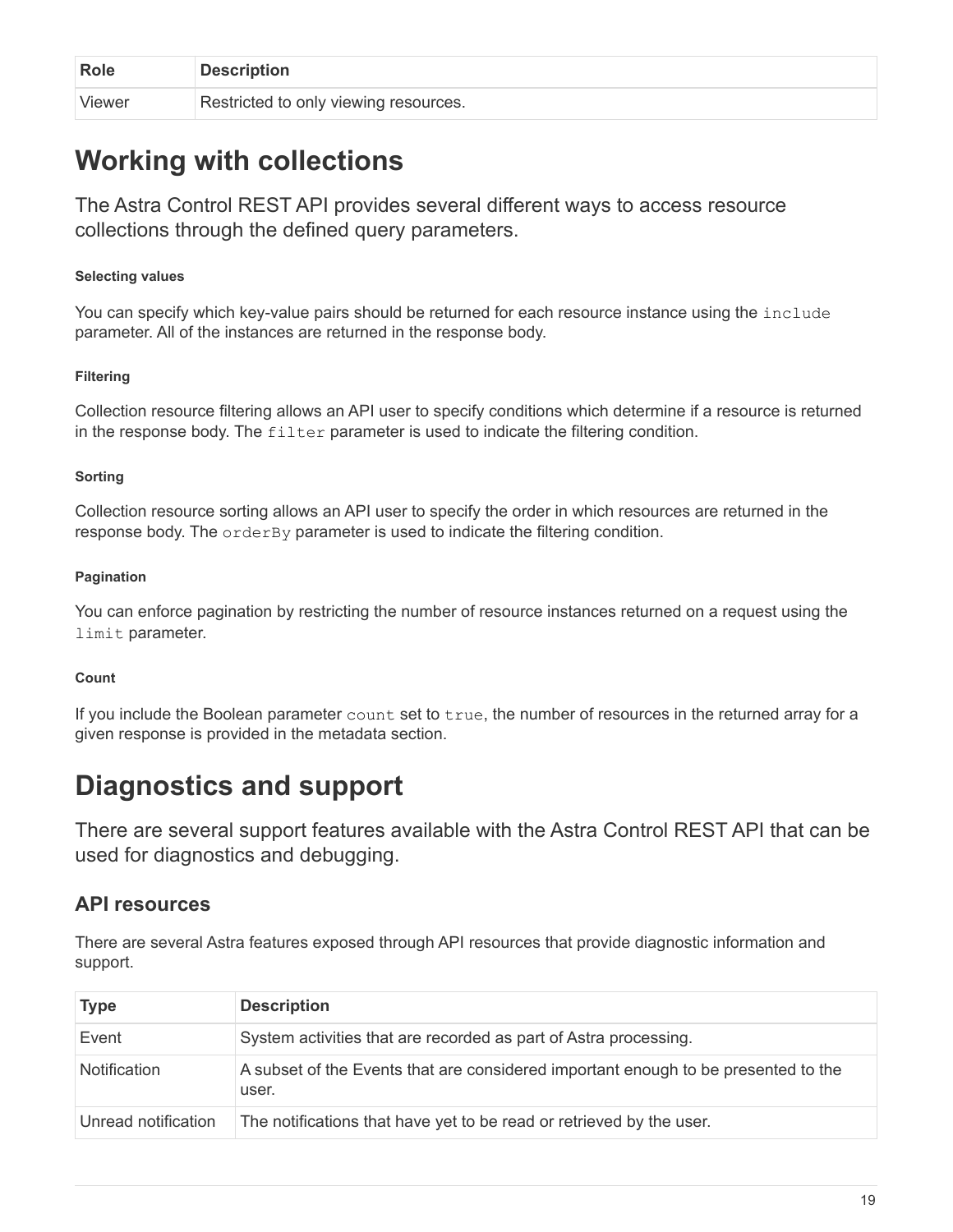# <span id="page-22-0"></span>**Resources and endpoints**

You can use the resources provided through the Astra Control REST API to automate an Astra deployment. Each resource is access through one or more endpoints. This section provides an introduction to the REST resources which you can use as part of planning an automation deployment.



The format of the path and full URL used to access the Astra Control resources is based on several values. See [URL format](#page-18-0) for more information. Also see [API reference](#page-62-0) for more details about using the Astra resources and endpoints.

## <span id="page-22-1"></span>**Astra Control REST resources and endpoints**

The primary resource endpoints provided in the Astra Control REST API are organized in three categories. Each resource can be accessed with the full set of CRUD operations (create, read, update, delete) except where noted

The **Release** column indicates the Astra release when the resource was first introduced. This field is bolded for resources newly added with the current release.

### **Core resources**

The core resource endpoints provide the foundational services needed to establish and maintain the Astra runtime environment.

| <b>Resource</b> | <b>Release</b> | <b>Description</b>                                                                                                                                                                                                  |
|-----------------|----------------|---------------------------------------------------------------------------------------------------------------------------------------------------------------------------------------------------------------------|
| Account         | 21.12          | The account resources allow you to manage the isolated tenants within the<br>multitenant Astra Control deployment environment.                                                                                      |
| <b>ASUP</b>     | 21.08          | The ASUP resources represent the AutoSupport bundles forwarded to<br>NetApp support.                                                                                                                                |
| Credential      | 21.04          | The credential resources contain security related information which can be<br>used with Astra users, clusters, buckets, and storage backends.                                                                       |
| Entitlement     | 21.08          | The entitlement resources represent the features and capacities available<br>for an account based on the active licenses and subscriptions.                                                                         |
| Event           | 21.04          | The event resources represent all the events occurring in the system,<br>including the subset classified as notifications.                                                                                          |
| Execution hook  | 21.12          | The execution hook resources represent custom scripts that you can run<br>either before or after a snapshot of a managed app is performed.                                                                          |
| Feature         | 21.08          | The feature resources represent selected Astra features that you can query<br>to determine if they are enabled or disabled in the system. Access is limited<br>to read-only.                                        |
| Hook source     | 21.12          | The hook source resources represent the actual source code used with an<br>execution hook. Separating the source code from the execution control has<br>several benefits such as allowing the scripts to be shared. |
| License         | 21.08          | The license resources represent the licenses available for an Astra account.                                                                                                                                        |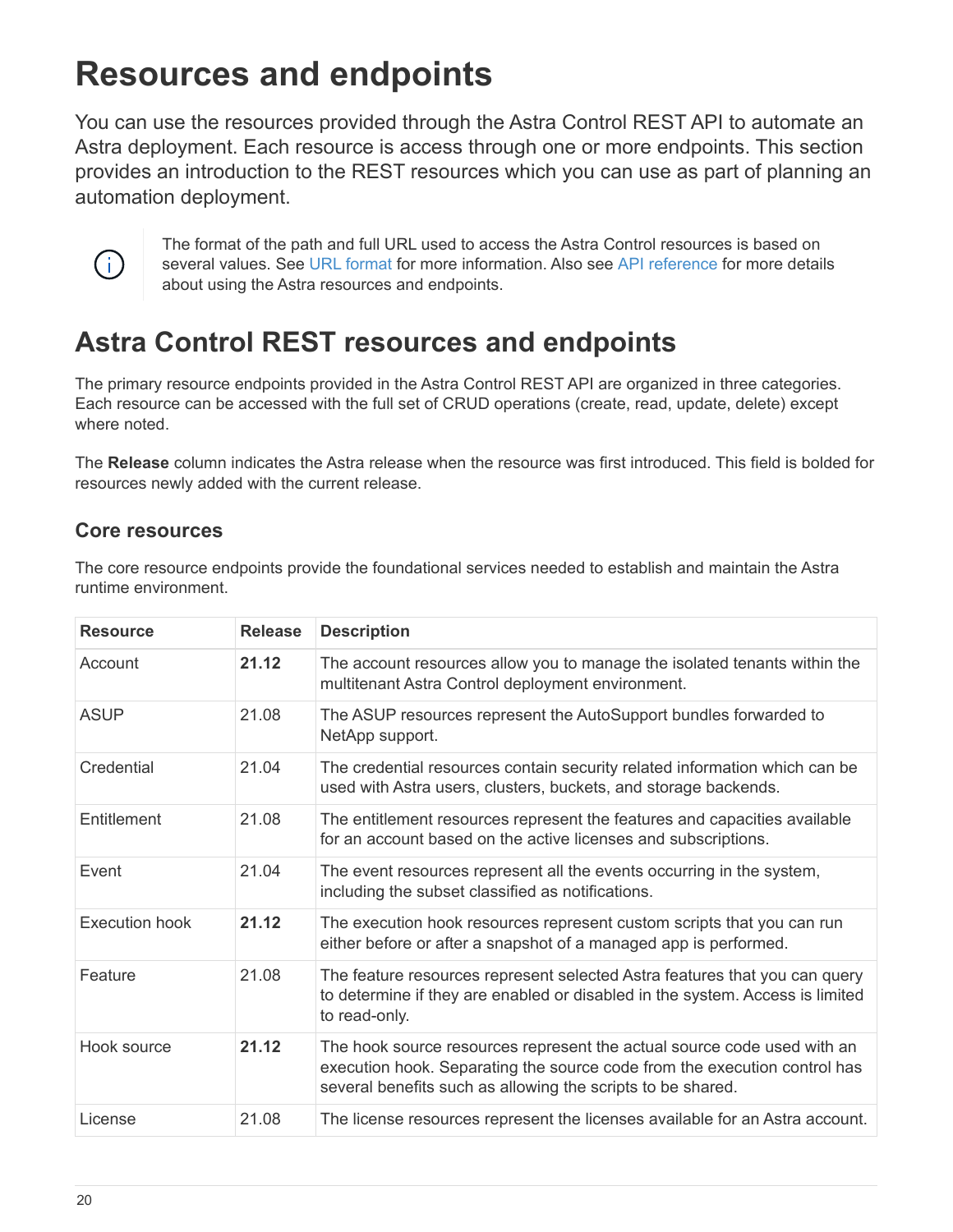| <b>Resource</b>     | <b>Release</b> | <b>Description</b>                                                                                                                                                                                                         |
|---------------------|----------------|----------------------------------------------------------------------------------------------------------------------------------------------------------------------------------------------------------------------------|
| <b>Notification</b> | 21.04          | The notification resources represent Astra events that have a notification<br>destination. Access is provided on a per-user basis.                                                                                         |
| Role binding        | 21.04          | The role binding resources represent the relationships between specific<br>pairs of users and accounts. In addition to the linkage between the two, a set<br>of permissions is specified for each through a specific role. |
| Setting             | 21.08          | The setting resources represent a collection of key-value pairs which<br>describe a feature for a specific Astra account.                                                                                                  |
| Subscription        | 21.08          | The subscription resources represent the active subscriptions for an Astra<br>account.                                                                                                                                     |
| Token               | 21.04          | The token resources represent the tokens available to programmatically<br>access the Astra Control REST API.                                                                                                               |
| Unread notification | 21.04          | The unread notification resources represent notifications assigned to a<br>specific user but not yet read.                                                                                                                 |
| User                | 21.04          | The user resources represent Astra users able to access the system based<br>on their defined role.                                                                                                                         |

## **Managed application resources**

The managed application resource endpoints provide access to the managed Kubernetes applications.

| <b>Resource</b>            | <b>Release</b> | <b>Description</b>                                                                                                                                  |
|----------------------------|----------------|-----------------------------------------------------------------------------------------------------------------------------------------------------|
| Application asset          | 21.04          | The application asset resources represent internal collections of state<br>information needed to manage the Astra applications.                     |
| Application backup         | 21.04          | The application backup resources represent backups of the managed<br>applications.                                                                  |
| Application snapshot 21.04 |                | The application snapshot resources represent snapshots of the managed<br>applications.                                                              |
| Execution hook<br>override | 21.12          | The execution hook override resources allow you to disable the preloaded<br>NetApp default execution hooks for specific applications as needed.     |
| Managed application 21.04  |                | The managed app resources represent Kubernetes applications that are<br>managed by Astra.                                                           |
| Schedule                   | 21.04          | The schedule resources represent data protection operations that are<br>scheduled for the managed applications as part of a data protection policy. |

## **Topology resources**

The topology resource endpoints provide access to the unmanaged applications and storage resources.

| <b>Resource</b> |       | <b>Release Description</b>                                                                             |
|-----------------|-------|--------------------------------------------------------------------------------------------------------|
| App             | 21.04 | The app resources represent all of the Kubernetes applications, including<br>those unmanaged by Astra. |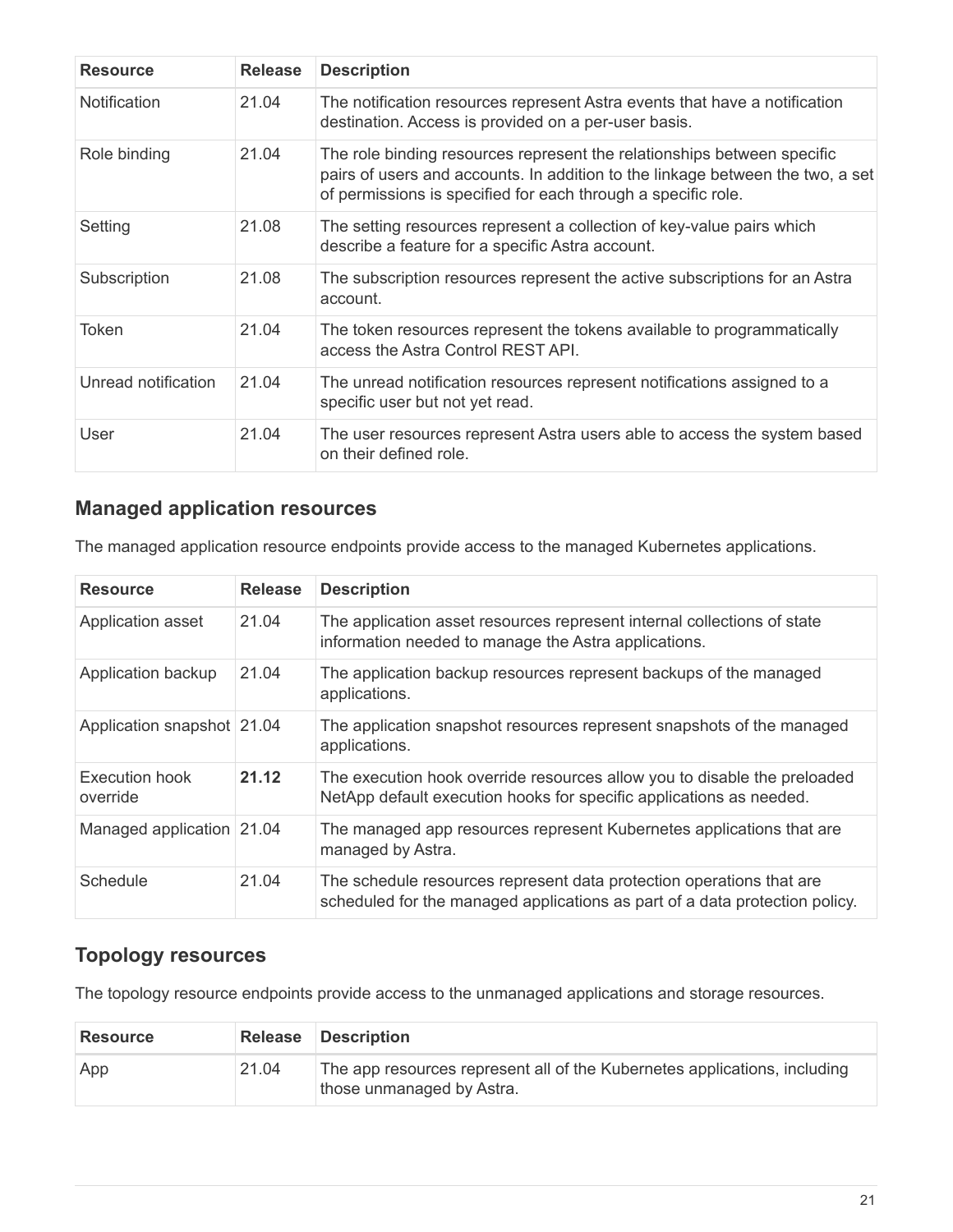| <b>Resource</b>            | <b>Release</b> | <b>Description</b>                                                                                                                                                                                                     |
|----------------------------|----------------|------------------------------------------------------------------------------------------------------------------------------------------------------------------------------------------------------------------------|
| <b>Bucket</b>              | 21.08          | The bucket resources represent the S3 cloud buckets used to store backups<br>of the applications managed by Astra.                                                                                                     |
| Cloud                      | 21.08          | The cloud resources represent clouds that Astra clients can connect to in<br>order to manage clusters and applications.                                                                                                |
| Cluster                    | 21.08          | The cluster resources represent the Kubernetes clusters not managed by<br>Kubernetes.                                                                                                                                  |
| Cluster node               | 21.12          | The cluster node resources provide additional resolution by allowing you to<br>access the individual nodes within a Kubernetes cluster.                                                                                |
| Managed cluster            | 21.08          | The managed cluster resources represent the Kubernetes clusters currently<br>managed by Kubernetes.                                                                                                                    |
| Managed storage<br>backend | 21.12          | The managed storage backend resources allow you to access abstracted<br>representations of the backend storage providers. These storage backends<br>can be used by the managed clusters and applications.              |
| Namespace                  | 21.12          | The namespace resources provide access to the namespaces used within a<br>Kubernetes cluster.                                                                                                                          |
| Storage backend            | 21.08          | The storage backend resources represent providers of storage services that<br>can be used by the Astra managed clusters and applications.                                                                              |
| Storage class              | 21.08          | The storage class resources represent different classes or types of storage<br>discovered and available to a specific managed cluster.                                                                                 |
| Storage device             | 21.12          | The storage device resources provide access to the disks associated with a<br>specific storage node for Astra Data Store (ADS) type storage backends. An<br>ADS storage backends is deployed as a Kubernetes clusters. |
| Storage node               | 21.12          | The storage node resources represent the nodes that are part of an ADS<br>cluster.                                                                                                                                     |
| Volume                     | 21.04          | The volume resources represent the Kubernetes storage volumes<br>associated with the managed applications.                                                                                                             |

## <span id="page-24-0"></span>**Additional resources and endpoints**

There are several additional resources and endpoints that you can use to support an Astra deployment.



These resources and endpoints are not currently included with the Astra Control REST API reference documentation.

#### **OpenAPI**

The OpenAPI endpoints provide access to the current OpenAPI JSON document and other related resources.

#### **OpenMetrics**

The OpenMetrics endpoints provide access to the account metrics through the OpenMetrics resource. Support is available with the Astra Control Center deployment model.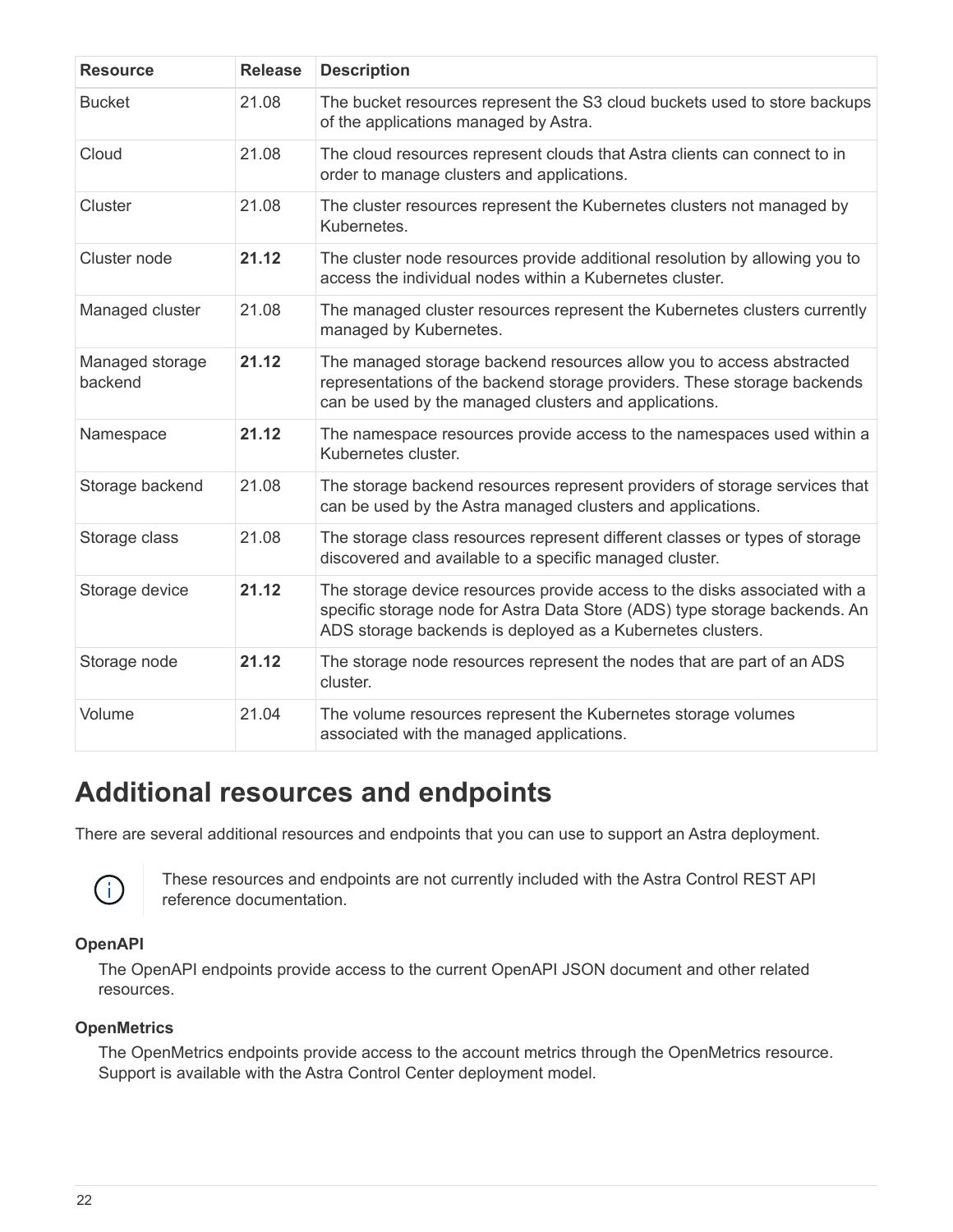# <span id="page-25-0"></span>**Infrastructure workflows**

## <span id="page-25-1"></span>**Before you begin**

You can use these workflows to create and maintain the infrastructure used with the Astra Control Center deployment model. In most case, the workflows can also be used with Astra Control Service.



These workflows can be expanded and enhanced by NetApp at any time and so you should review them periodically.

## **General preparation**

Before using any of the Astra workflows, make sure to review [Prepare to use the workflows.](#page-10-1)

## **Workflow categories**

The infrastructure workflows are organized in different categories to make it easier to locate the one you want.

| Category            | <b>Description</b>                                                                                                               |
|---------------------|----------------------------------------------------------------------------------------------------------------------------------|
| Identity and access | These workflows allow you to manage identity and how Astra is accessed. The<br>resources include users, credentials, and tokens. |
| <b>Buckets</b>      | You can use these workflows to create and manage the S3 buckets used to store<br>backups.                                        |
| Storage             | These workflows allow you to add and maintain storage backends and volumes.                                                      |
| Clusters            | You can add managed Kubernetes clusters which allows you to protect and<br>support the applications they contain.                |

## <span id="page-25-2"></span>**Identity and access**

### **List users**

You can list the users that are defined for a specific Astra account.

#### **1. List the users**

Perform the following REST API call.

| <b>HTTP method</b> | Path                               |
|--------------------|------------------------------------|
| <b>GET</b>         | /account/{accountID}/core/v1/users |

#### **Additional input parameters**

In addition to the parameters common with all REST API calls, the following parameters are also used in the curl examples for this step.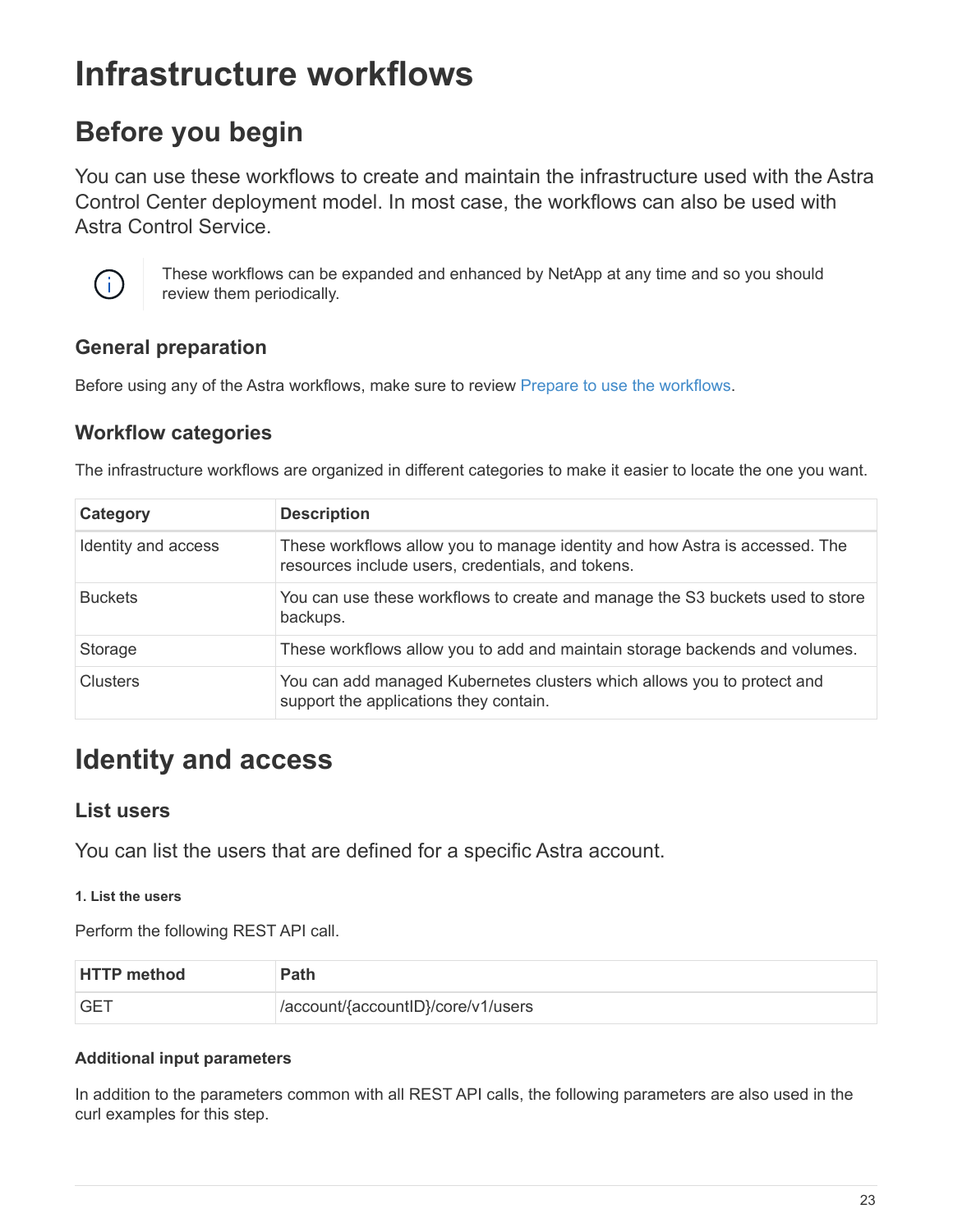| <b>Parameter</b> | <b>Type</b> |    | <b>Required Description</b>                                        |
|------------------|-------------|----|--------------------------------------------------------------------|
| include          | Querv       | No | Optionally select the values you want returned in the<br>response. |

#### **Curl example: Return all data for all users**

```
curl --location -i --request GET
'https://astra.netapp.io/accounts/<ACCOUNT_ID>/core/v1/users' --header
'Accept: */*' --header 'Authorization: Bearer <API_TOKEN>'
```
#### **Curl example: Return the first name, last name, and id for all users**

```
curl --location -i --request GET
'https://astra.netapp.io/accounts/<ACCOUNT_ID>/core/v1/users?include=first
Name,lastName,id' --header 'Accept: */*' --header 'Authorization: Bearer
<API_TOKEN>'
```
#### **JSON output example**

```
{
    "items": [
     \sqrt{2}  "David",
       "Peterson",
       "844ec6234-11e0-49ea-8434-a992a6270ec1"
      ],
     \sqrt{2}  "Scott",
         "Morris",
         "2a3e227c-fda7-4145-a86c-ed9aa0183a6c"
      ]
  \left| \ \right|,
    "metadata": {}
}
```
## <span id="page-26-0"></span>**Buckets**

## **List buckets**

You can list the S3 buckets defined for a specific Astra account.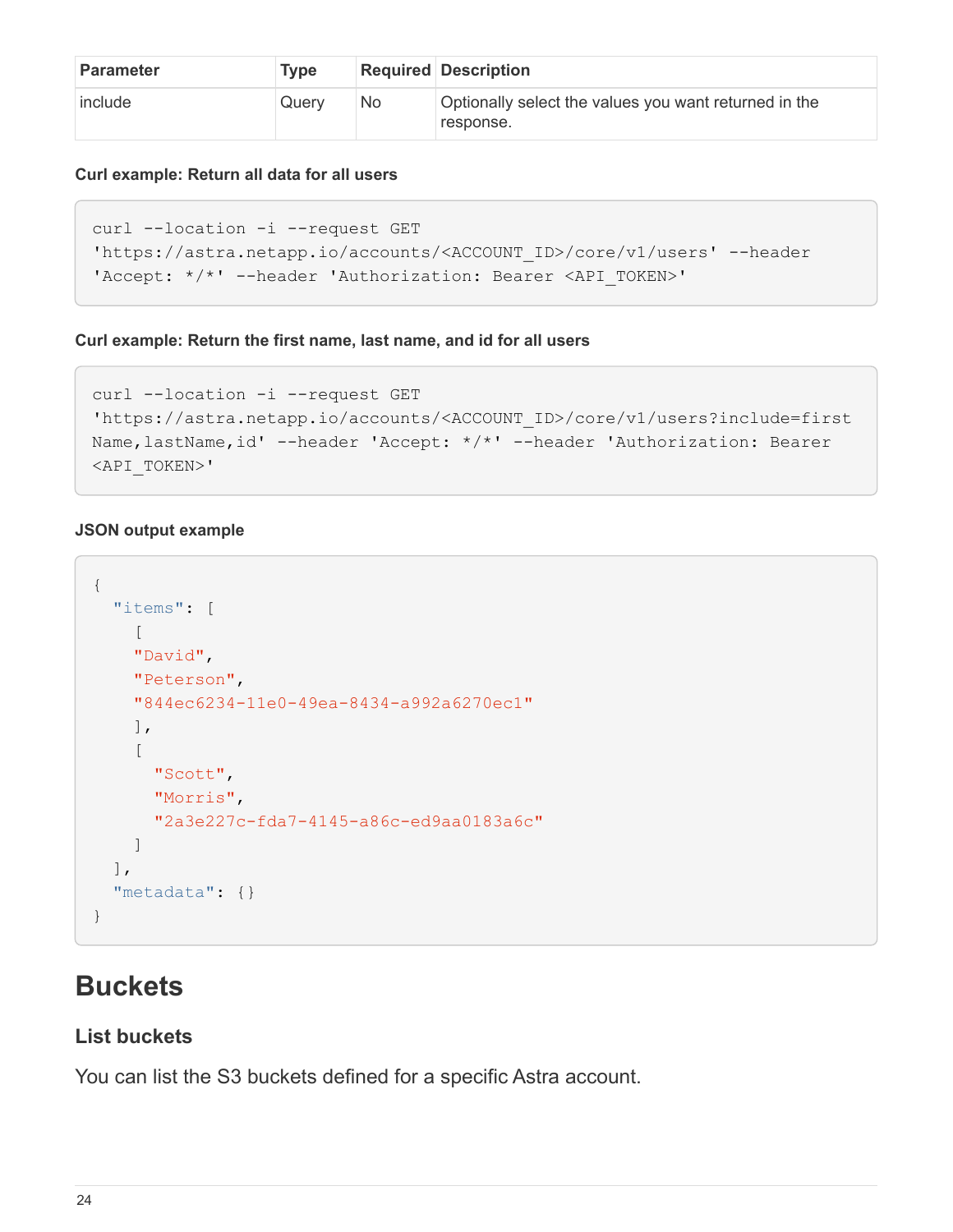#### **1. List the buckets**

Perform the following REST API call.

| <b>HTTP method</b> | Path                                     |
|--------------------|------------------------------------------|
| <b>GET</b>         | /account/{accountID}/topology/v1/buckets |

#### **Curl example: Return all data for all buckets**

```
curl --location -i --request GET
'https://astra.netapp.io/accounts/<ACCOUNT_ID>/topology/v1/buckets'
--header 'Accept: */*' --header 'Authorization: Bearer <API_TOKEN>'
```
## <span id="page-27-0"></span>**Storage**

### **List storage backends**

You can list the available storage backends.

#### **1. List the buckets**

Perform the following REST API call.

| <b>HTTP method</b> | <b>Path</b>                                      |
|--------------------|--------------------------------------------------|
| <b>GET</b>         | /account/{accountID}/topology/v1/storageBackends |

#### **Curl example: Return all data for all storage backends**

```
curl --location -i --request GET
'https://astra.netapp.io/accounts/<ACCOUNT_ID>/topology/v1/storageBackends
' --header 'Accept: */*' --header 'Authorization: Bearer <API_TOKEN>'
```
**JSON output example**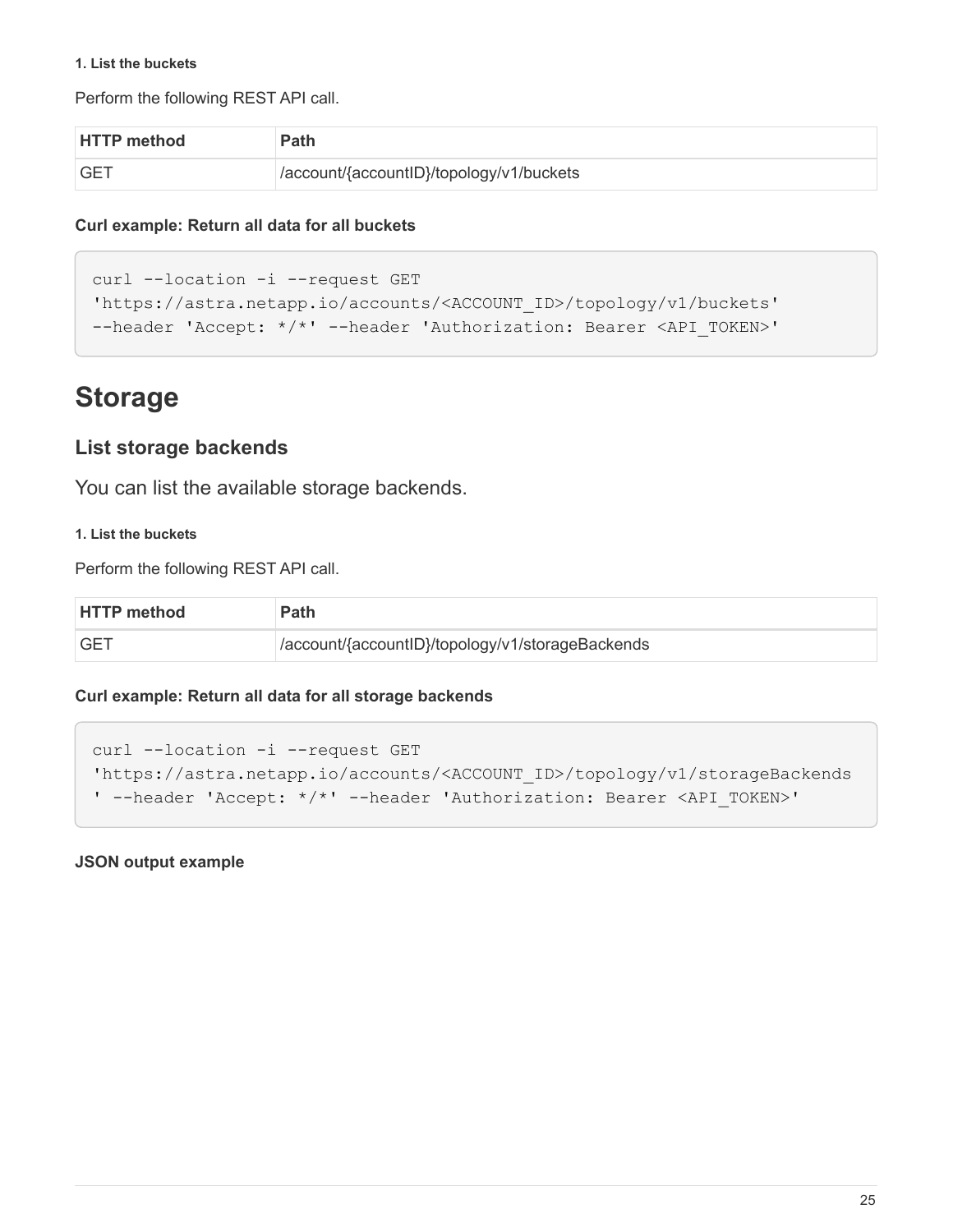```
{
    "items": [
      {
        "backendCredentialsName": "10.191.77.177",
        "backendName": "myinchunhcluster-1",
        "backendType": "ONTAP",
        "backendVersion": "9.8.0",
        "configVersion": "Not applicable",
        "health": "Not applicable",
        "id": "46467c16-1585-4b71-8e7f-f0bc5ff9da15",
        "location": "nalab2",
        "metadata": {
          "createdBy": "4c483a7e-207b-4f9a-87b7-799a4629d7c8",
          "creationTimestamp": "2021-07-30T14:26:19Z",
          "modificationTimestamp": "2021-07-30T14:26:19Z"
        },
        "ontap": {
          "backendManagementIP": "10.191.77.177",
          "managementIPs": [
            "10.191.77.177",
            "10.191.77.179"
          ]
        },
        "protectionPolicy": "Not applicable",
        "region": "Not applicable",
        "state": "Running",
        "stateUnready": [],
        "type": "application/astra-storageBackend",
        "version": "1.0",
        "zone": "Not applicable"
      }
 \lceil}
```
## <span id="page-28-0"></span>**Clusters**

## **List managed clusters**

You can list the Kubernetes clusters currently managed by Astra.

#### **1. List the clusters**

Perform the following REST API call.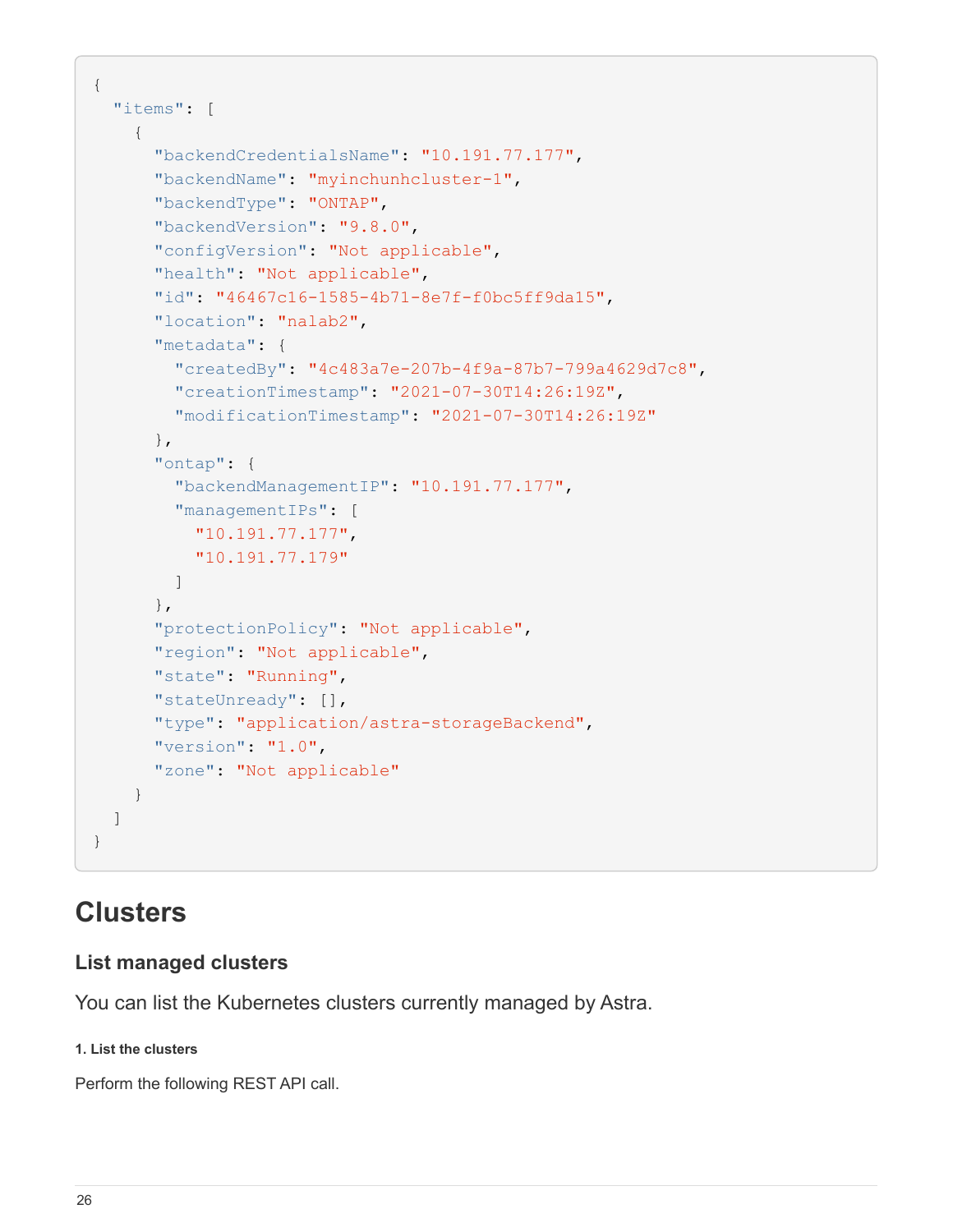| <b>HTTP method</b> | Path                                              |
|--------------------|---------------------------------------------------|
| <b>GET</b>         | //account/{accountID}/topology/v1/managedClusters |

#### **Curl example: Return all data for all clusters**

```
curl --location -i --request GET
'https://astra.netapp.io/accounts/<ACCOUNT_ID>/topology/v1/managedClusters
' --header 'Accept: */*' --header 'Authorization: Bearer <API_TOKEN>'
```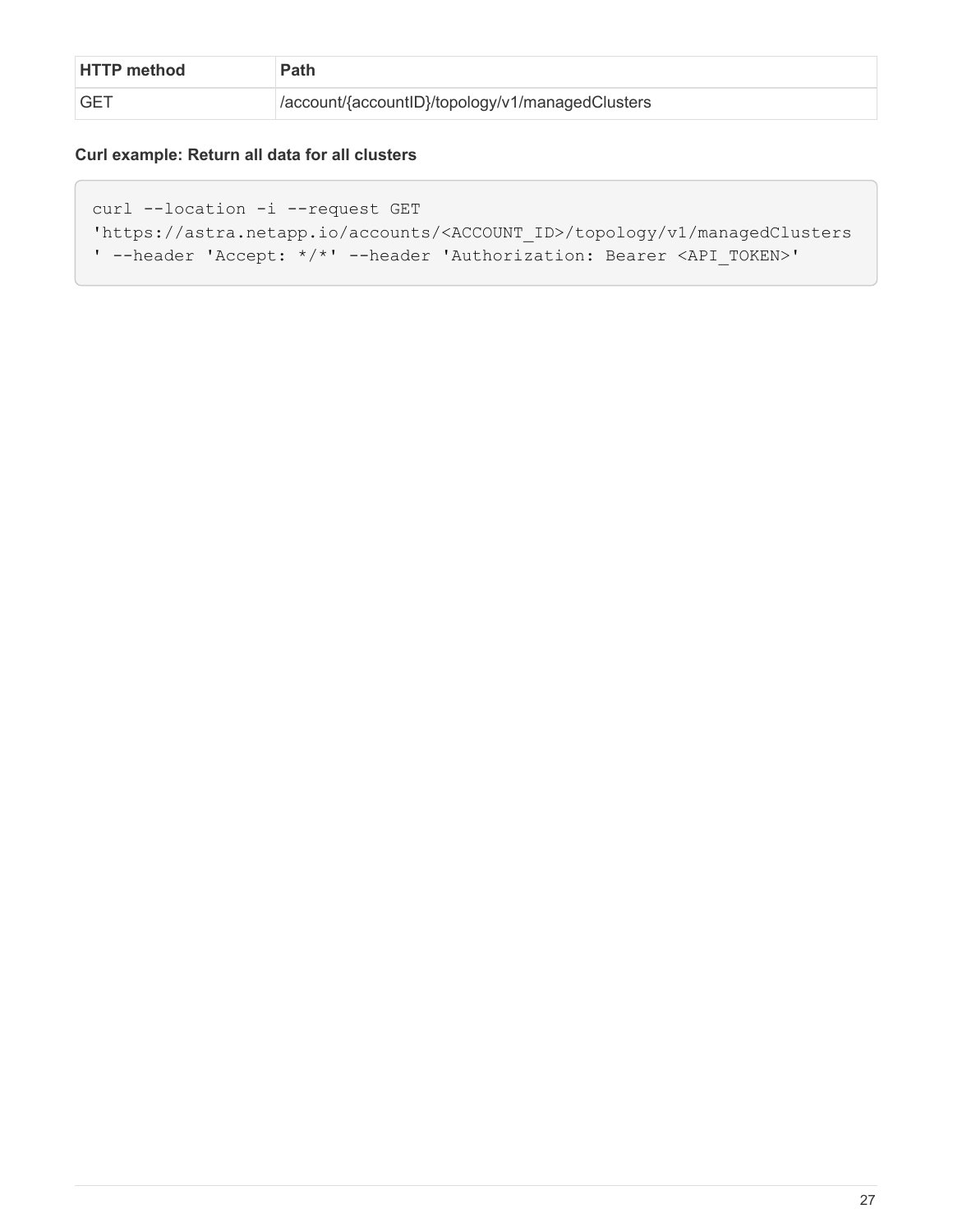# <span id="page-30-0"></span>**Management workflows**

## <span id="page-30-1"></span>**Before you begin**

You can use these workflows as part of administering the applications within an Astra managed cluster.



These workflows can be expanded and enhanced by NetApp at any time and so you should review them periodically.

## **General preparation**

Before using any of the Astra workflows, make sure to review [Prepare to use the workflows.](#page-10-1)

## **Workflow categories**

The management workflows are organized in different categories to make it easier to locate the one you want.

| Category                      | <b>Description</b>                                                                                                                                |
|-------------------------------|---------------------------------------------------------------------------------------------------------------------------------------------------|
| Application control           | These workflows allow you to control the managed and unmanaged applications.<br>You can list the apps as well as create and remove a managed app. |
| Application protection        | You can use these workflows to protect your managed applications through<br>snapshots and backups.                                                |
| Cloning and restoring<br>apps | These workflow describe how to clone and restore your managed applications.                                                                       |
| Support                       | There are several workflows available to debug and support your applications as<br>well as the general Kubernetes environment.                    |

## **Additional considerations**

There are a several additional considerations when using the management workflows.

#### **Cloning an app**

There are a few things to consider when cloning an application. The parameters described below are part of the JSON input.

#### **Source cluster identifier**

The value of sourceClusterID always identifies the cluster where the original app is installed.

#### **Cluster identifier**

The value of clusterID identifies the cluster where the new app will be installed.

- When cloning within the same cluster, clusterID and sourceClusterID have the same value.
- When cloning across clusters, the two values are different and clusterID should be the ID of the target cluster.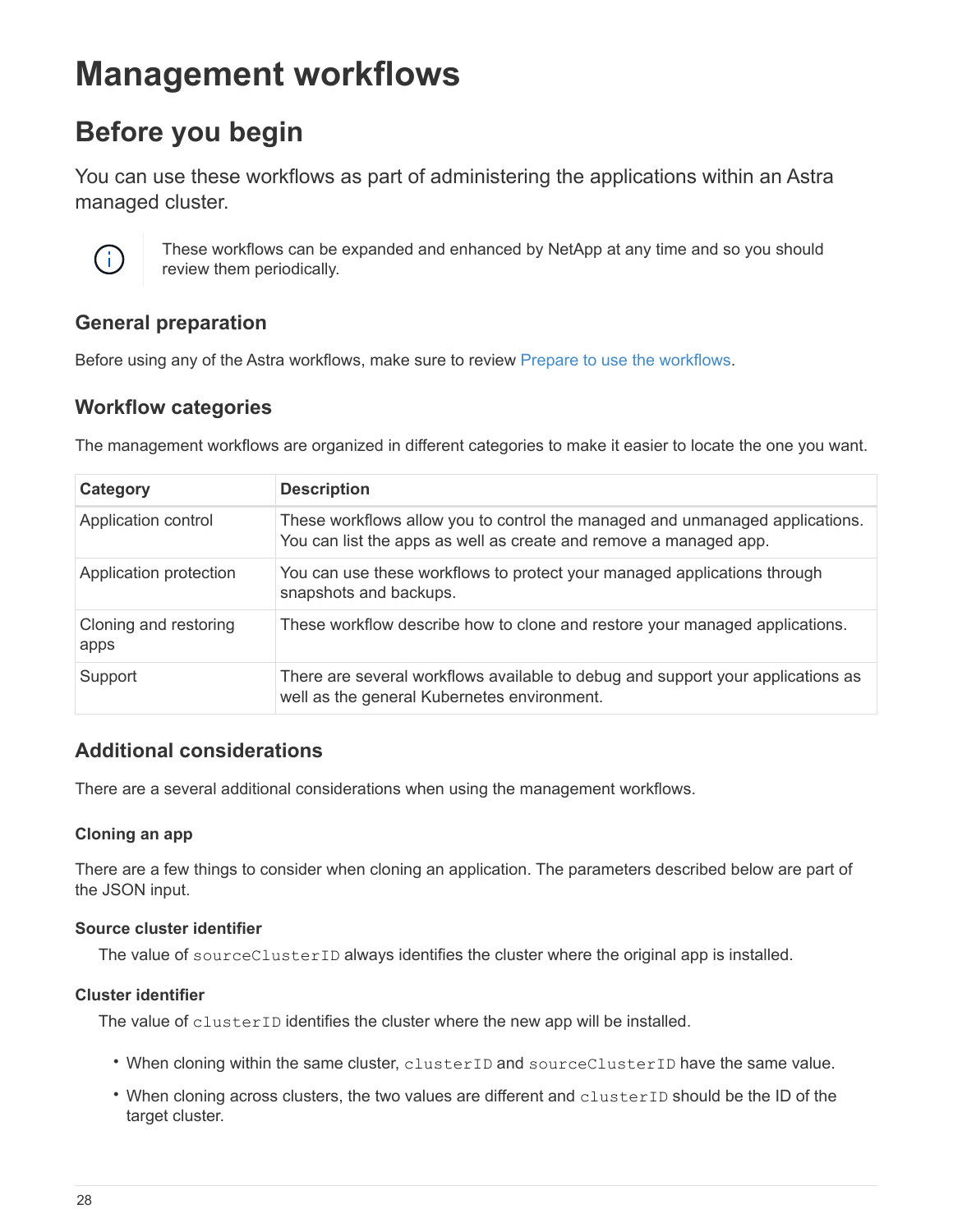#### **Namespaces**

The namespace value must be different than the original source app. Further, the namespace for the clone cannot exist and Astra will create it.

#### **Backups and snapshots**

You can optionally clone an application from an existing backup or snapshot using the backupID or snapshot ID parameters. If you don't provide a backup or snapshot, Astra will create a backup of the application first and then clone from the backup.

#### **Restoring an app**

Here are a few things to consider when restoring an application.

- Restoring an application is very similar to the clone operation.
- When restoring an app, you must provide either a backup or snapshot.

## <span id="page-31-0"></span>**App control**

### <span id="page-31-1"></span>**List the unmanaged apps**

You can list the applications that are currently not managed by Astra. You might do this as part of selecting an app to be managed.



The REST endpoint used in these workflows returns all the Astra applications by default. You can use the filter query parameter on the API call to request only the unmanaged apps be returned. As an alternative, you can omit the filter parameter to return all the apps and then examine the managedState field in the output to determine which apps are in the unmanaged state.

#### **List only the apps with managedState equal to unmanaged**

This workflow uses the filter query parameter to return only the unmanaged apps.

#### **1. List the unmanaged applications**

Perform the following REST API call.

| <b>HTTP method</b> | Path                                  |
|--------------------|---------------------------------------|
| <b>GET</b>         | /account/{accountID}/topology/v1/apps |

#### **Additional input parameters**

In addition to the parameters common with all REST API calls, the following parameters are also used in the curl examples for this step.

| Parameter | <b>Type</b> |     | <b>Required Description</b>                            |
|-----------|-------------|-----|--------------------------------------------------------|
| filter    | Querv       | No. | Use a filter to specify which apps should be returned. |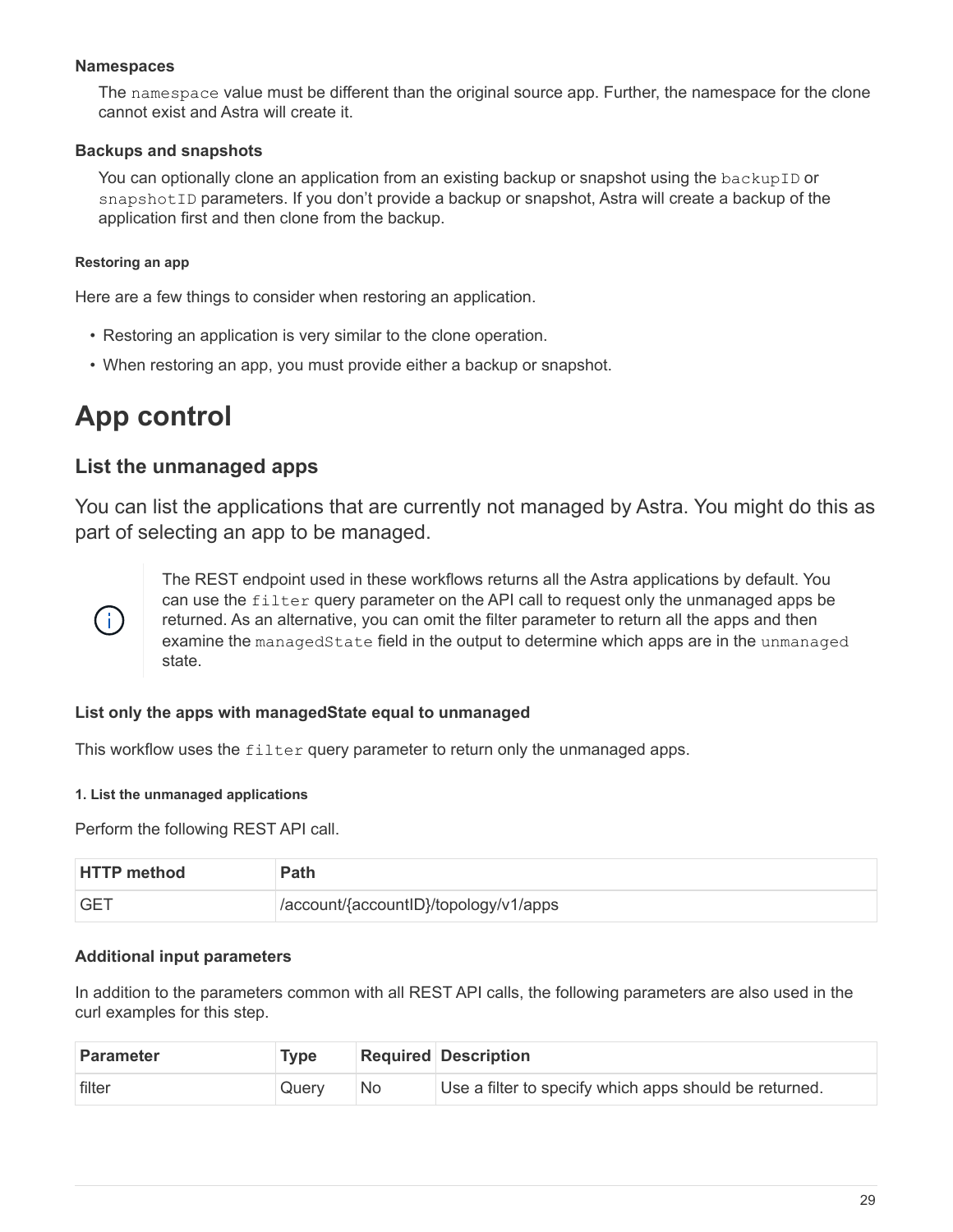| <b>Parameter</b> | <b>Type</b> |    | <b>Required Description</b>                                        |
|------------------|-------------|----|--------------------------------------------------------------------|
| include          | Querv       | No | Optionally select the values you want returned in the<br>response. |

#### **Curl example: Return the name, id, and managedState for the unmanaged apps**

```
curl --location -i --request GET
'https://astra.netapp.io/accounts/<ACCOUNT_ID>/topology/v1/apps?filter=man
agedState%20eq%20'unmanaged'&include=name,id,managedState' --header
'Accept: */*' --header 'Authorization: Bearer <API_TOKEN>'
```
#### **JSON output example**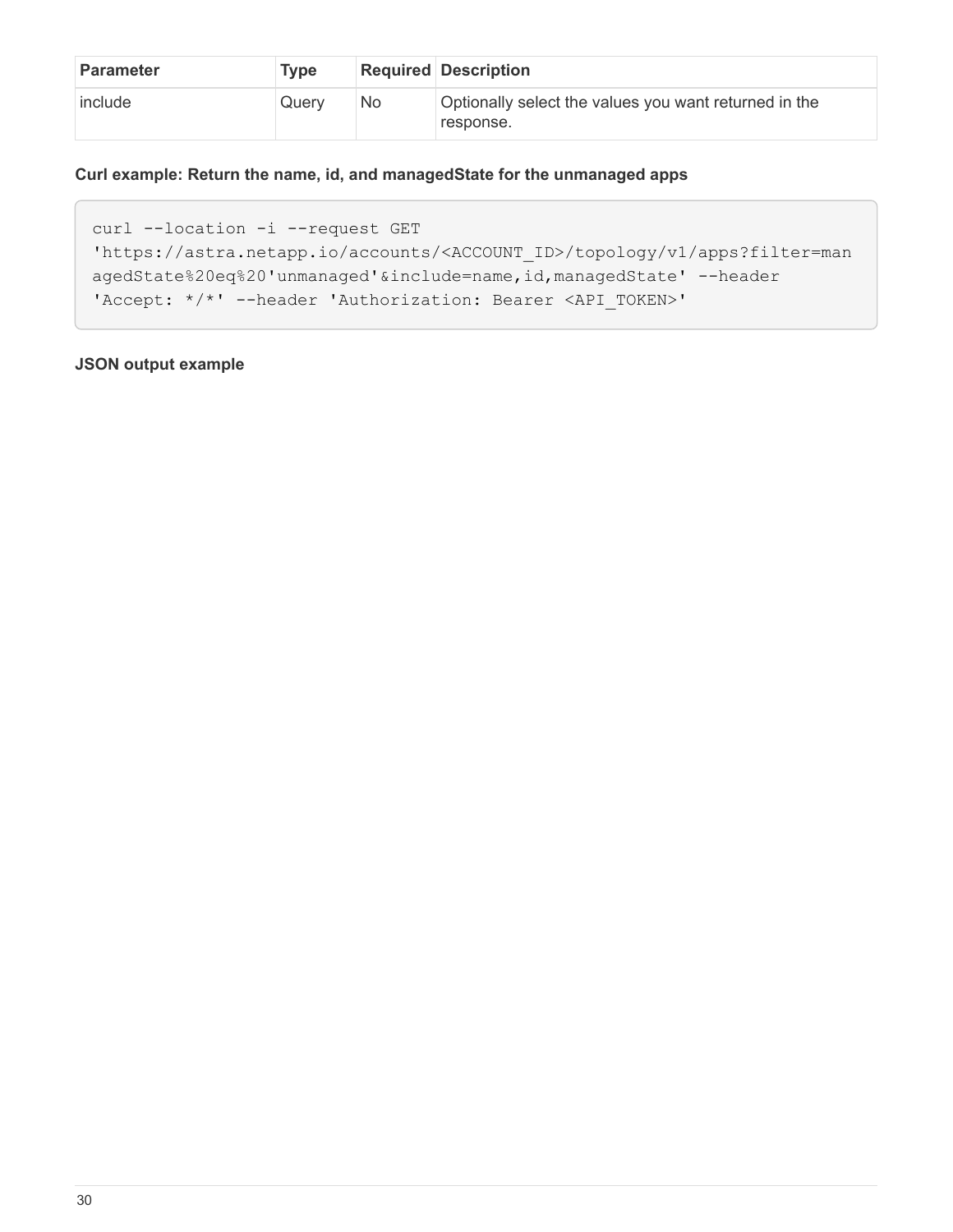```
{
    "items": [
     \lceil  "maria",
         "eed19f78-0884-4792-bb7a-313258c6b0b1",
         "unmanaged"
     \frac{1}{\sqrt{2}}\sqrt{2}  "test-postgres-app",
         "1ee6235b-cda1-45cb-8d4c-630bdb8b41a5",
         "unmanaged"
     \frac{1}{2},
     \sqrt{2}  "postgres1-postgresql",
         "e591ee59-ea90-4a9f-8e6c-d2b6e8647096",
         "unmanaged"
     \frac{1}{2}  [
         "kube-system",
         "077a2f73-4b51-4d04-8c6c-f63b3b069755",
         "unmanaged"
     \frac{1}{\sqrt{2}}\sqrt{2}  "trident",
         "5b6fc28f-e308-4653-b9d2-6d66a764d2e1",
         "unmanaged"
     \frac{1}{\sqrt{2}}\sqrt{2}  "postgres1-postgresql-clone",
         "06be05c5-763e-4d73-bd06-1f27f5f2e130",
         "unmanaged"
       ]
  \vert,
    "metadata": {}
}
```
#### **List all the apps and select the unmanaged apps**

This workflow returns all the apps. You must examine the output to determine which are unmanaged.

#### **1. List all the applications**

Perform the following REST API call.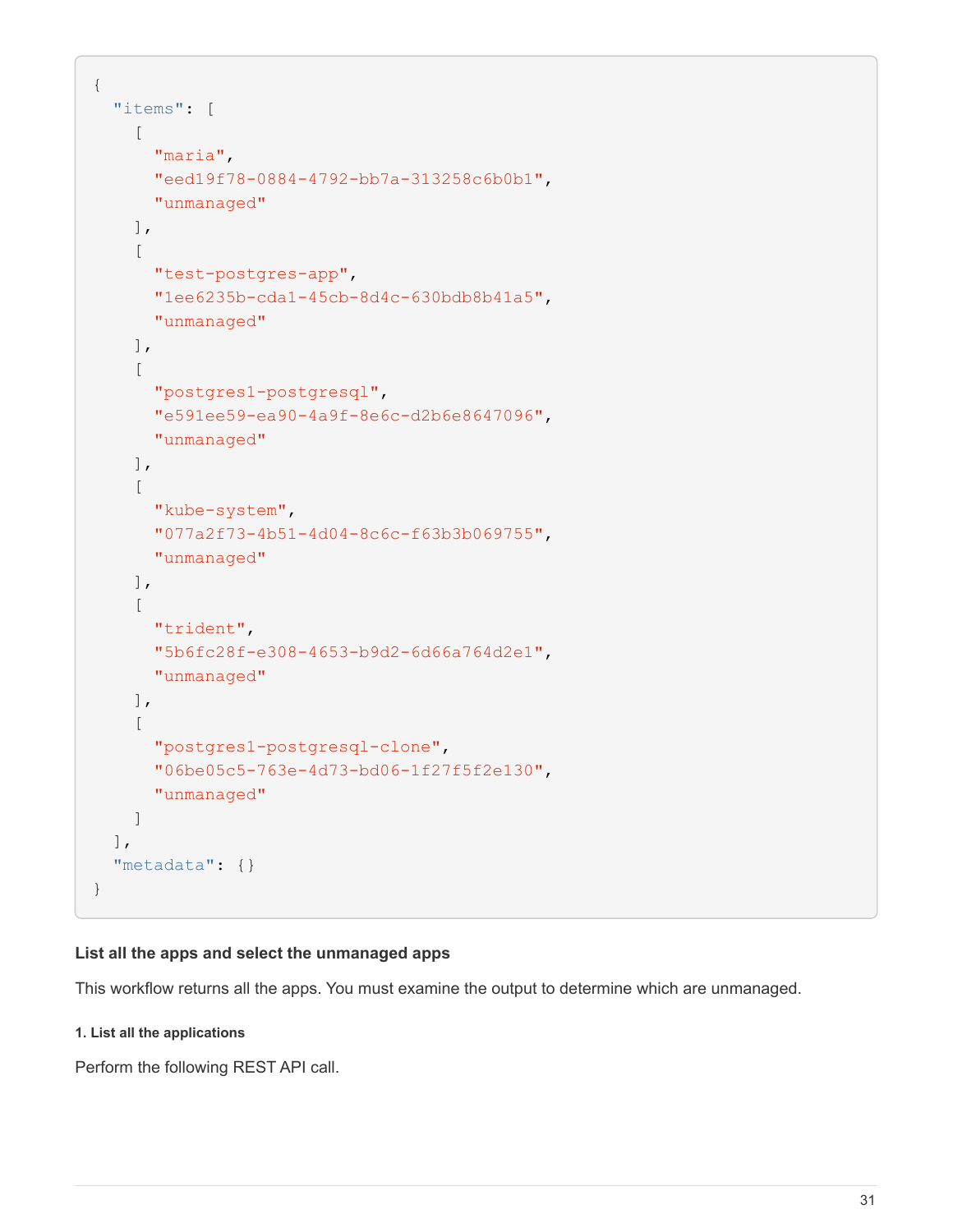| <b>HTTP method</b> | Path                                  |
|--------------------|---------------------------------------|
| <b>GET</b>         | /account/{accountID}/topology/v1/apps |

#### **Additional input parameters**

In addition to the parameters common with all REST API calls, the following parameters are also used in the curl examples for this step.

| <b>Parameter</b> | <b>Type</b> |     | Required Description                                               |
|------------------|-------------|-----|--------------------------------------------------------------------|
| include          | Querv       | No. | Optionally select the values you want returned in the<br>response. |

#### **Curl example: Return all data for all apps**

```
curl --location -i --request GET
'https://astra.netapp.io/accounts/<ACCOUNT_ID>/topology/v1/apps' --header
'Accept: */*' --header 'Authorization: Bearer <API_TOKEN>'
```
#### **Curl example: Return the name, id, and managedState for all apps**

```
curl --location -i --request GET
'https://astra.netapp.io/accounts/<ACCOUNT_ID>/topology/v1/apps?include=na
me,id,managedState' --header 'Accept: */*' --header 'Authorization: Bearer
<API_TOKEN>'
```
**JSON output example**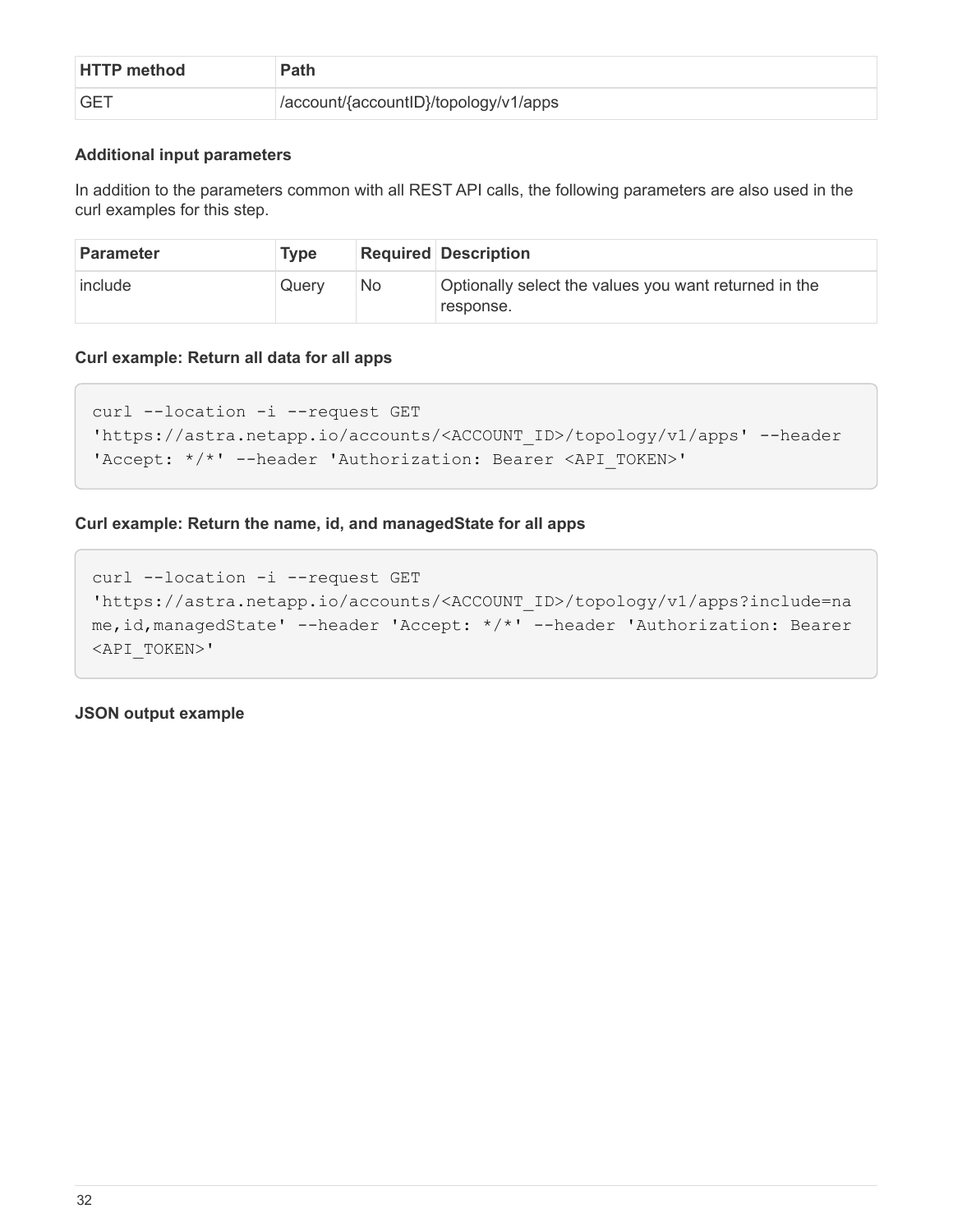```
{
    "items": [
     \lceil  "maria",
         "eed19f78-0884-4792-bb7a-313258c6b0b1",
         "unmanaged"
     \frac{1}{\sqrt{2}}\sqrt{2}  "mariadb-mariadb",
         "8da20fff-c69c-4170-bb0d-e4f91c5a1333",
         "managed"
     \frac{1}{2}\sqrt{ }  "test-postgres-app",
         "1ee6235b-cda1-45cb-8d4c-630bdb8b41a5",
         "unmanaged"
     \frac{1}{2}  [
         "postgres1-postgresql",
         "e591ee59-ea90-4a9f-8e6c-d2b6e8647096",
         "unmanaged"
     \frac{1}{2}\sqrt{2}  "kube-system",
         "077a2f73-4b51-4d04-8c6c-f63b3b069755",
         "unmanaged"
     \frac{1}{\sqrt{2}}\sqrt{ }  "trident",
         "5b6fc28f-e308-4653-b9d2-6d66a764d2e1",
         "unmanaged"
     \frac{1}{2}\lceil  "postgres1-postgresql-clone",
         "06be05c5-763e-4d73-bd06-1f27f5f2e130",
         "unmanaged"
     \frac{1}{2},
     \sqrt{2}  "davidns-postgres-app",
         "11e046b7-ec64-4184-85b3-debcc3b1da4d",
         "managed"
      ]
  \frac{1}{2}  "metadata": {}
}
```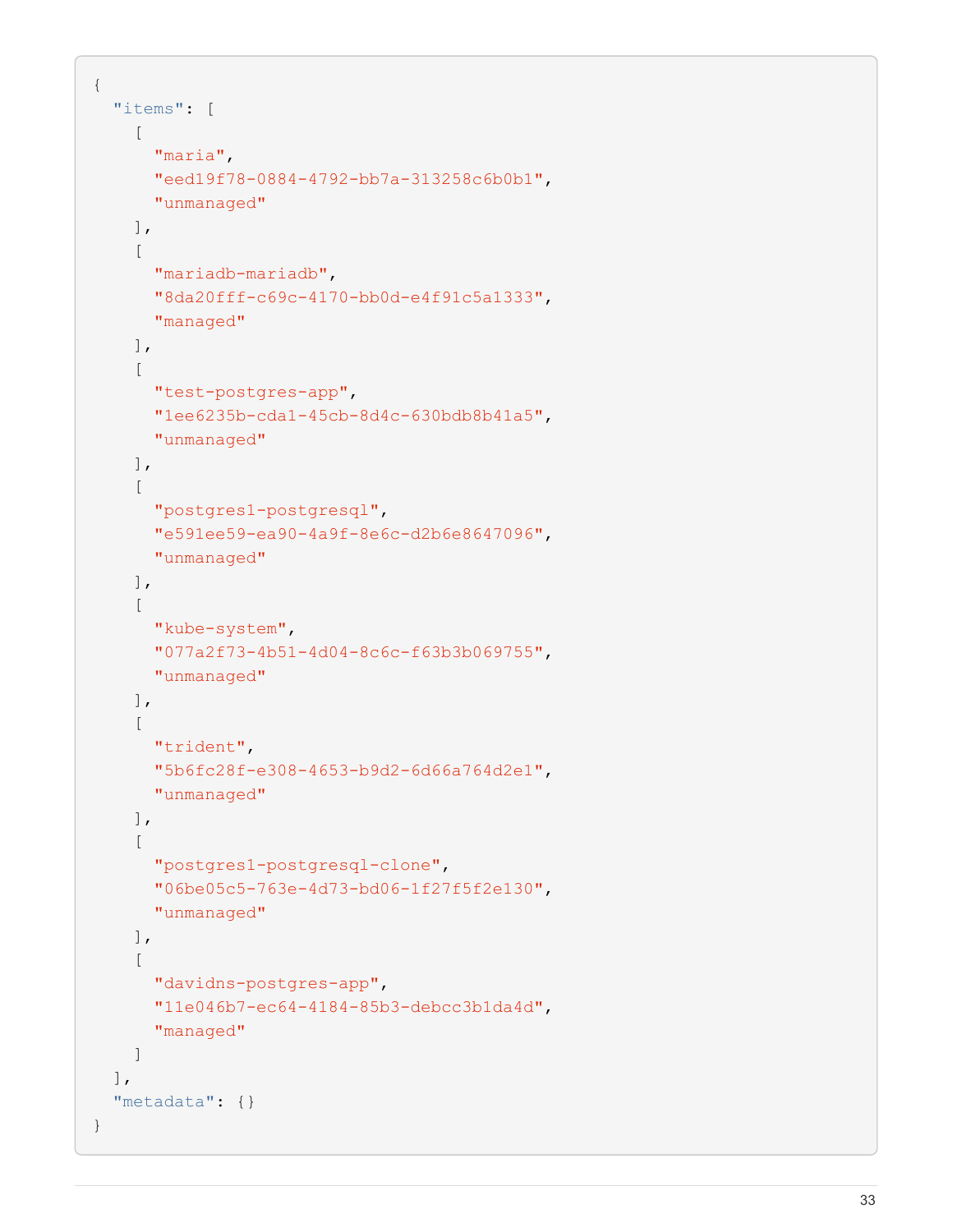#### **2. Select the unmanaged applications**

Review the output of the API call and manually select the apps with managedState equal to unmanaged.

### <span id="page-36-0"></span>**List the managed apps**

You can list the applications that are currently managed by Astra. You might do this as part of finding the snapshots or backups for a specific app.

#### **1. List the applications**

Perform the following REST API call.

| <b>HTTP method</b> | Path                                     |
|--------------------|------------------------------------------|
| <b>GET</b>         | //account/{accountID}/k8s/v1/managedApps |

#### **Additional input parameters**

In addition to the parameters common with all REST API calls, the following parameters are also used in the curl examples for this step.

| <b>Parameter</b> | Type  |     | <b>Required Description</b>                                        |
|------------------|-------|-----|--------------------------------------------------------------------|
| include          | Querv | No. | Optionally select the values you want returned in the<br>response. |

#### **Curl example: Return all data for all apps**

```
curl --location -i --request GET
'https://astra.netapp.io/accounts/<ACCOUNT_ID>/k8s/v1/managedApps'
--header 'Accept: */*' --header 'Authorization: Bearer <API TOKEN>'
```
#### **Curl example: Return the name, id, and state for all apps**

```
curl --location -i --request GET
'https://astra.netapp.io/accounts/<ACCOUNT_ID>/k8s/v1/managedApps?include=
name,id,state' --header 'Accept: */*' --header 'Authorization: Bearer
<API_TOKEN>'
```
#### **JSON output example**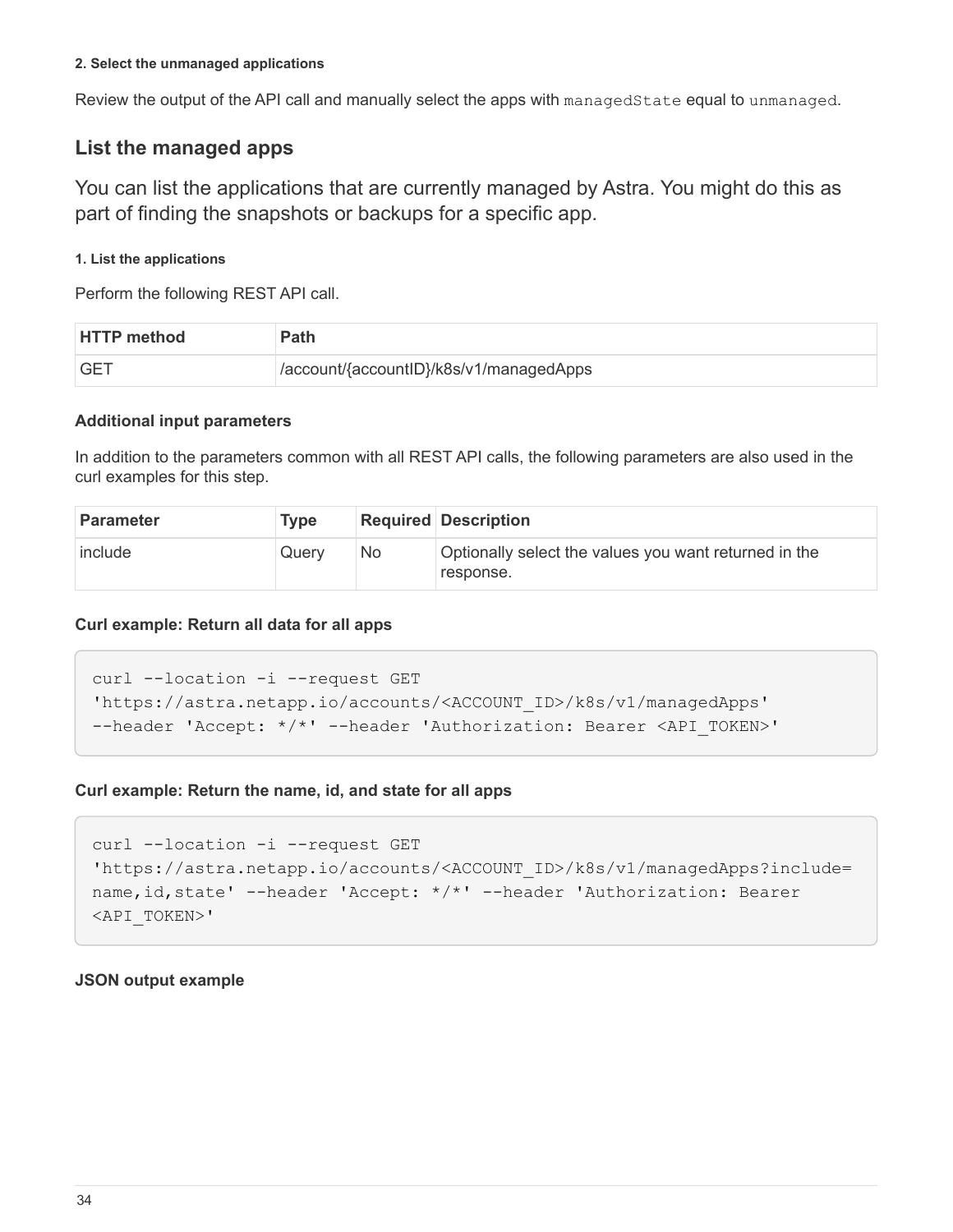```
{
    "items": [
     \lceil  "test-postgres-app",
         "1ee6235b-cda1-45cb-8d4c-630bdb8b41a5",
         "running"
       ]
  \frac{1}{2}  "metadata": {}
}
```
## **Get a managed app**

You can retrieve all the resource variables describing a single managed application.

#### **Before you begin**

You must have the ID of the managed app you want to retrieve. If needed you can use the workflow [List the](#page-36-0) [managed apps](#page-36-0) to locate the application.

#### **1. Get the application**

Perform the following REST API call.

| <b>HTTP</b> method | <b>Path</b>                                               |
|--------------------|-----------------------------------------------------------|
| <b>GET</b>         | /accounts/{account_id}/k8s/v1/managedApps/{managedApp_id} |

#### **Additional input parameters**

In addition to the parameters common with all REST API calls, the following parameters are also used in the curl examples for this step.

| <b>Parameter</b> | <b>Type</b> |     | <b>Required Description</b>                      |
|------------------|-------------|-----|--------------------------------------------------|
| managed app id   | Path        | Yes | ID value of the managed application to retrieve. |

#### **Curl example: Return all data for the application**

```
curl --location -i --request GET
'https://astra.netapp.io/accounts/<ACCOUNT_ID>/k8s/v1/managedApps/<MANAGED
APP ID>' --header 'Accept: */*' --header 'Authorization: Bearer
<API_TOKEN>'
```
### **Manage an app**

You can create a managed application based on an application already known to Astra.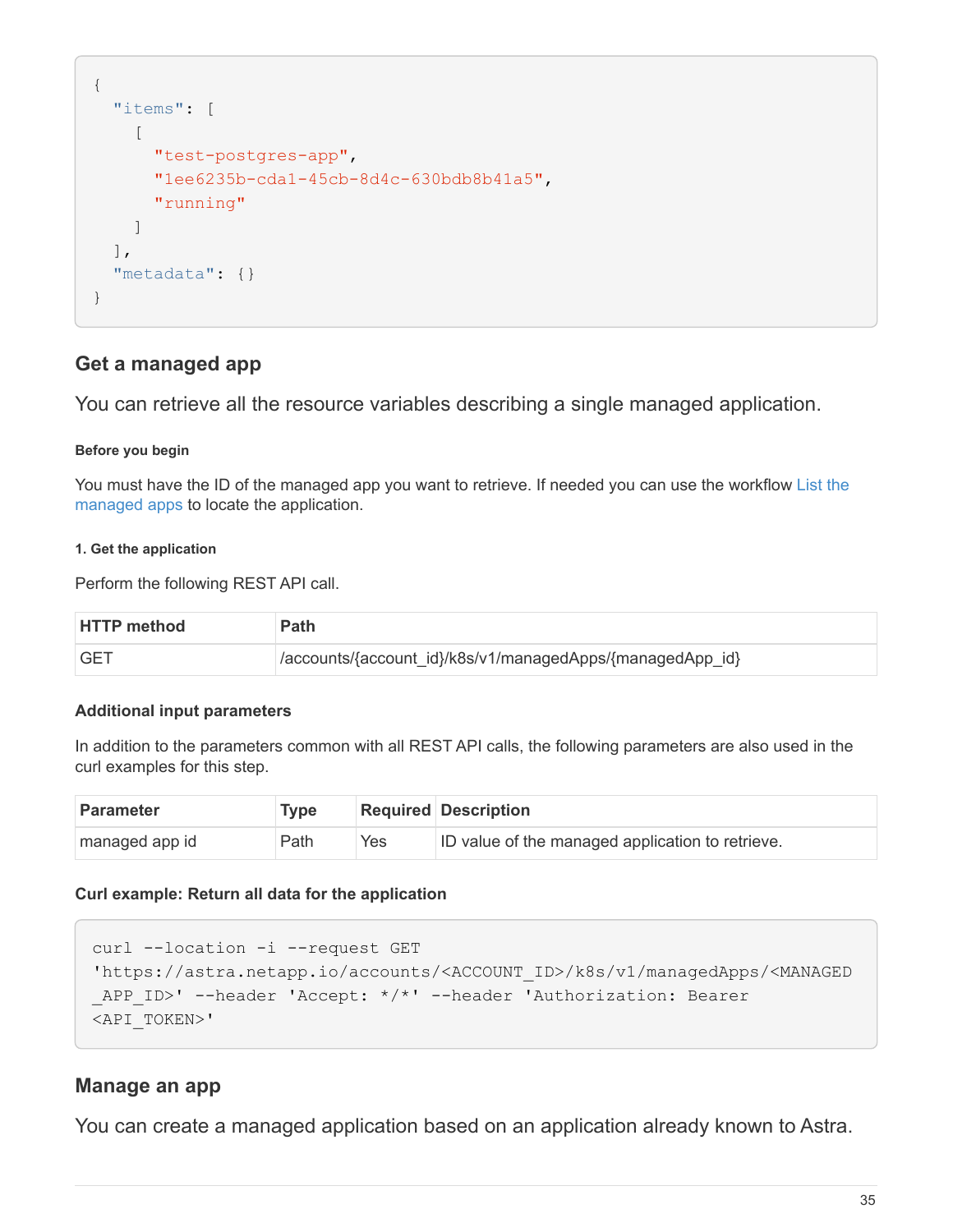When an application is managed, you can protect it by taking regular backups and snapshots.

#### **Before you begin**

You must have the ID of the discovered app you want to manage. If needed you can use the workflow [List the](#page-31-1) [unmanaged apps](#page-31-1) to locate the application.

#### **1. Manage the application**

Perform the following REST API call.

| <b>HTTP method</b> | Path                                    |
|--------------------|-----------------------------------------|
| <b>POST</b>        | /account/{accountID}/k8s/v1/managedApps |

#### **Additional input parameters**

In addition to the parameters common with all REST API calls, the following parameters are also used in the curl examples for this step.

| <b>Parameter</b> | <b>Type</b> |     | <b>Required Description</b>                                                                         |
|------------------|-------------|-----|-----------------------------------------------------------------------------------------------------|
| <b>JSON</b>      | Body        | Yes | Provides the parameters needed to identify the application<br>to be managed. See the example below. |

#### **JSON input example**

```
{
   "type": "application/astra-managedApp",
   "version": "1.1",
   "id": "7da20fff-c69d-4270-bb0d-a4f91c5a1333"
}
```
#### **Curl example: Manage an app**

```
curl --location -i --request POST
'https://astra.netapp.io/accounts/<ACCOUNT_ID>/k8s/v1/managedApps'
--header 'Content-Type: application/astra-managedApp+json' --header
'Accept: */*' --header 'Authorization: Bearer <API TOKEN>' --d @JSONinput
```
#### <span id="page-38-0"></span>**Unmanage an app**

You can remove a managed app when it's no longer needed. Removing a managed application also deletes the associated schedules.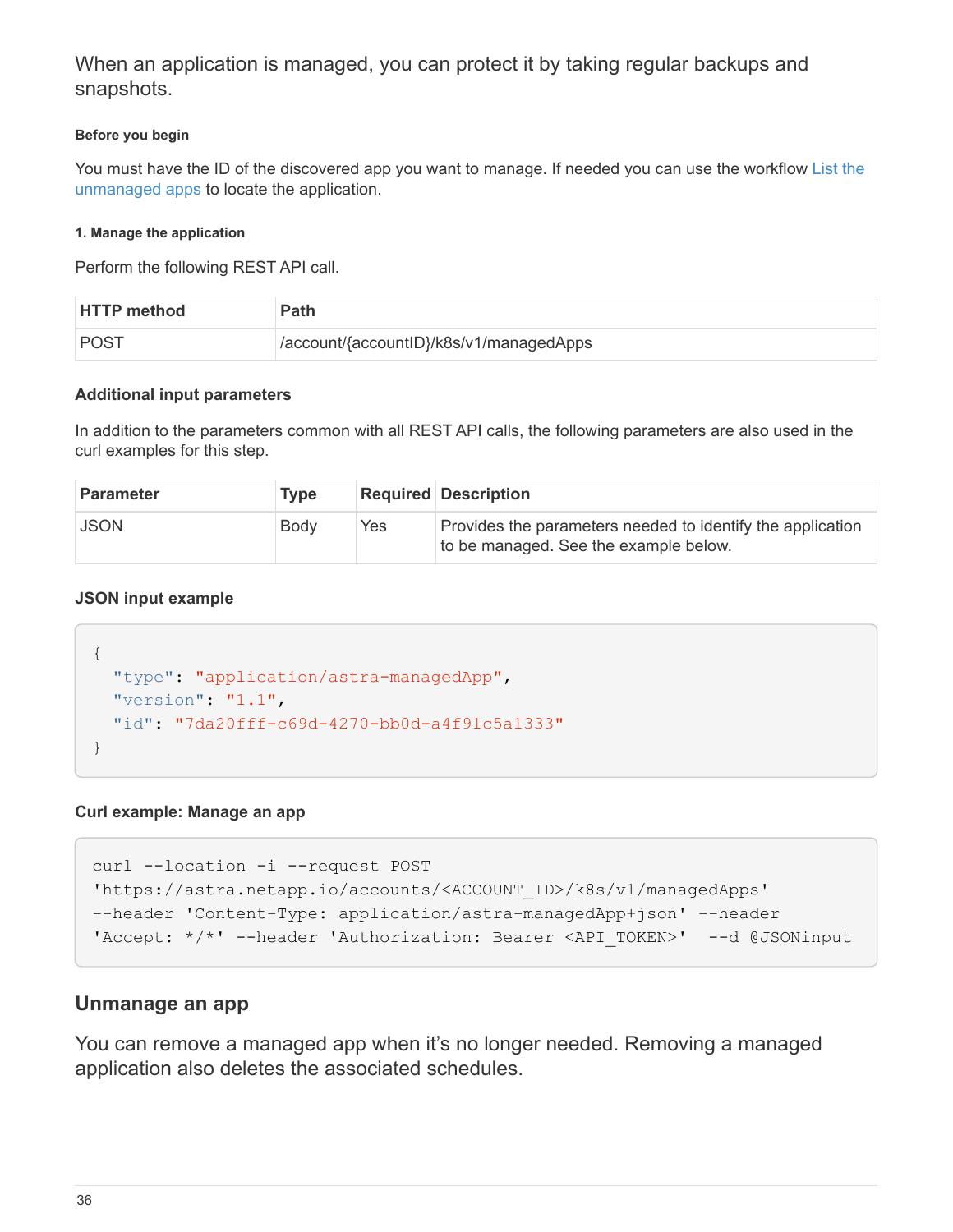#### **Before you begin**

You must have the ID of the managed app you want to unmanage. If needed you can use the workflow [List the](#page-36-0) [managed apps](#page-36-0) to locate the application.

The application's backups and snapshots are not automatically removed when it is deleted. If you no longer need the backups and snapshots, you should delete them before removing the application.

#### **1. Unmanaged the app**

Perform the following REST API call.

| <b>HTTP method</b> | <b>Path</b>                                               |
|--------------------|-----------------------------------------------------------|
| <b>DELETE</b>      | /accounts/{account_id}/k8s/v1/managedApps/{managedApp_id} |

#### **Additional input parameters**

In addition to the parameters common with all REST API calls, the following parameters are also used in the curl examples for this step.

| <b>Parameter</b> | <b>Type</b> |     | <b>Required Description</b>                   |
|------------------|-------------|-----|-----------------------------------------------|
| managed app id   | Path        | Yes | Identifies the managed application to remove. |

#### **Curl example: Remove a managed app**

```
curl --location -i --request DELETE
'https://astra.netapp.io/accounts/<ACCOUNT_ID>/k8s/v1/managedApps/<MANAGED
APP ID>' --header 'Accept: */*' --header 'Authorization: Bearer
<API_TOKEN>'
```
## <span id="page-39-0"></span>**App protection**

#### <span id="page-39-1"></span>**List the snapshots**

You can list the snapshots that have been taken for a specific managed application.

#### **Before you begin**

You must have the ID of the managed app you want to list the snapshots for. If needed you can use the workflow [List the managed apps](#page-36-0) to locate the application.

#### **1. List the snapshots**

Perform the following REST API call.

| <b>HTTP method</b> | <b>Path</b>                                                         |
|--------------------|---------------------------------------------------------------------|
| <b>GET</b>         | //accounts/{account_id}/k8s/v1/managedApps/{managedApp_id}/appSnaps |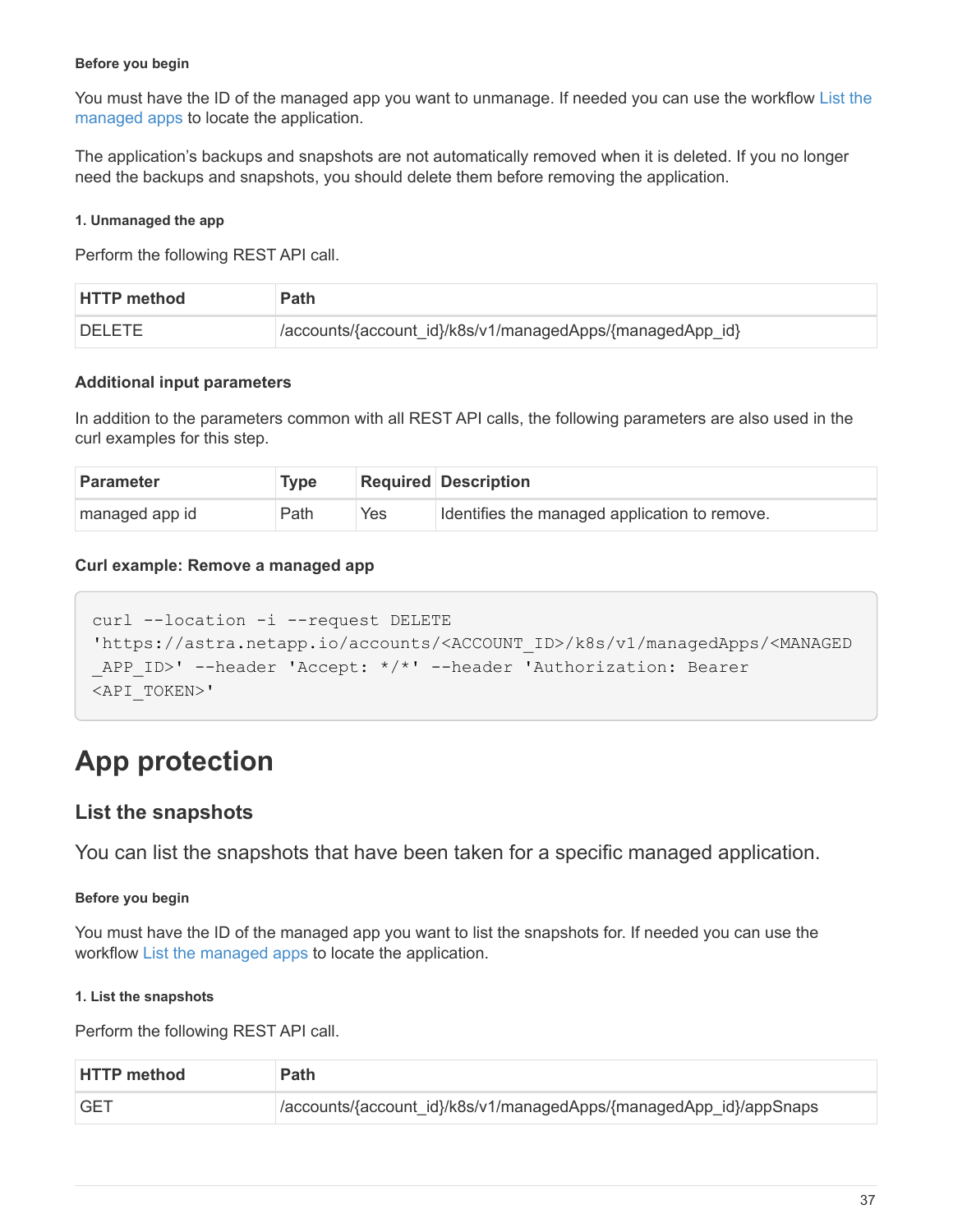#### **Additional input parameters**

In addition to the parameters common with all REST API calls, the following parameters are also used in the curl examples for this step.

| <b>Parameter</b>   | <b>Type</b> |     | <b>Required Description</b>                                                                   |
|--------------------|-------------|-----|-----------------------------------------------------------------------------------------------|
| managed app<br>id. | Path        | Yes | Identifies the managed application owning the listed snapshots.                               |
| count              | Query       | No  | If count=true the number of snapshots is included in the metadata<br>section of the response. |

#### **Curl example: Return all snapshots for the app**

```
curl --location -i --request GET
'https://astra.netapp.io/accounts/<ACCOUNT_ID>/k8s/v1/managedApps/<MANAGED
_APP_ID>/appSnaps' --header 'Accept: */*' --header 'Authorization: Bearer
<API_TOKEN>'
```
#### **Curl example: Return all snapshots for the app and the count**

```
curl --location -i --request GET
'https://astra.netapp.io/accounts/<ACCOUNT_ID>/k8s/v1/managedApps/<MANAGED
_APP_ID>/appSnaps?count=true' --header 'Accept: */*' --header
'Authorization: Bearer <API_TOKEN>'
```
**JSON output example**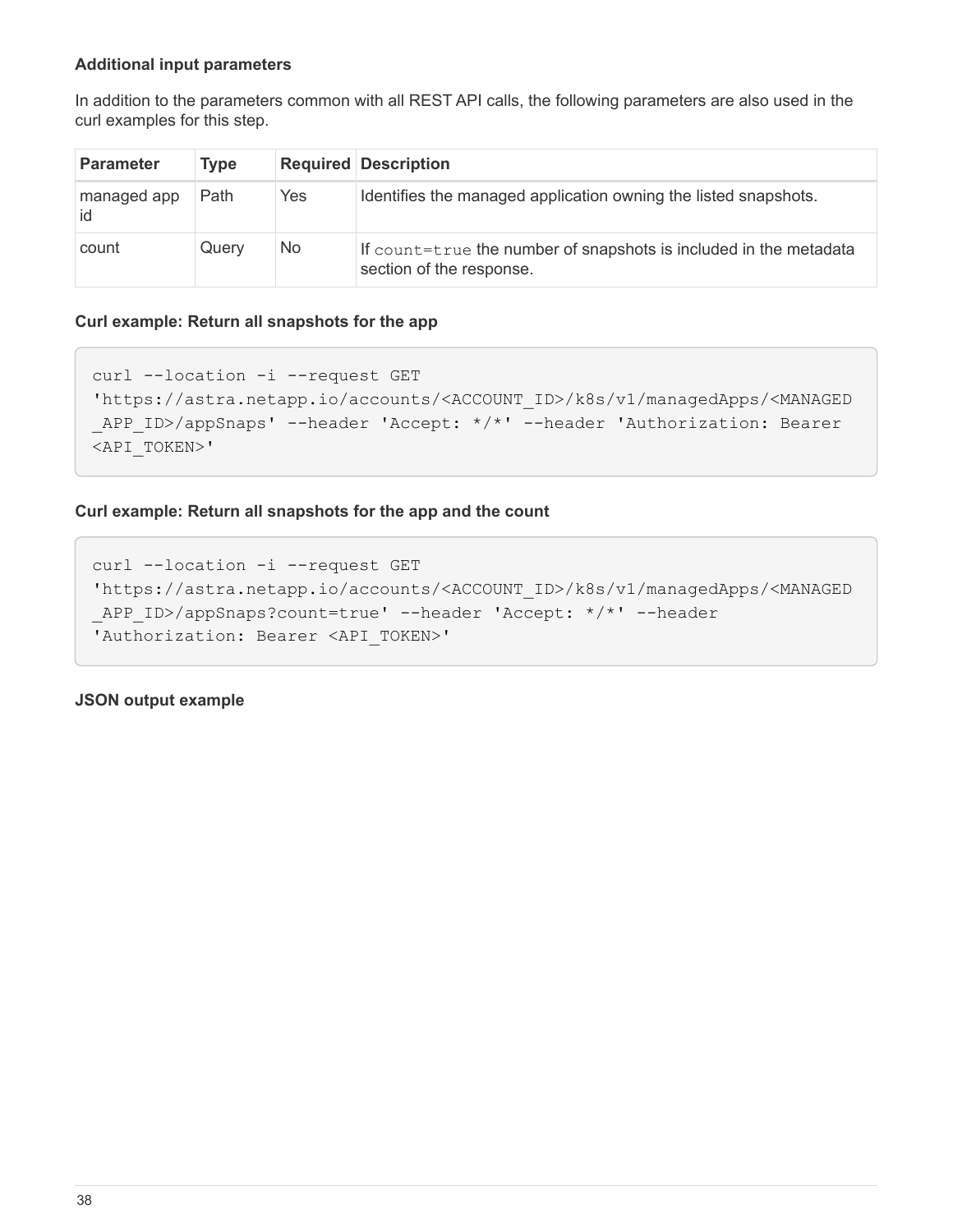```
{
    "items": [
      {
        "id": "dc2974ae-f71d-4c81-91b5-f96cf72dc3ba",
        "metadata": {
           "createdBy": "fb093413-b6fc-4a64-a48a-afc32ada8537",
           "creationTimestamp": "2021-06-04T21:23:14Z",
           "modificationTimestamp": "2021-06-04T21:23:14Z",
           "labels": []
        },
        "snapshotAppAsset": "4547658d-cc06-4c1d-ad8a-4a05274d0db0",
        "snapshotCreationTimestamp": "2021-06-04T21:23:47Z",
        "name": "test-postgres-app-snapshot-20210604212213",
        "state": "completed",
        "stateUnready": [],
        "type": "application/astra-appSnap",
        "version": "1.0"
      }
  \frac{1}{2},
    "metadata": {
      "count": 1
    }
}
```
## <span id="page-41-0"></span>**List the backups**

You can list the backups that have been created for a specific managed application.

#### **Before you begin**

You must have the ID of the managed app you want to list the backups for. If needed you can use the workflow [List the managed apps](#page-36-0) to locate the application.

#### **1. List the backups**

Perform the following REST API call.

| <b>HTTP method</b> | <b>Path</b>                                                          |
|--------------------|----------------------------------------------------------------------|
| <b>GET</b>         | /accounts/{account_id}/k8s/v1/managedApps/{managedApp_id}/appBackups |

#### **Additional input parameters**

In addition to the parameters common with all REST API calls, the following parameters are also used in the curl examples for this step.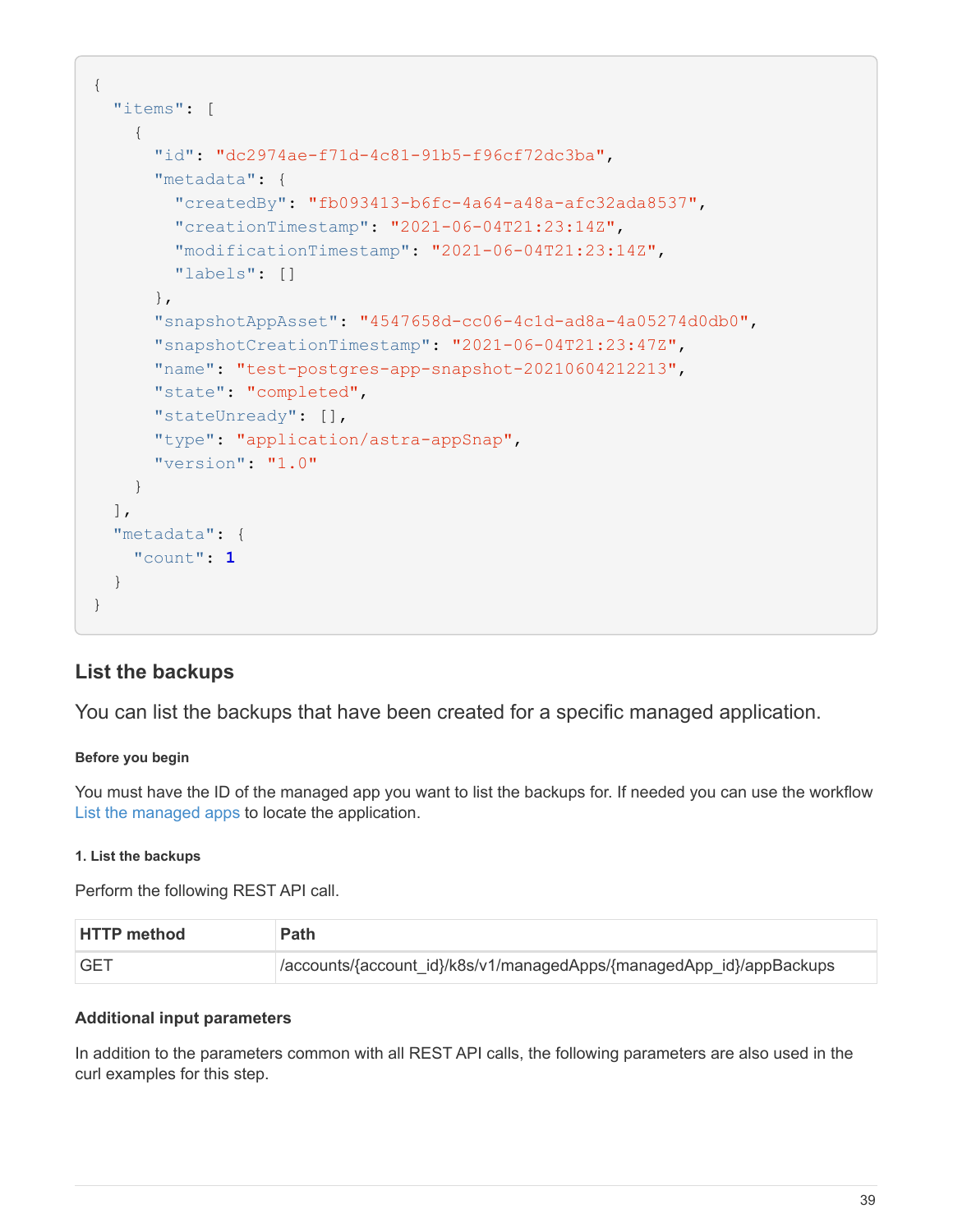| <b>Parameter</b> | <b>Type</b> |     | <b>Required Description</b>                                      |
|------------------|-------------|-----|------------------------------------------------------------------|
| managed app id   | Path        | Yes | Identifies the managed application owning the listed<br>backups. |

#### **Curl example: Return all backups for the app**

```
curl --location -i --request GET
'https://astra.netapp.io/accounts/<ACCOUNT_ID>/k8s/v1/managedApps/<MANAGED
APP ID>/appBackups' --header 'Accept: */*' --header 'Authorization:
Bearer <API_TOKEN>'
```
#### **JSON output example**

```
{
    "items": [
      {
        "type": "application/astra-appBackup",
        "version": "1.0",
        "id": "ed39fdb0-12db-497b-9e46-20036c1fb0d2",
        "name": "mariadb-mariadb-backup-20210617175900",
        "state": "completed",
        "stateUnready": [],
        "bytesDone": 0,
        "percentDone": 100,
        "metadata": {
          "labels": [],
          "creationTimestamp": "2021-06-17T17:59:09Z",
          "modificationTimestamp": "2021-06-17T17:59:09Z",
          "createdBy": "fb093413-b6fc-4a64-a48a-afc32ada8537"
  }
      }
  \frac{1}{2}  "metadata": {}
}
```
## **Create a snapshot for a managed app**

You can create a snapshot for a specific managed application.

#### **Before you begin**

You must have the ID of the managed app you want to create a snapshot for. If needed you can use the workflow [List the managed apps](#page-36-0) to locate the application.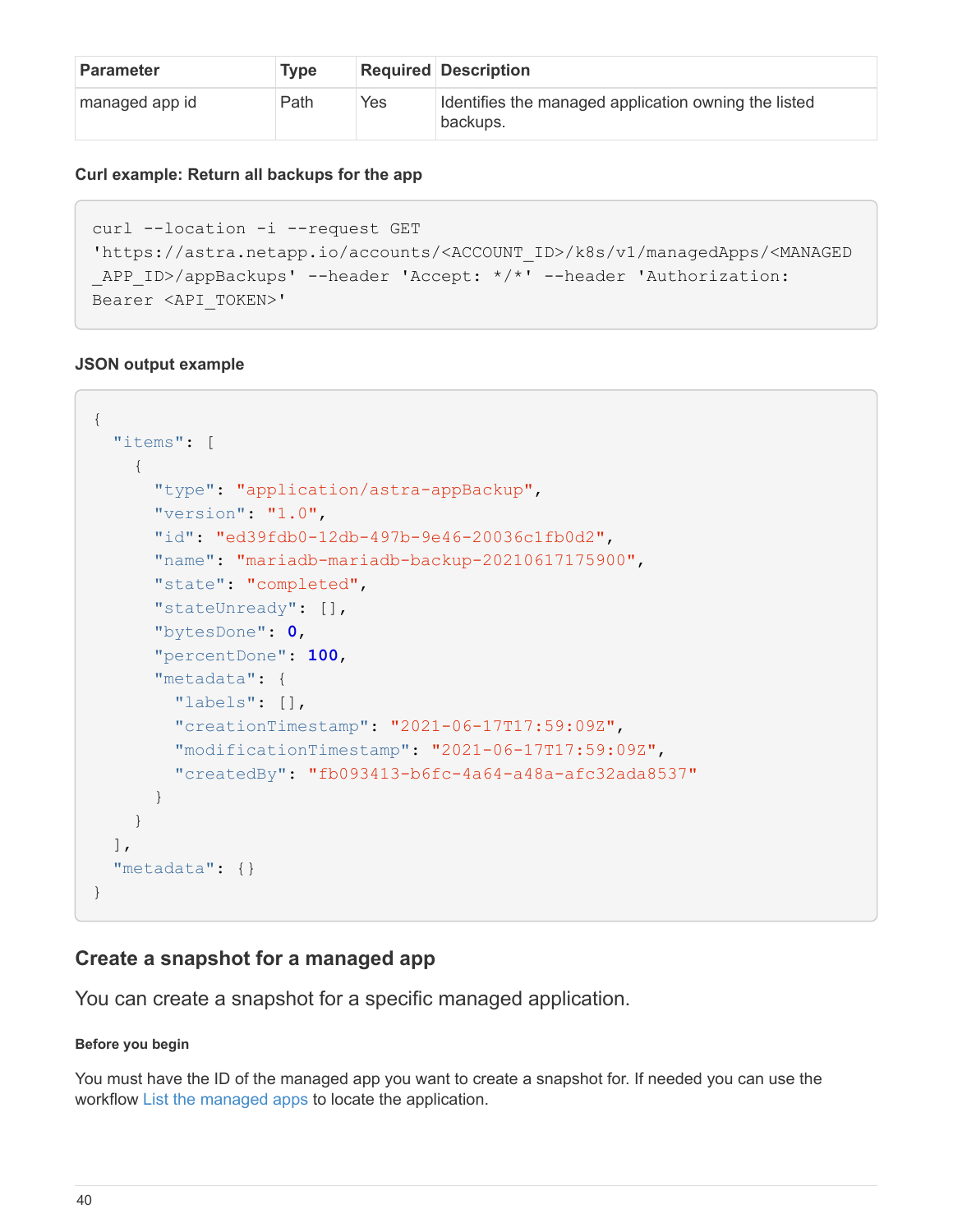#### **1. Create a snapshot**

Perform the following REST API call.

| <b>HTTP method</b> | Path                                                               |
|--------------------|--------------------------------------------------------------------|
| POST               | /accounts/{account_id}/k8s/v1/managedApps/{managedApp_id}/appSnaps |

#### **Additional input parameters**

In addition to the parameters common with all REST API calls, the following parameters are also used in the curl examples for this step.

| <b>Parameter</b> | <b>Type</b> |     | <b>Required Description</b>                                               |
|------------------|-------------|-----|---------------------------------------------------------------------------|
| managed app id   | Path        | Yes | Identifies the managed application where the snapshot will<br>be created. |
| <b>JSON</b>      | Body        | Yes | Provides the parameters for the snapshot. See the example<br>below.       |

#### **JSON input example**

```
{
    "type": "application/astra-appSnap",
    "version": "1.0",
    "name": "snapshot-david-1"
}
```
**Curl example: Create a snapshot for the app**

```
curl --location -i --request POST
'https://astra.netapp.io/accounts/<ACCOUNT_ID>/k8s/v1/managedApps/<MANAGED
_APP_ID>/appSnaps' --header 'Content-Type: application/astra-appSnap+json'
--header 'Accept: */*' --header 'Authorization: Bearer <API TOKEN>' --d
@JSONinput
```
## **Create a backup for a managed app**

You can create a backup for a specific managed application. You can use the backup to restore or clone the app.

#### **Before you begin**

You must have the ID of the managed app you want to create a backup for. If needed you can use the workflow [List the managed apps](#page-36-0) to locate the application.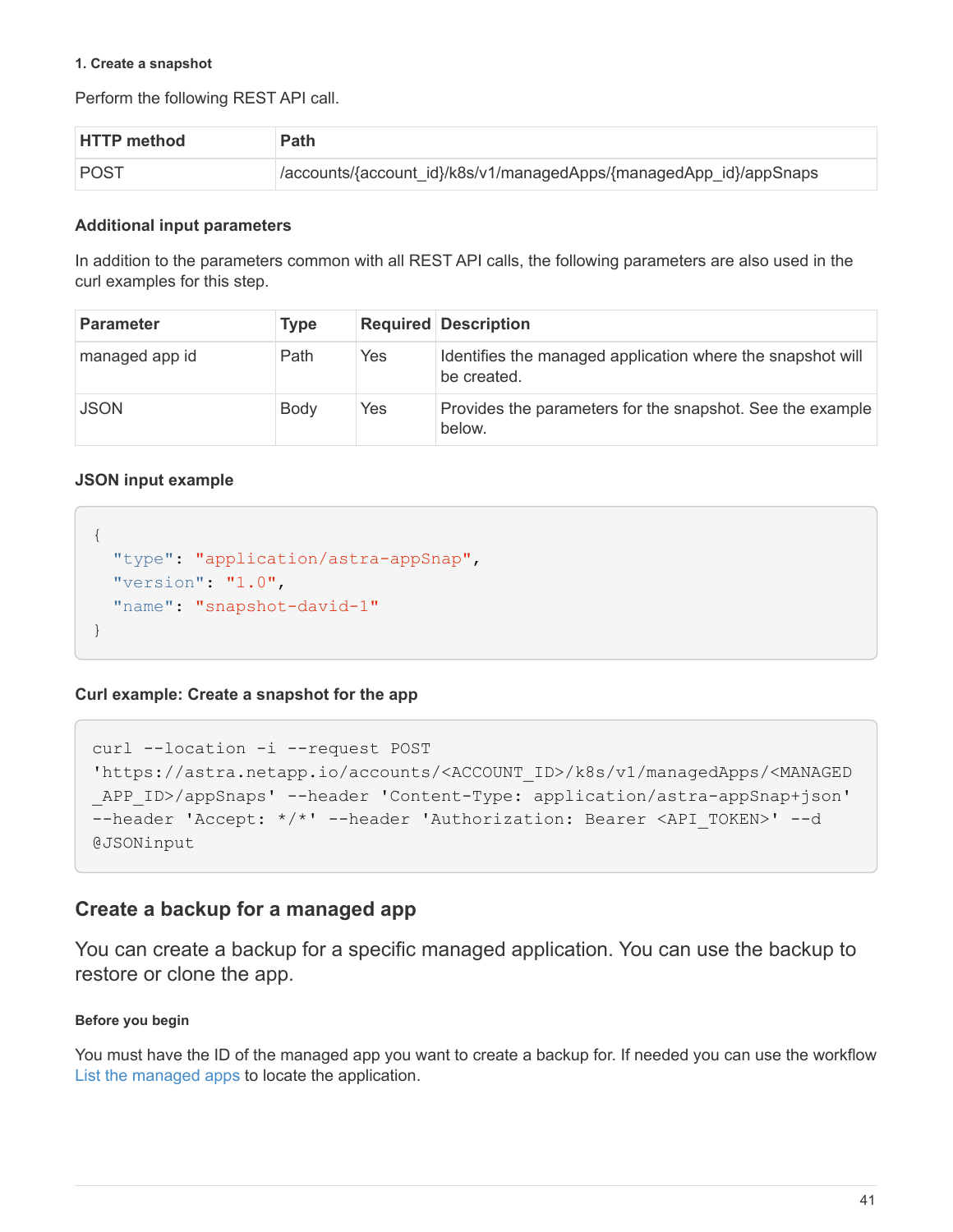#### **1. Create a backup**

Perform the following REST API call.

| <b>HTTP method</b> | <b>Path</b>                                                          |
|--------------------|----------------------------------------------------------------------|
| <b>POST</b>        | /accounts/{account_id}/k8s/v1/managedApps/{managedApp_id}/appBackups |

#### **Additional input parameters**

In addition to the parameters common with all REST API calls, the following parameters are also used in the curl examples for this step.

| <b>Parameter</b> | <b>Type</b> |     | <b>Required Description</b>                                             |
|------------------|-------------|-----|-------------------------------------------------------------------------|
| managed app id   | Path        | Yes | Identifies the managed application where the backup will be<br>created. |
| <b>JSON</b>      | Body        | Yes | Provides the parameters for the backup. See the example<br>below.       |

#### **JSON input example**

```
{
    "type": "application/astra-appBackup",
    "version": "1.0",
    "name": "backup-david-1"
}
```
**Curl example: Create a backup for the app**

```
curl --location -i --request POST
'https://astra.netapp.io/accounts/<ACCOUNT_ID>/k8s/v1/managedApps/<MANAGED
APP ID>/appBackups' --header 'Content-Type: application/astra-
appBackup+json' --header 'Accept: */*' --header 'Authorization: Bearer
<API_TOKEN>' --d @JSONinput
```
### <span id="page-44-0"></span>**Delete a snapshot**

You can delete a snapshot associated with a managed application.

#### **Before you begin**

You must have the following:

- ID of the managed app that owns the snapshot. If needed you can use the workflow [List the managed apps](#page-36-0) to locate the application.
- ID of the snapshot you want to delete. If needed you can use the workflow [List the snapshots](#page-39-1) to locate the snapshot.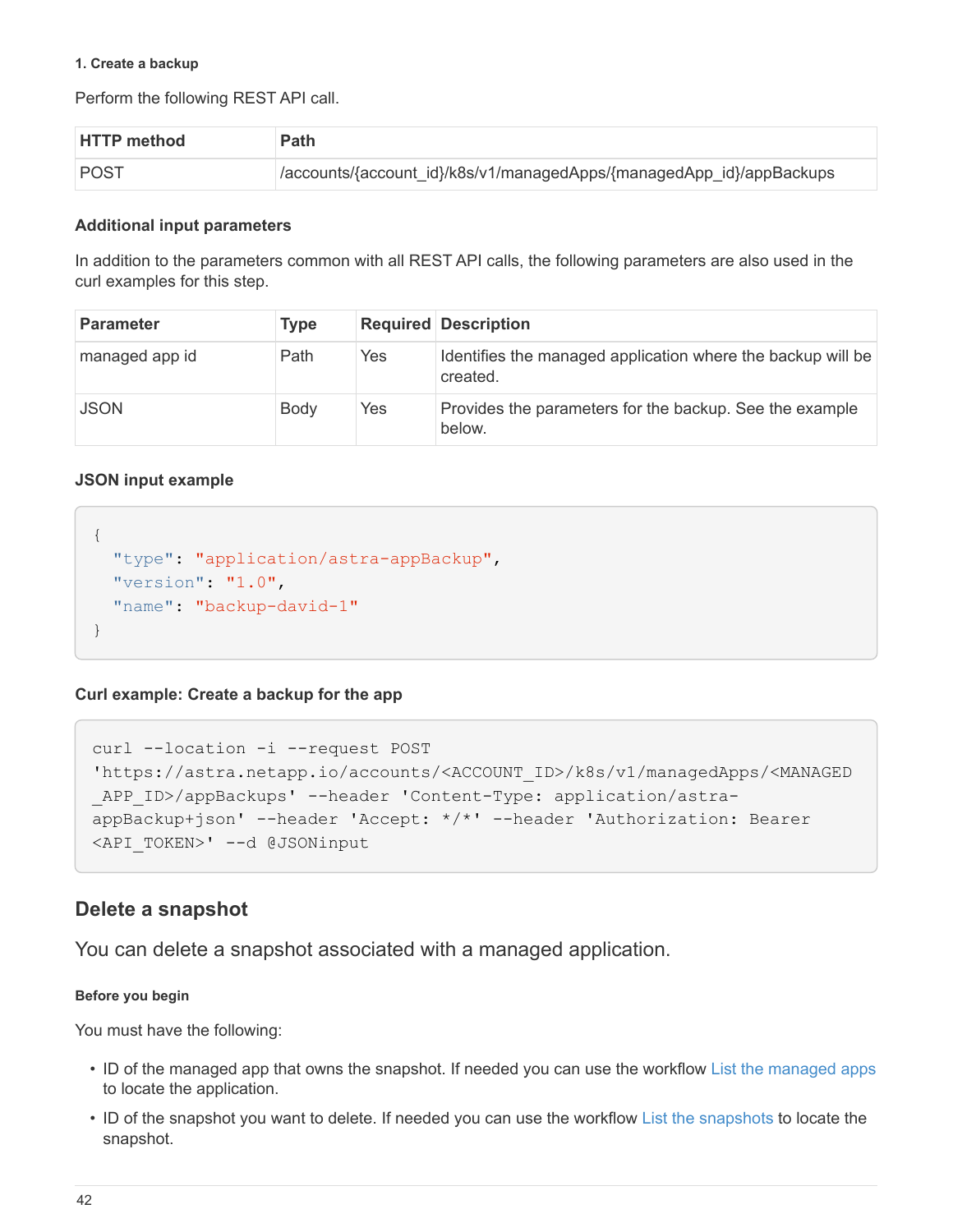#### **1. Delete the snapshot**

Perform the following REST API call.

| <b>HTTP method</b> | <b>Path</b>                                                                               |
|--------------------|-------------------------------------------------------------------------------------------|
| <b>DELETE</b>      | /accounts/{account_id}/k8s/v1/managedApps/{managedApp_id}/appSnaps/{appS<br>$nap$ id $\}$ |

#### **Additional input parameters**

In addition to the parameters common with all REST API calls, the following parameters are also used in the curl examples for this step.

| <b>Parameter</b> | <b>Type</b> |     | <b>Required Description</b>                             |
|------------------|-------------|-----|---------------------------------------------------------|
| managed app id   | Path        | Yes | Identifies the managed application owning the snapshot. |
| snapshot id      | Path        | Yes | Identifies the snapshot to be deleted.                  |

#### **Curl example: Delete a single snapshot for the app**

```
curl --location -i --request DELETE
'https://astra.netapp.io/accounts/<ACCOUNT_ID>/k8s/v1/managedApps/<MANAGED
APP_ID>/appSnaps/<SNAPSHOT_ID>' --header 'Accept: */*' --header
'Authorization: Bearer <API_TOKEN>'
```
### <span id="page-45-0"></span>**Delete a backup**

You can delete a backup associated with a managed application.

#### **Before you begin**

You must have the following:

- ID of the managed app that owns the backup. If needed you can use the workflow [List the managed apps](#page-36-0) to locate the application.
- ID of the backup you want to delete. If needed you can use the workflow [List the backups](#page-41-0) to locate the snapshot.

#### **1. Delete the backup**

Perform the following REST API call.



You can force the deletion of a failed backup using the optional request header as described below.

| <b>HTTP method</b> | <b>Path</b>                                                                               |
|--------------------|-------------------------------------------------------------------------------------------|
| <b>DELETE</b>      | /accounts/{account_id}/k8s/v1/managedApps/{managedApp_id}/appBackups/{app  <br>Backup id} |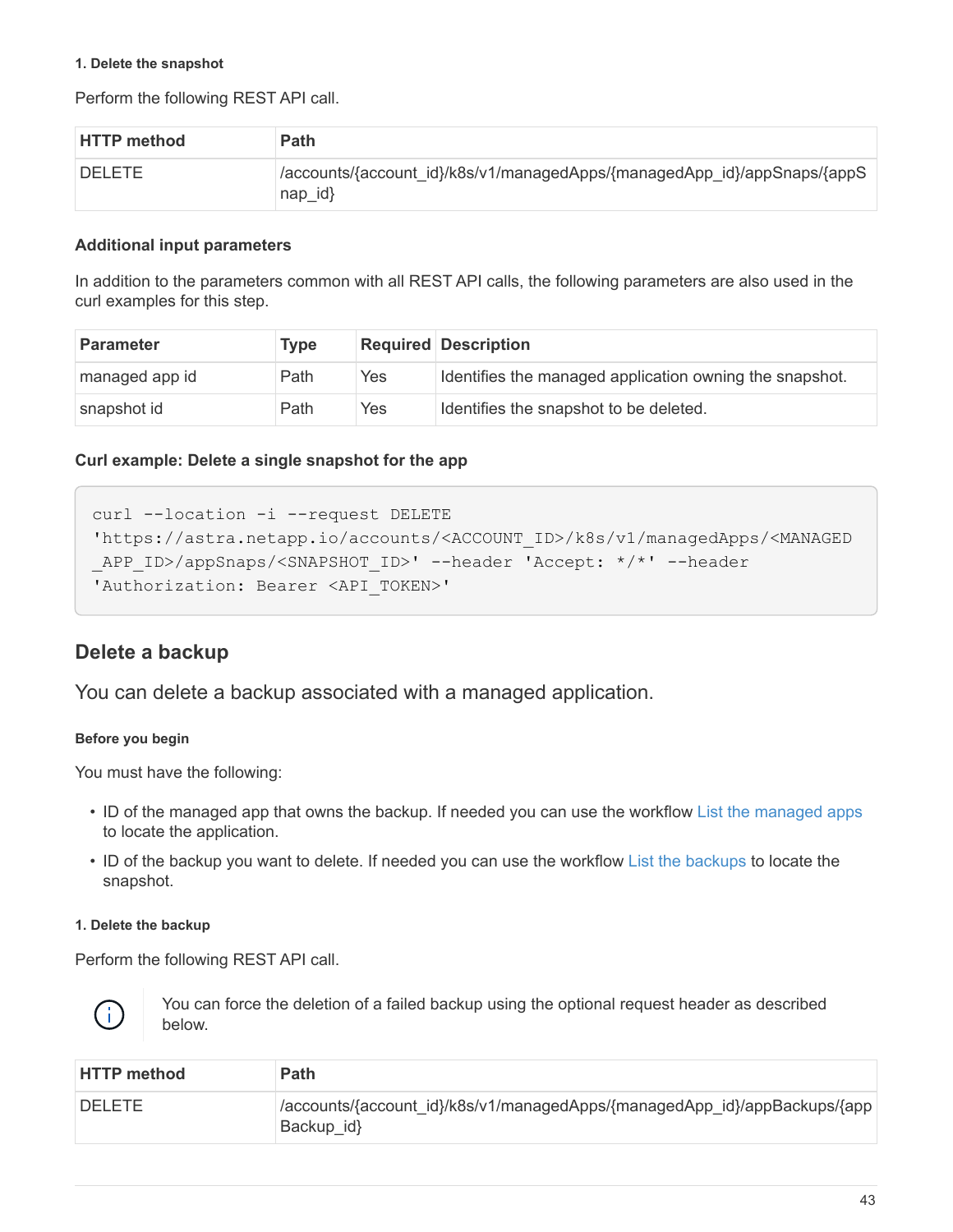#### **Additional input parameters**

In addition to the parameters common with all REST API calls, the following parameters are also used in the curl examples for this step.

| <b>Parameter</b> | <b>Type</b> |           | <b>Required Description</b>                           |
|------------------|-------------|-----------|-------------------------------------------------------|
| managed app id   | Path        | Yes       | Identifies the managed application owning the backup. |
| backup id        | Path        | Yes       | Identifies the backup to be deleted.                  |
| force delete     | Header      | <b>No</b> | Used to force the deletion of a failed backup.        |

#### **Curl example: Delete a single backup for the app**

```
curl --location -i --request DELETE
'https://astra.netapp.io/accounts/<ACCOUNT_ID>/k8s/v1/managedApps/<MANAGED
APP_ID>/appBackups/<BACKUP_ID>' --header 'Accept: */*' --header
'Authorization: Bearer <API_TOKEN>'
```
#### **Curl example: Delete a single backup for the app with the force option**

```
curl --location -i --request DELETE
'https://astra.netapp.io/accounts/<ACCOUNT_ID>/k8s/v1/managedApps/<MANAGED
APP_ID>/appBackups/<BACKUP_ID>' --header 'Accept: */*' --header
'Authorization: Bearer <API TOKEN>' --header 'Force-Delete: true'
```
## <span id="page-46-0"></span>**Cloning and restoring an app**

## **Clone a managed app**

You can create a new application by cloning an existing managed app.

#### **Before you begin**

Note the following about this workflow:

- An app backup or snapshot is not used
- The clone operation is performed within the same cluster



To clone an app to a different cluster, you need to update the clusterId parameter in the JSON input as appropriate for your environment.

#### **1. Select the managed app to clone**

Perform the workflow [List the managed apps](#page-36-0) and select application you want to clone. Several of the resource values are needed for the REST call used to clone the app.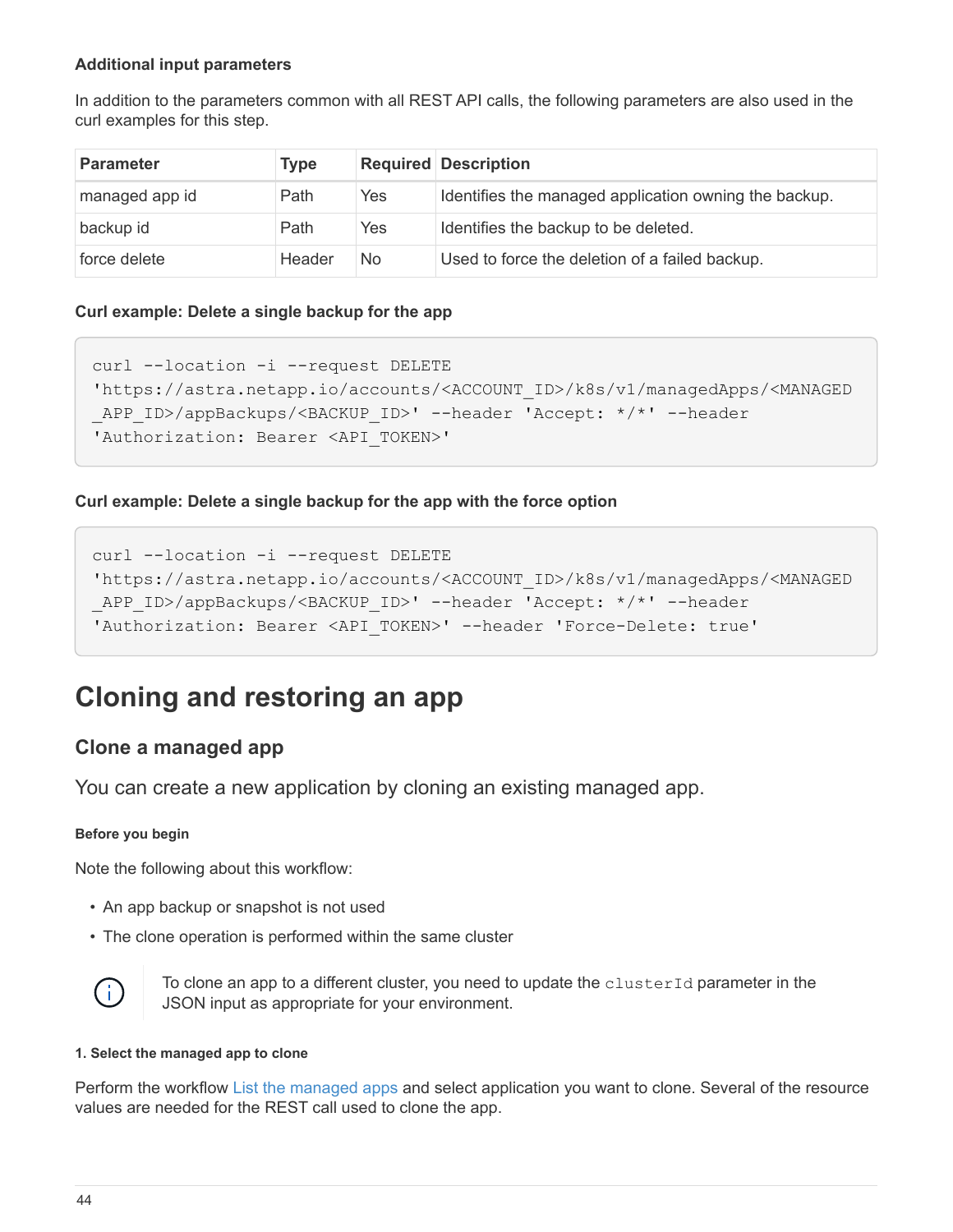#### **2. Clone the app**

Perform the following REST API call.

| <b>HTTP method</b> | Path                                    |
|--------------------|-----------------------------------------|
| POST               | /account/{accountID}/k8s/v1/managedApps |

#### **Additional input parameters**

In addition to the parameters common with all REST API calls, the following parameters are also used in the curl examples for this step.

| <b>Parameter</b> | Type |     | <b>Required Description</b>                                           |
|------------------|------|-----|-----------------------------------------------------------------------|
| <b>JSON</b>      | Body | Yes | Provides the parameters for the cloned app. See the<br>example below. |

#### **JSON input example**

```
{
   "type": "application/astra-managedApp",
    "version": "1.0",
    "name": "postgres1-postgresql-clone",
    "clusterID": "30880586-d579-4d27-930f-a9633e59173b",
    "sourceClusterID": "30880586-d579-4d27-930f-a9633e59173b",
    "namespace": "davidns-postgres-app",
    "sourceAppID": "e591ee59-ea90-4a9f-8e6c-d2b6e8647096"
}
```
#### **Curl example: Clone an app**

```
curl --location -i --request POST
'https://astra.netapp.io/accounts/<ACCOUNT_ID>/k8s/v1/managedApps'
--header 'Content-Type: application/astra-managedApp+json' --header '*/*'
--header 'Authorization: Bearer <API TOKEN>' --d @JSONinput
```
### **Clone a managed app from a snapshot**

You can create a new application by cloning it from an app snapshot.

#### **Before you begin**

Note the following about this workflow:

- An app snapshot is used
- The clone operation is performed within the same cluster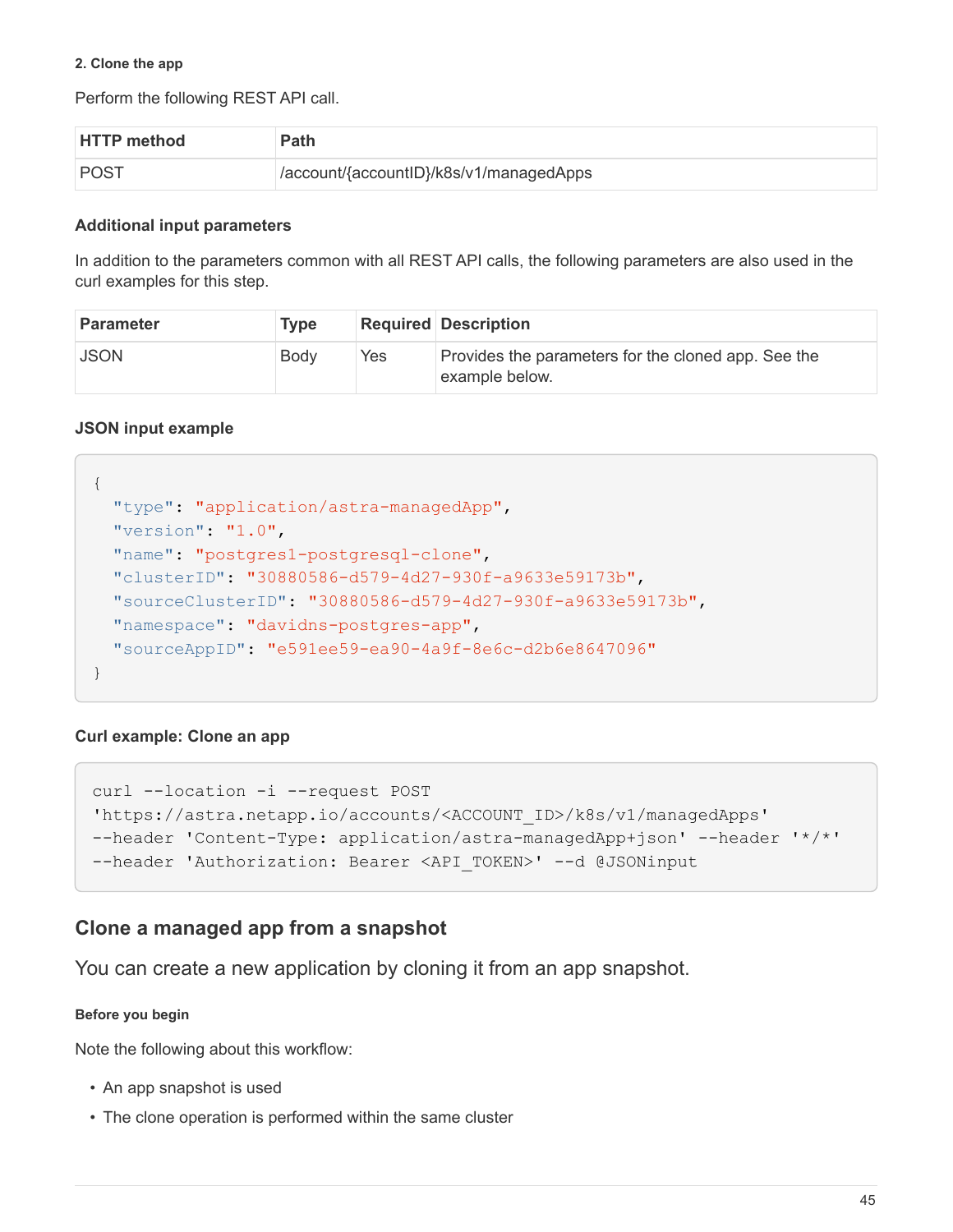

To clone an app to a different cluster, you need to update the clusterId parameter in the JSON input as appropriate for your environment.

#### **1. Select the managed app to clone**

Perform the workflow [List the managed apps](#page-36-0) and select application you want to clone. Several of the resource values are needed for the REST call used to clone the app.

#### **2. Select the snapshot to use**

Perform the workflow [List the snapshots](#page-39-1) and select snapshot you want to use.

#### **3. Clone the app**

Perform the following REST API call.

| <b>HTTP method</b> | Path                                    |
|--------------------|-----------------------------------------|
| <b>POST</b>        | /account/{accountID}/k8s/v1/managedApps |

#### **Additional input parameters**

In addition to the parameters common with all REST API calls, the following parameters are also used in the curl examples for this step.

| <b>Parameter</b> | <b>Type</b> |     | <b>Required Description</b>                                           |
|------------------|-------------|-----|-----------------------------------------------------------------------|
| <b>JSON</b>      | Body        | Yes | Provides the parameters for the cloned app. See the<br>example below. |

#### **JSON input example**

```
{
   "type": "application/astra-managedApp",
   "version": "1.0",
   "name": "postgres1-postgresql-clone",
   "clusterID": "30880586-d579-4d27-930f-a9633e59173b",
   "sourceClusterID": "30880586-d579-4d27-930f-a9633e59173b",
   "namespace": "davidns-postgres-app",
   "snapshotID": "e24515bd-a28e-4b28-b832-f3c74dbf32fb",
   "sourceAppID": "e591ee59-ea90-4a9f-8e6c-d2b6e8647096"
}
```
#### **Curl example: Clone an app from a snapshot**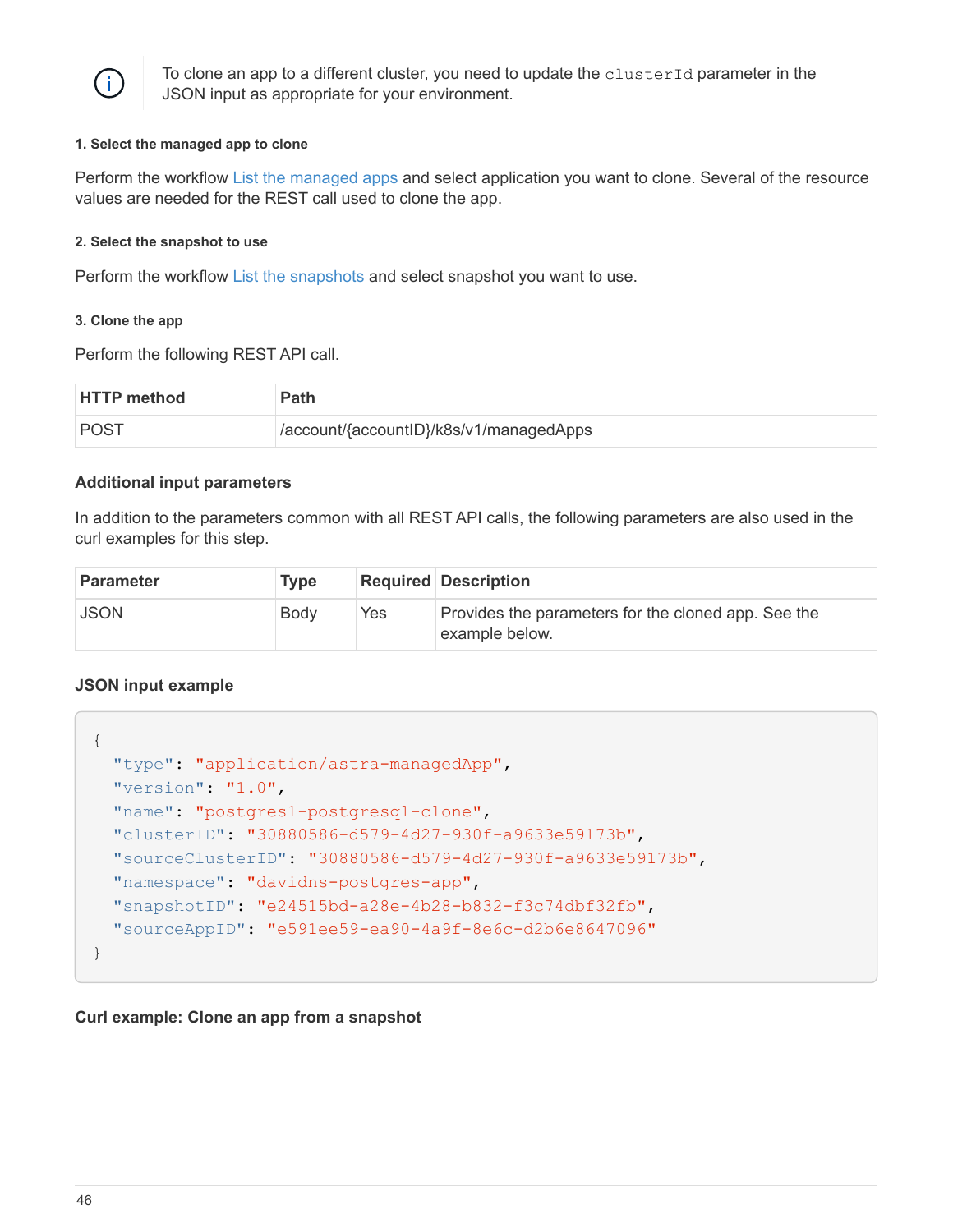```
curl --location -i --request POST
'https://astra.netapp.io/accounts/<ACCOUNT_ID>/k8s/v1/managedApps'
--header 'Content-Type: application/astra-managedApp+json' --header '*/*'
--header 'Authorization: Bearer <API_TOKEN>' --d @JSONinput
```
## **Clone a managed app from a backup**

You can create a new managed application by cloning it from an app backup.

#### **Before you begin**

Note the following about this workflow:

- An app backup is used
- The clone operation is performed within the same cluster



To clone an app to a different cluster, you need to update the clusterId parameter in the JSON input as appropriate for your environment.

#### **1. Select the managed app to clone**

Perform the workflow [List the managed apps](#page-36-0) and select application you want to clone. Several of the resource values are needed for the REST call used to clone the app.

#### **2. Select the backup to use**

Perform the workflow [List the backups](#page-41-0) and select backup you want to use.

#### **3. Clone the app**

Perform the following REST API call.

| <b>HTTP method</b> | Path                                    |
|--------------------|-----------------------------------------|
| POST               | /account/{accountID}/k8s/v1/managedApps |

#### **Additional input parameters**

In addition to the parameters common with all REST API calls, the following parameters are also used in the curl examples for this step.

| Parameter   | <b>Type</b> |     | <b>Required Description</b>                                           |
|-------------|-------------|-----|-----------------------------------------------------------------------|
| <b>JSON</b> | Body        | Yes | Provides the parameters for the cloned app. See the<br>example below. |

#### **JSON input example**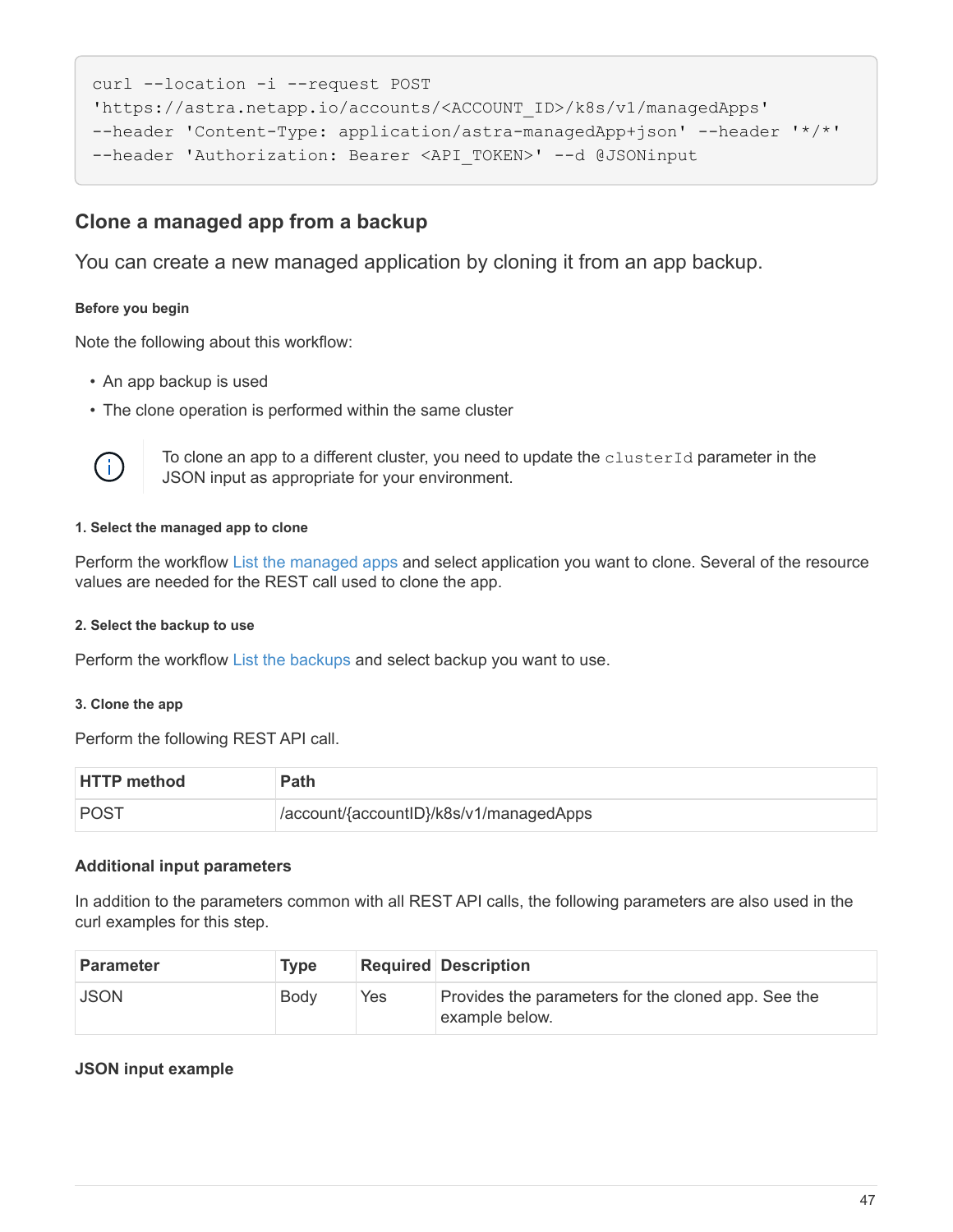```
{
    "type": "application/astra-managedApp",
    "version": "1.0",
    "name": "postgres1-postgresql-clone",
    "clusterID": "30880586-d579-4d27-930f-a9633e59173b",
    "sourceClusterID": "30880586-d579-4d27-930f-a9633e59173b",
    "namespace": "davidns-postgres-app",
    "backupID": "e24515bd-a28e-4b28-b832-f3c74dbf32fb",
    "sourceAppID": "e591ee59-ea90-4a9f-8e6c-d2b6e8647096"
}
```
#### **Curl example: Clone an app from a backup**

```
curl --location -i --request POST
'https://astra.netapp.io/accounts/<ACCOUNT_ID>/k8s/v1/managedApps'
--header 'Content-Type: application/astra-managedApp+json' --header '*/*'
--header 'Authorization: Bearer <API TOKEN>' --d @JSONinput
```
### **Restore a managed app from a backup**

You can restore a managed application by creating a new app from a backup.

#### **1. Select the managed app to restore**

Perform the workflow [List the managed apps](#page-36-0) and select application you want to clone. Several of the resource values are needed for the REST call used to clone the app.

#### **2. Select the backup to use**

Perform the workflow [List the backups](#page-41-0) and select backup you want to use.

#### **3. Restore the app**

Perform the following REST API call. You must provide the ID for either a backup (as shown below) or snapshot.

| <b>HTTP</b> method | <b>Path</b>                                      |
|--------------------|--------------------------------------------------|
| <b>PUT</b>         | //account/{accountID}/k8s/v1/managedApps/{appID} |

#### **Additional input parameters**

In addition to the parameters common with all REST API calls, the following parameters are also used in the curl examples for this step.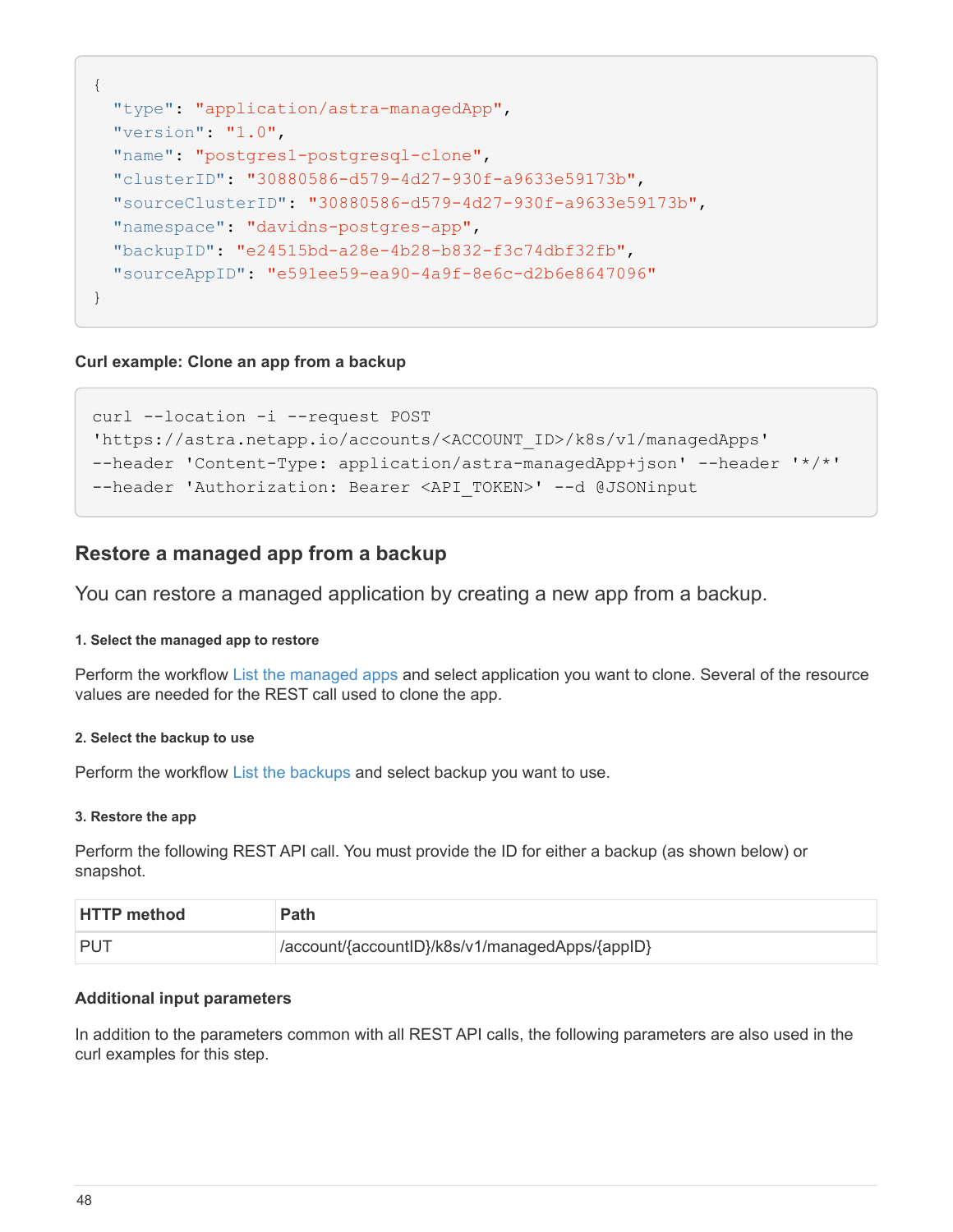| <b>Parameter</b> | <b>Type</b> |     | <b>Required Description</b>                                           |
|------------------|-------------|-----|-----------------------------------------------------------------------|
| <b>JSON</b>      | Body        | Yes | Provides the parameters for the cloned app. See the<br>example below. |

#### **JSON input example**

```
{
    "type": "application/astra-managedApp",
   "version": "1.2",
    "backupID": "e24515bd-a28e-4b28-b832-f3c74dbf32fb"
}
```
#### **Curl example: Restore an app in place from a backup**

```
curl --location -i --request PUT
'https://astra.netapp.io/accounts/<ACCOUNT_ID>/k8s/v1/managedApps/<APP_ID>
' --header 'Content-Type: application/astra-managedApp+json' --header
'*/*' --header 'ForceUpdate: true' --header 'Authorization: Bearer
<API_TOKEN>' --d @JSONinput
```
## <span id="page-51-0"></span>**Support**

### **List the notifications**

You can list the notifications for a specific Astra account. You might do this as part of monitoring the system activity or debugging an issue.

#### **1. List the notifications**

Perform the following REST API call.

| <b>HTTP method</b> | Path                                       |
|--------------------|--------------------------------------------|
| <b>GET</b>         | /account/{accountID}/core/v1/notifications |

#### **Additional input parameters**

In addition to the parameters common with all REST API calls, the following parameters are also used in the curl examples for this step.

| <b>Parameter</b> | <b>Type</b> |     | <b>Required Description</b>                                               |
|------------------|-------------|-----|---------------------------------------------------------------------------|
| filter           | Querv       | No. | Optionally filter the notifications you want returned in the<br>response. |
| include          | Query       | No. | Optionally select the values you want returned in the<br>response.        |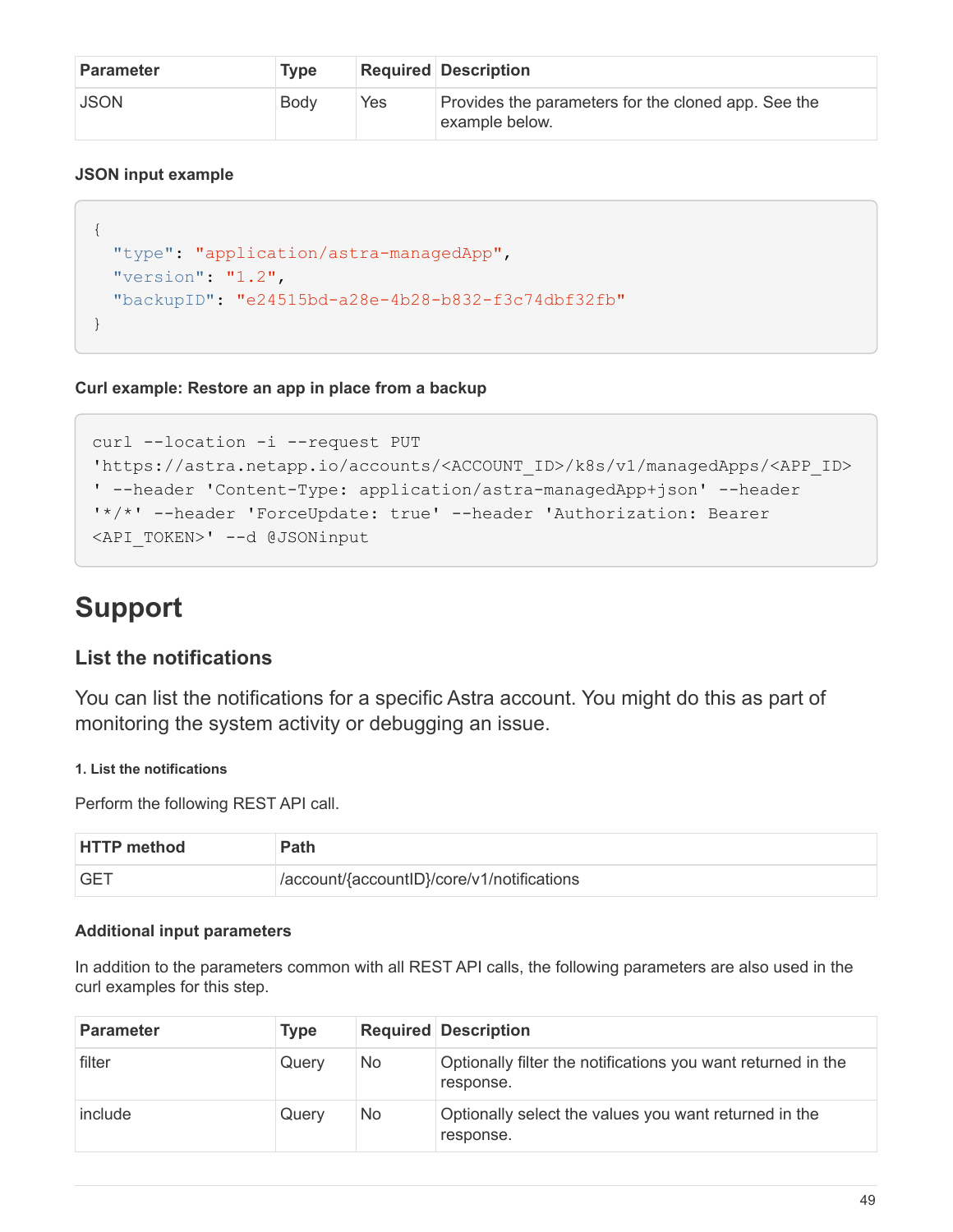**Curl example: Return all notifications**

```
curl --location -i --request GET
'https://astra.netapp.io/accounts/<ACCOUNT_ID>/core/v1/notifications'
--header 'Accept: */*' --header 'Authorization: Bearer <API TOKEN>'
```
**Curl example: Return the description for notifications with severity of warning**

```
curl --location -i --request GET
'https://astra.netapp.io/accounts/<ACCOUNT_ID>/core/v1/notifications?filte
r=severity%20eq%20'warning'&include=description' --header 'Accept: */*'
--header 'Authorization: Bearer <API TOKEN>'
```
#### **JSON output example**

```
{
    "items": [
    \sqrt{2}  "Trident on cluster david-ie-00 has failed or timed out;
installation of the Trident operator failed or is not yet complete;
operator failed to reach an installed state within 300.00 seconds;
container trident-operator not found in operator deployment"
      ],
    \sqrt{ }  "Trident on cluster david-ie-00 has failed or timed out;
installation of the Trident operator failed or is not yet complete;
operator failed to reach an installed state within 300.00 seconds;
container trident-operator not found in operator deployment"
      ]
  \frac{1}{2}  "metadata": {}
}
```
#### **Delete a failed app**

You might be unable to remove a managed app if it has a backup or snapshot in a failed state. In this case you can manually remove the app using the workflow described below.

#### **1. Select the managed app to delete**

Perform the workflow [List the managed apps](#page-36-0) and select application you want to remove.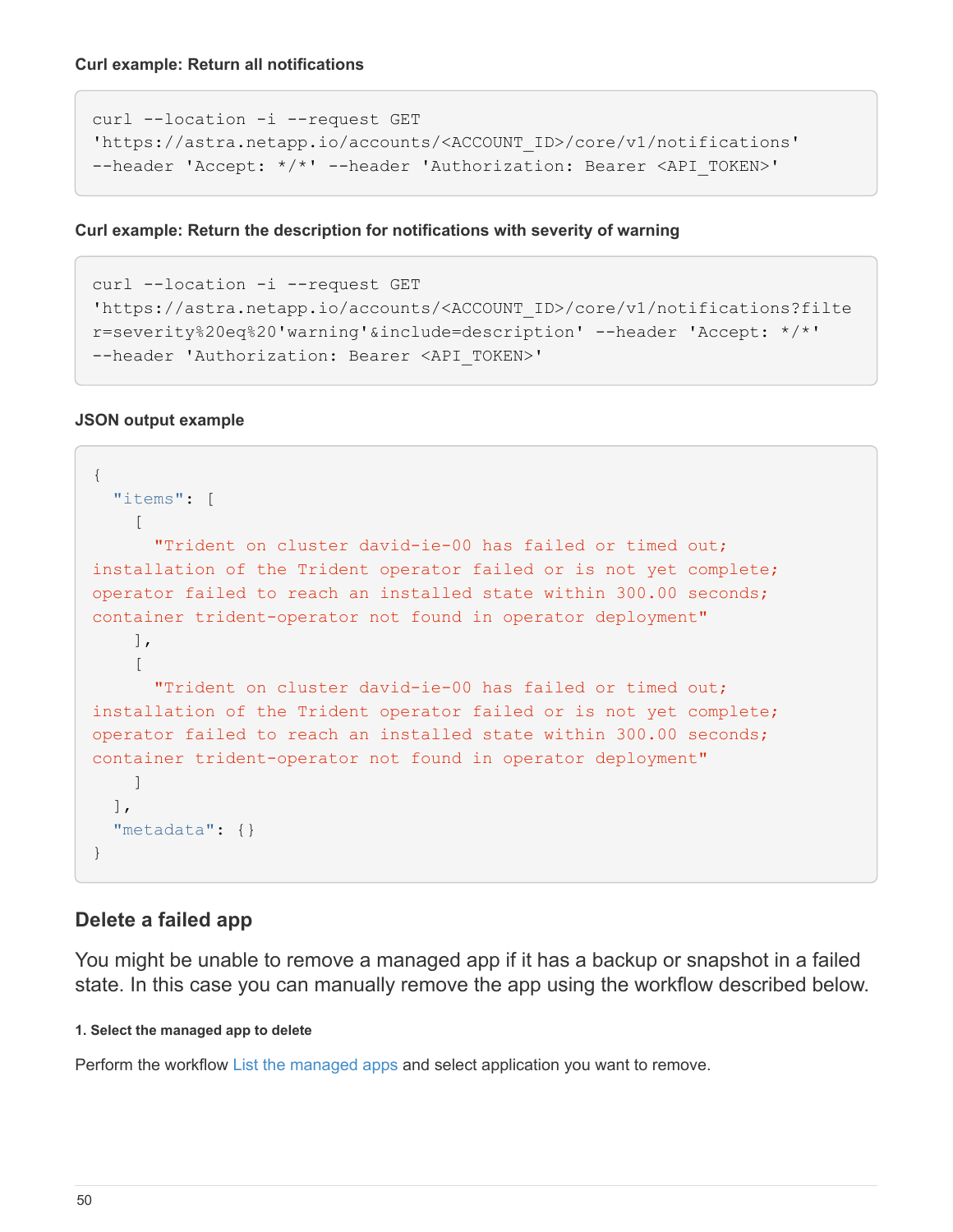#### **2. List the existing backups for the app**

Perform the workflow [List the backups.](#page-41-0)

#### **3. Delete all the backups**

Delete all the app backups by performing the workflow [Delete a backup](#page-45-0) for each backup in the list.

#### **4. List the existing snapshots for the app**

Perform the workflow [List the snapshots](#page-39-1).

#### **5. Delete all the snapshots**

Perform the workflow [Delete a snapshot](#page-44-0) from each snapshot in the list.

#### **6. Remove the application**

Perform the workflow [Unmanage an app](#page-38-0) to remove the application.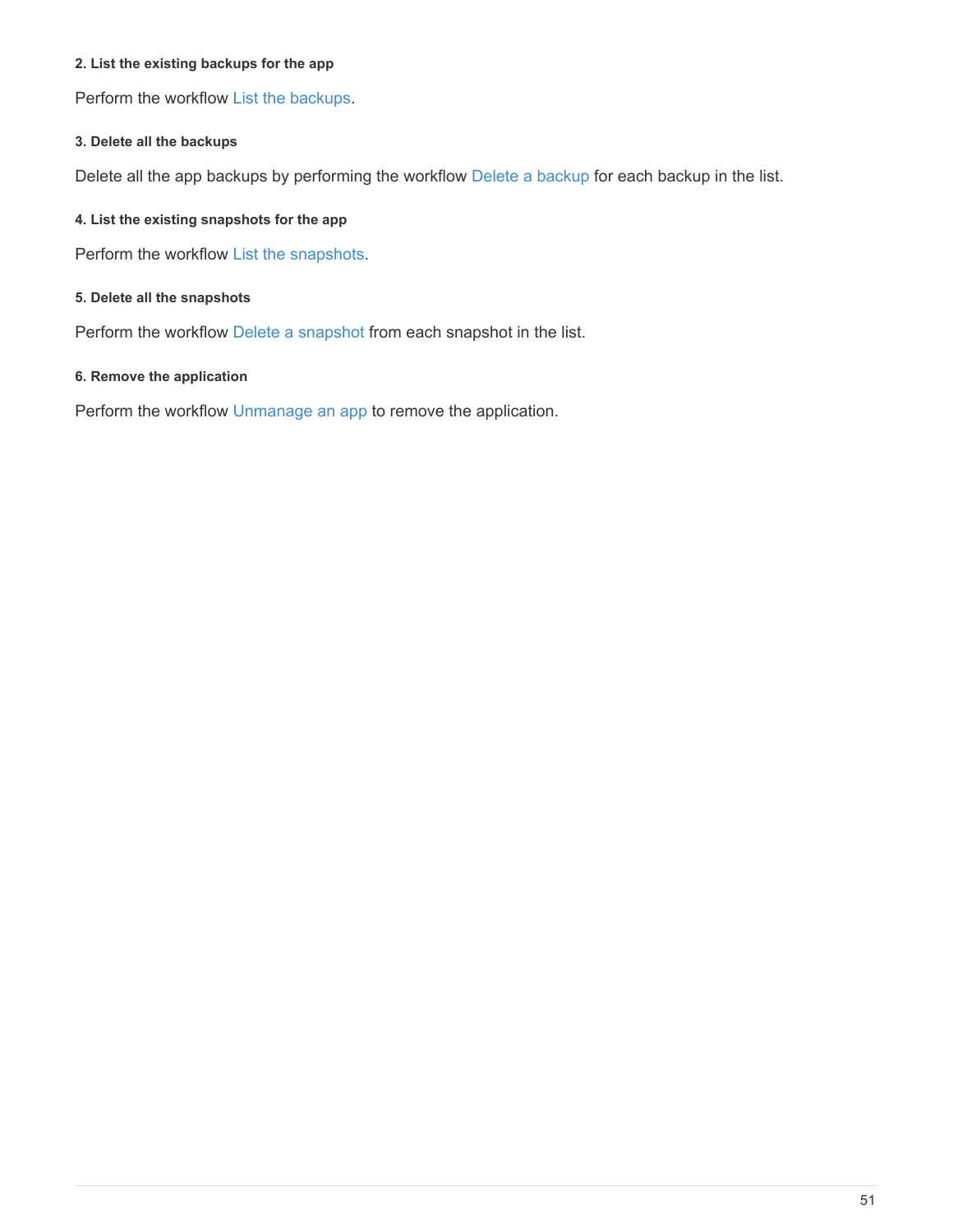# <span id="page-54-0"></span>**Using Python**

## <span id="page-54-1"></span>**NetApp Astra Control Python SDK**

NetApp Astra Control Python SDK is an open source package you can use to automate an Astra Control deployment. The package is also a valuable resource for learning about the Astra Control REST API, perhaps as part of creating your own automation platform.



For simplicity, the NetApp Astra Control Python SDK will be referred to as the **SDK** throughout the remainder this page.

### **Two related software tools**

The SDK includes two different though related tools which operate at different levels of abstraction when accessing the Astra Control REST API.

#### **Astra SDK**

The Astra SDK provides the core platform functionality. It includes a set of Python classes which abstract the underlying REST API calls. The classes support administrative actions on various Astra Control resources, including apps, backups, snapshots, and clusters.

The Astra SDK is one part of the package and is provided in the single astraSDK.py file. You can import this file into your environment and use the classes directly.



The **NetApp Astra Control Python SDK** (or just SDK) is the name of the entire package. The Astra SDK refers to the core Python classes in the single file astraSDK.py.

#### **Toolkit script**

In addition to the Astra SDK file, the  $t \circ \text{right}$  script is also available. This script operates at a higher level of abstraction by providing access to discrete administrative actions defined internally as Python functions. The script imports the Astra SDK and makes calls to the classes as needed.

### **How to access**

You can access the SDK in the following ways.

#### **Python package**

The SDK is available at [Python Package Index](https://pypi.org/) under the name **netapp-astra-toolkits**. The package is assigned a version number and will continue to be updated as needed. You must use the **PiP** package management utility to install the package into your environment.

See [PyPI: NetApp Astra Control Python SDK](https://pypi.org/project/netapp-astra-toolkits/) for more information.

#### **GitHub source code**

The SDK source code is also available at GitHub. The repository includes the following:

• astraSDK.py (Astra SDK with Python classes)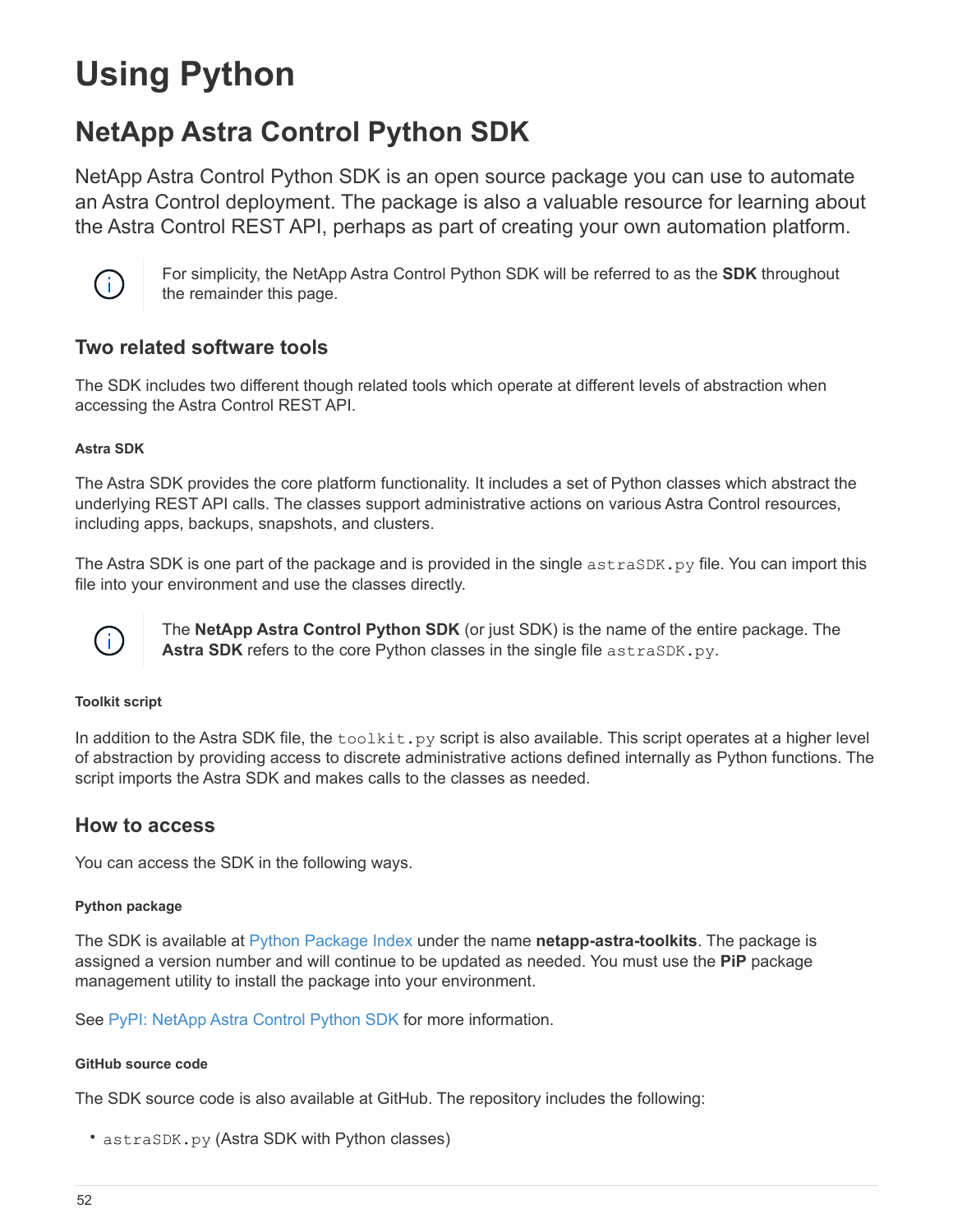- toolkit.py (higher level function-based script)
- Detailed installation requirements and instructions
- Installation scripts
- Additional documentation

You can clone the [GitHub: Netapp/netapp-astra-toolkits](https://github.com/NetApp/netapp-astra-toolkits) repository to your local environment.

### **Installation and basic requirements**

There are several options and requirements to consider as part of installing the package and preparing to use it.

#### **Summary of the installation options**

You can install the SDK in one of the following ways:

- Use Pip to install the package from PyPI into your Python environment
- Clone the Git Hub repository and either:
	- Deploy the package as a Docker container (which includes everything you need)
	- Copy the two core Python files so they are accessible to your Python client code

Refer to the PyPI and GitHub pages for more information.

#### **Requirements for the Astra Control environment**

Whether directly using the Python classes in the Astra SDK or the functions in the  $\text{to}$  olkit.py script, ultimately you'll be accessing the REST API at an Astra Control deployment. Because of this you'll need an Astra account along with an API token. See [Before you begin](#page-9-1) and the other pages in the **Get started** section of this documentation for more information.

#### **Requirements for the NetApp Astra Control Python SDK**

The SDK has several prerequisites related to the local Python environment. For example, you must use Python 3.5 or later. In addition, there are several Python packages that are required. See the GitHub repository page or PyPI package page for more information.

## **Summary of helpful resources**

Here is a summary of the resources you'll need to get started.

- [PyPI: NetApp Astra Control Python SDK](https://pypi.org/project/netapp-astra-toolkits/)
- [GitHub: Netapp/netapp-astra-toolkits](https://github.com/NetApp/netapp-astra-toolkits)

## <span id="page-55-0"></span>**Native Python**

## <span id="page-55-1"></span>**Before you begin**

Python is a popular development language especially for datacenter automation. Before using the native features of Python together with several common packages, you need to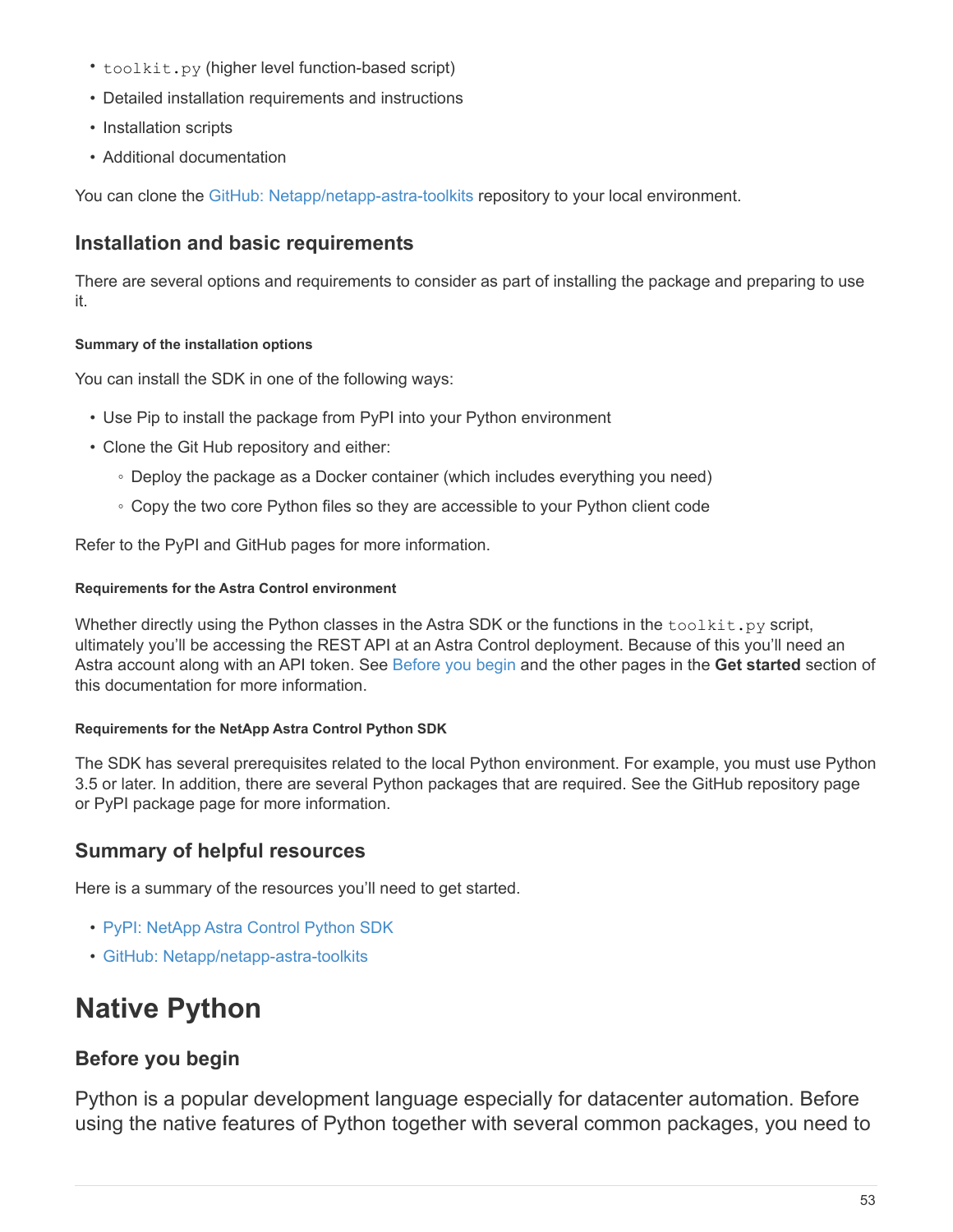prepare the environment and the required input files.



In addition to accessing the Astra Control REST API directly using Python, NetApp also provides a toolkit package which abstracts the API and removes some of the complexities. See [NetApp](#page-54-1) [Astra Control Python SDK](#page-54-1) for more information.

#### **Prepare the environment**

The basic configuration requirements to run the Python scripts are described below.

#### **Python 3**

You need to have the latest version of Python 3 installed.

#### **Additional libraries**

The **Requests** and **urllib3** libraries must be installed. You can use pip or another Python management tool as appropriate for your environment.

#### **Network access**

The workstation where the scripts run must have network access and be able to reach Astra Control. When using Astra Control Service, you must be connected to the internet and be able to connect to the service at <https://astra.netapp.io>.

#### **Identity information**

You need a valid Astra account with the account identifier and API token. See [Get an API token](#page-9-2) for more information.

#### **Create the JSON input files**

The Python scripts rely on configuration information contained in JSON input files. Sample files are provided below.



You need to update the samples as appropriate for your environment.

#### **Identity information**

The following file contains the API token and Astra account. You need to pass this file to Python scripts using the  $-i$  (or  $-i$  dentity) CLI parameter.

```
{
  "api token": "kH4CA uVIa8q9UuPzhJaAHaGlaR7-no901DkkrVjIXk=",
    "account_id": "5131dfdf-03a4-5218-ad4b-fe84442b9786"
}
```
### **List the managed apps**

You can use the following script to list the managed applications for your Astra account.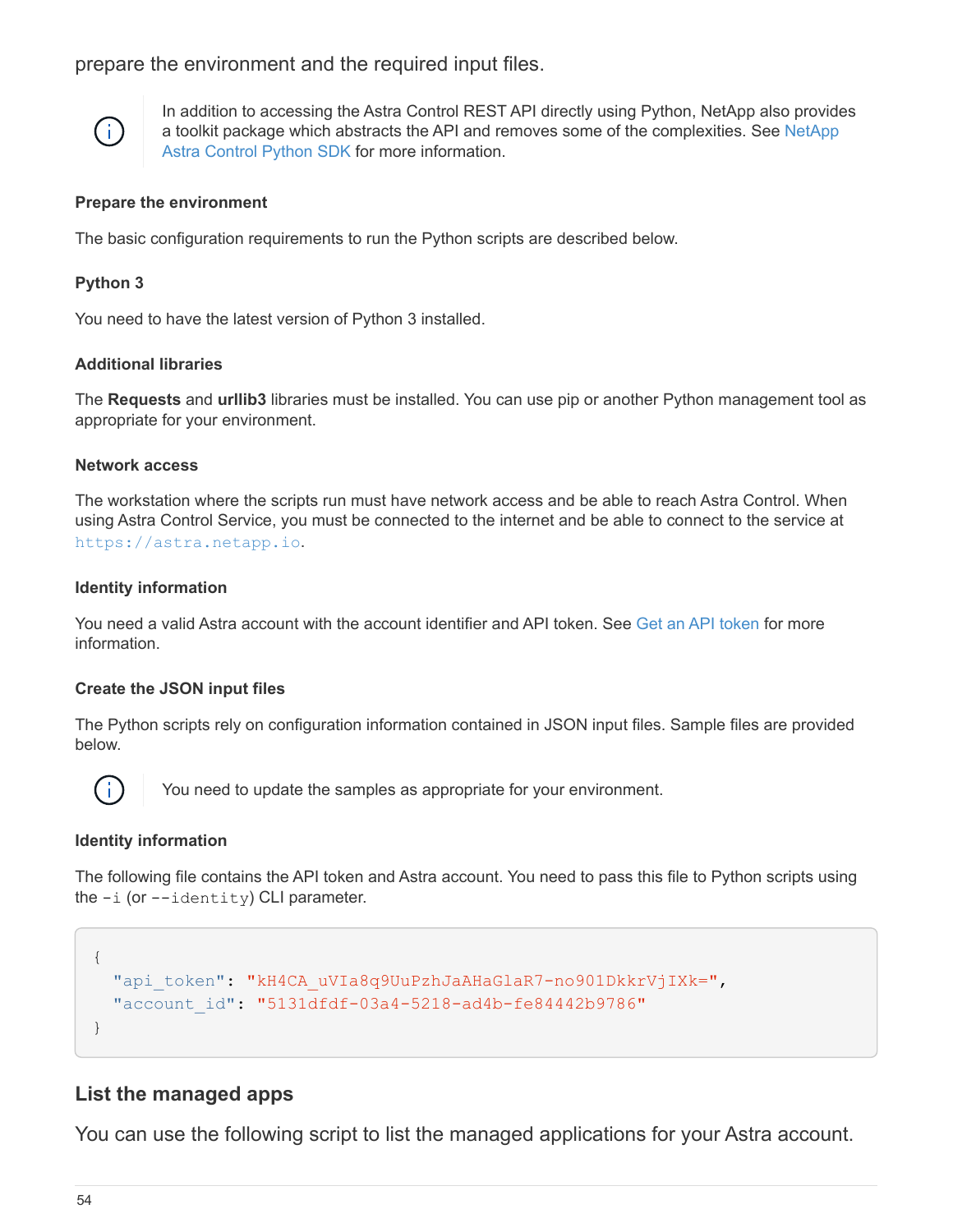

```
  1 #!/usr/bin/env python3
  2
```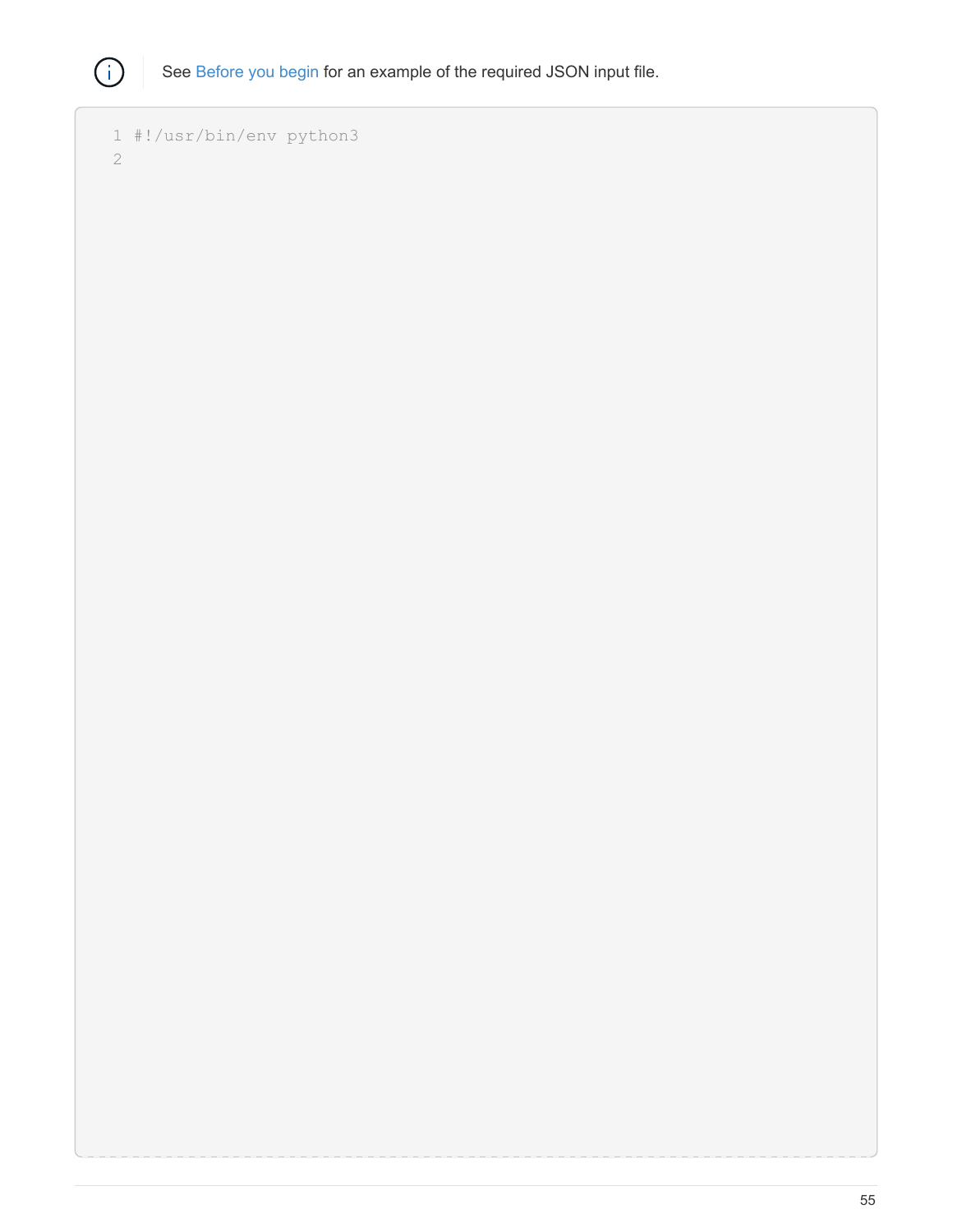```
##------------------------------------------------------------------------
------
    3 #
    4 # Usage: python3 list_man_apps.py -i identity_file.json
    5 #
    6 # (C) Copyright 2021 NetApp, Inc.
    7 #
    8 # This sample code is provided AS IS, with no support or warranties of
    9 # any kind, including but not limited for warranties of
merchantability
  10 # or fitness of any kind, expressed or implied. Permission to use,
  11 # reproduce, modify and create derivatives of the sample code is
granted
  12 # solely for the purpose of researching, designing, developing and
  13 # testing a software application product for use with NetApp products,
  14 # provided that the above copyright notice appears in all copies and
  15 # that the software application product is distributed pursuant to
terms
  16 # no less restrictive than those set forth herein.
  17 #
  18
##------------------------------------------------------------------------
------
  19 
  20 import argparse
  21 import json
  22 import requests
  23 import urllib3
  24 import sys
  25 
  26 # Global variables
 27 api token = ""
 28 account id = "" 29 
  30 def get_managed_apps():
  31 ''' Get and print the list of managed apps '''
  32 
  33 # Global variables
  34 global api_token
  35 global account_id
  36 
  37 # Create an HTTP session
  38 sess1 = requests.Session()
  39 
  40 # Suppress SSL unsigned certificate warning
```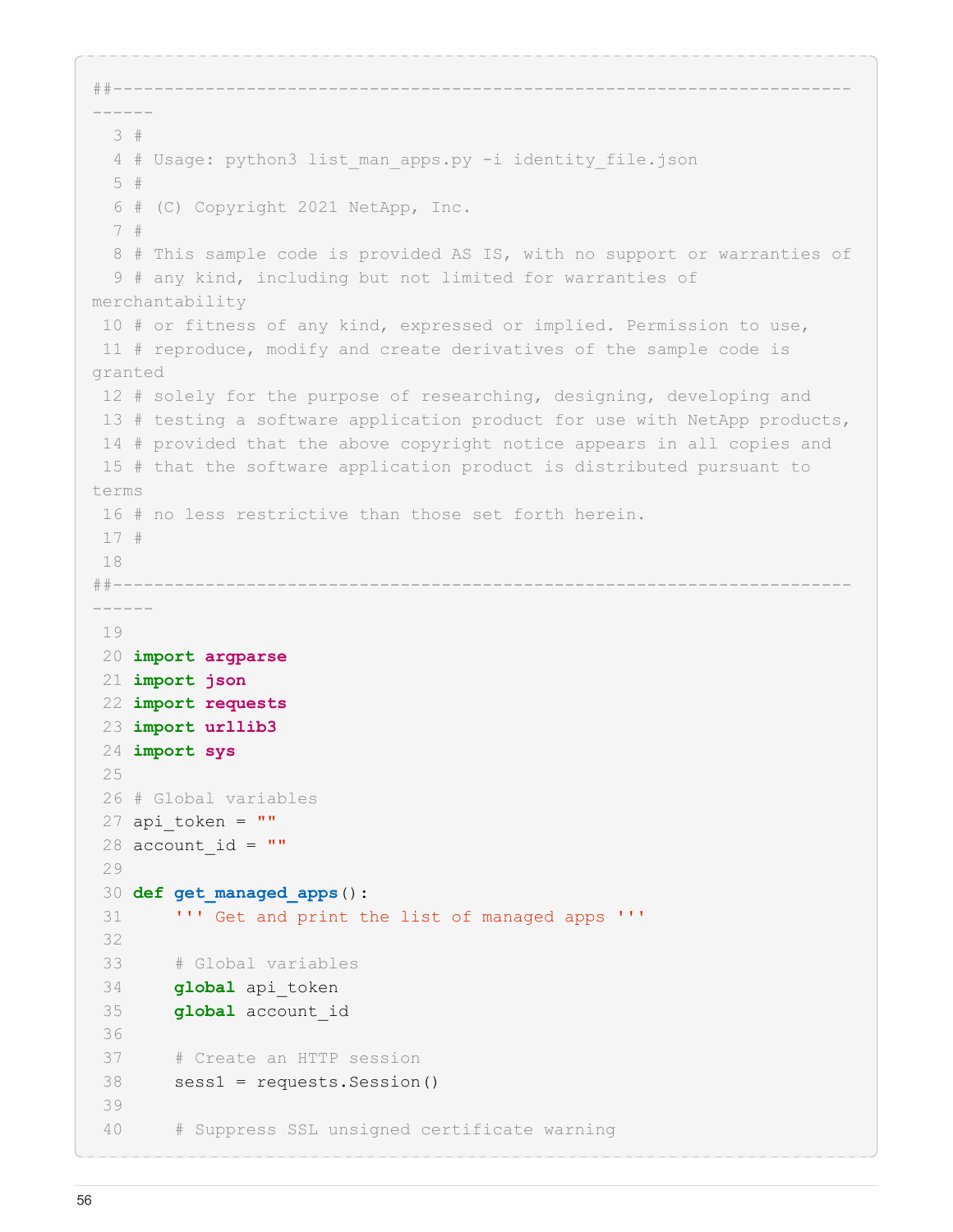```
41 urllib3.disable warnings(urllib3.exceptions.
    InsecureRequestWarning)
 42 
 43 # Create URL
 44 url1 = "https://astra.netapp.io/accounts/" + account_id +
   "/k8s/v1/managedApps"
 45 
 46 # Headers and response output
47 req headers = \{\}48 resp headers = {}
49 resp data = {}{}
 50 
 51 # Prepare the request headers
52 req headers.clear
53 req headers['Authorization'] = "Bearer " + api token
 54 req_headers['Content-Type'] = "application/astra-managedApp+json"
 55 req_headers['Accept'] = "application/astra-managedApp+json"
 56 
 57 # Make the REST call
 58 try:
59 resp1 = sess1.request('get', url1, headers=req_headers,
  allow redirects=True, verify=False)
 60 
 61 except requests.exceptions.ConnectionError:
 62 print("Connection failed")
 63 sys.exit(1)
 64 
 65 # Retrieve the output
 66 http_code = resp1.status_code
 67 resp_headers = resp1.headers
 68 
 69 # Print the list of managed apps
 70 if resp1.ok:
71 resp data = json.loads(resp1.text)
 72 items = resp_data['items']
 73 for i in items:
 74 print(" ")
 75 print("Name: " + i['name'])
 76 print("ID: " + i['id'])
 77 print("State: " + i['state'])
 78 else:
79 print("Failed with HTTP status code: " + str(http code))
 80 
 81 print(" ")
 82 
83 # Close the session
```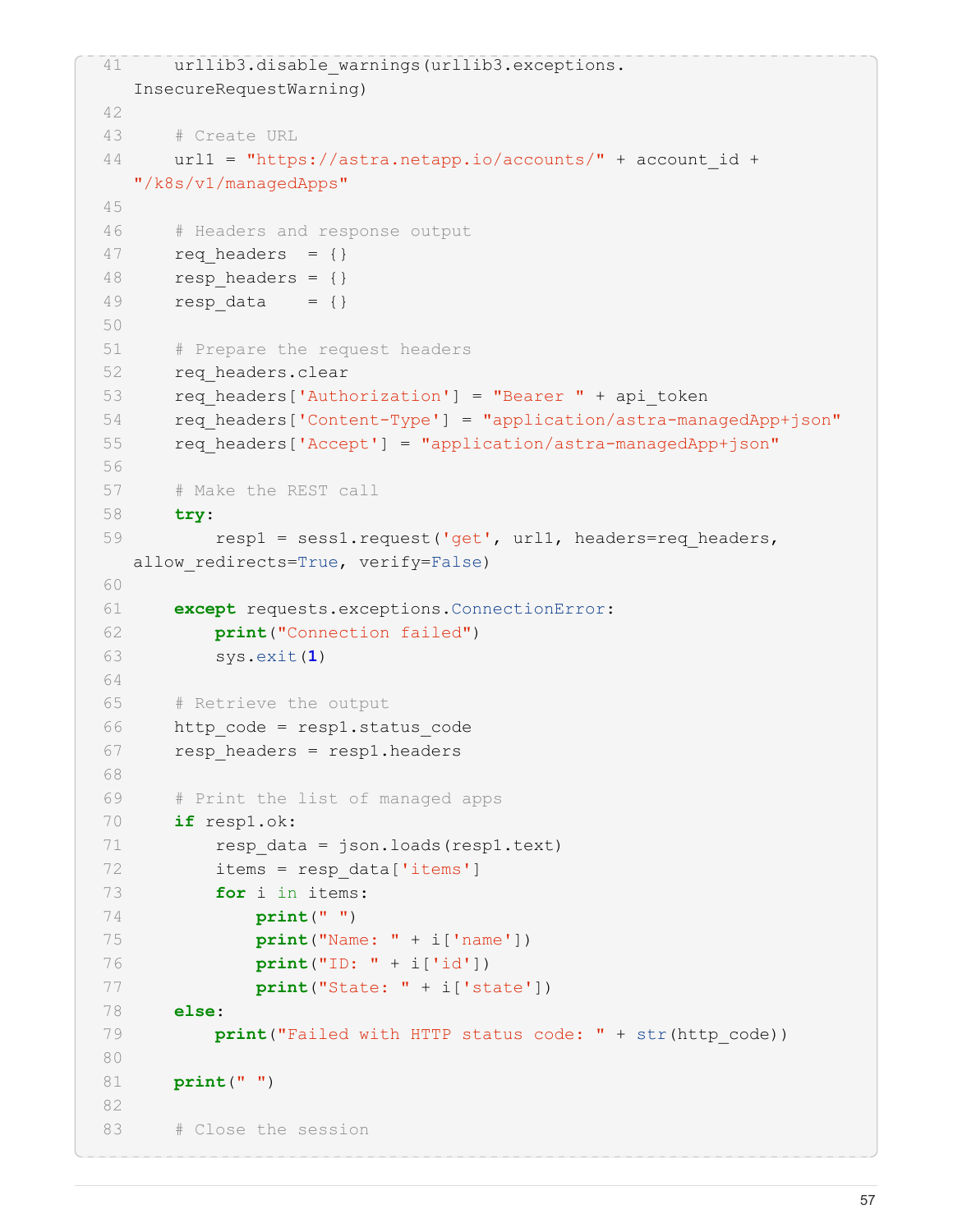```
 84 sess1.close()
  85 
  86 return
  87 
  88 def read_id_file(idf):
 89 ''' Read the identity file and save values '''
  90 
  91 # Global variables
 92 global api token
 93 global account id
  94 
  95 with open(idf) as f:
 96 data = json.load(f)
  97 
 98 api token = data['api token']
99 account id = data['account id']
100 
101 return
102 
103 def main(args):
104 ''' Main top level function '''
105 
106 # Global variables
107 global api_token
108 global account_id
109 
110 # Retrieve name of JSON input file
111 identity file = args.id file
112 
113 # Get token and account
114 read id file(identity file)
115 
116 # Issue REST call
117 get_managed_apps()
118 
119 return
120 
121 def parseArgs():
122 ''' Parse the CLI input parameters '''
123 
124 parser = argparse.ArgumentParser(description='Astra REST API -
  List the managed apps',
125 add help = True)
126 parser.add argument("-i", "--identity", action="store", dest
     ="id_file", default=None,
127 help='(Req) Name of the identity input
```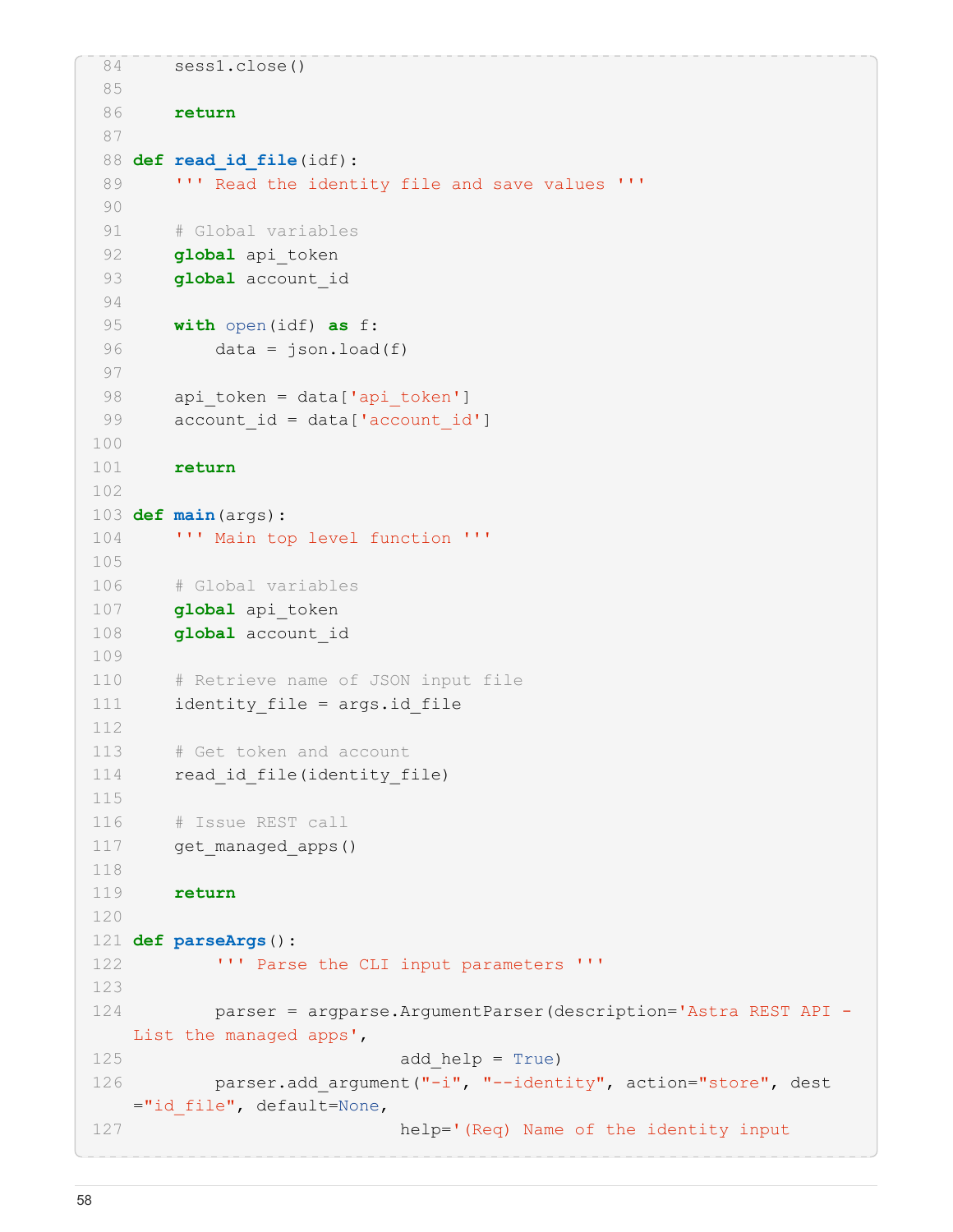```
  file', required=True)
128 
129 return parser.parse_args()
130 
131 if __name__ == '__main__':
132 ''' Begin here '''
133 
134 # Parse input parameters
135 \qquad \qquad \text{args} = \text{parseArgs}()136 
137 # Call main function
138 main(args)
```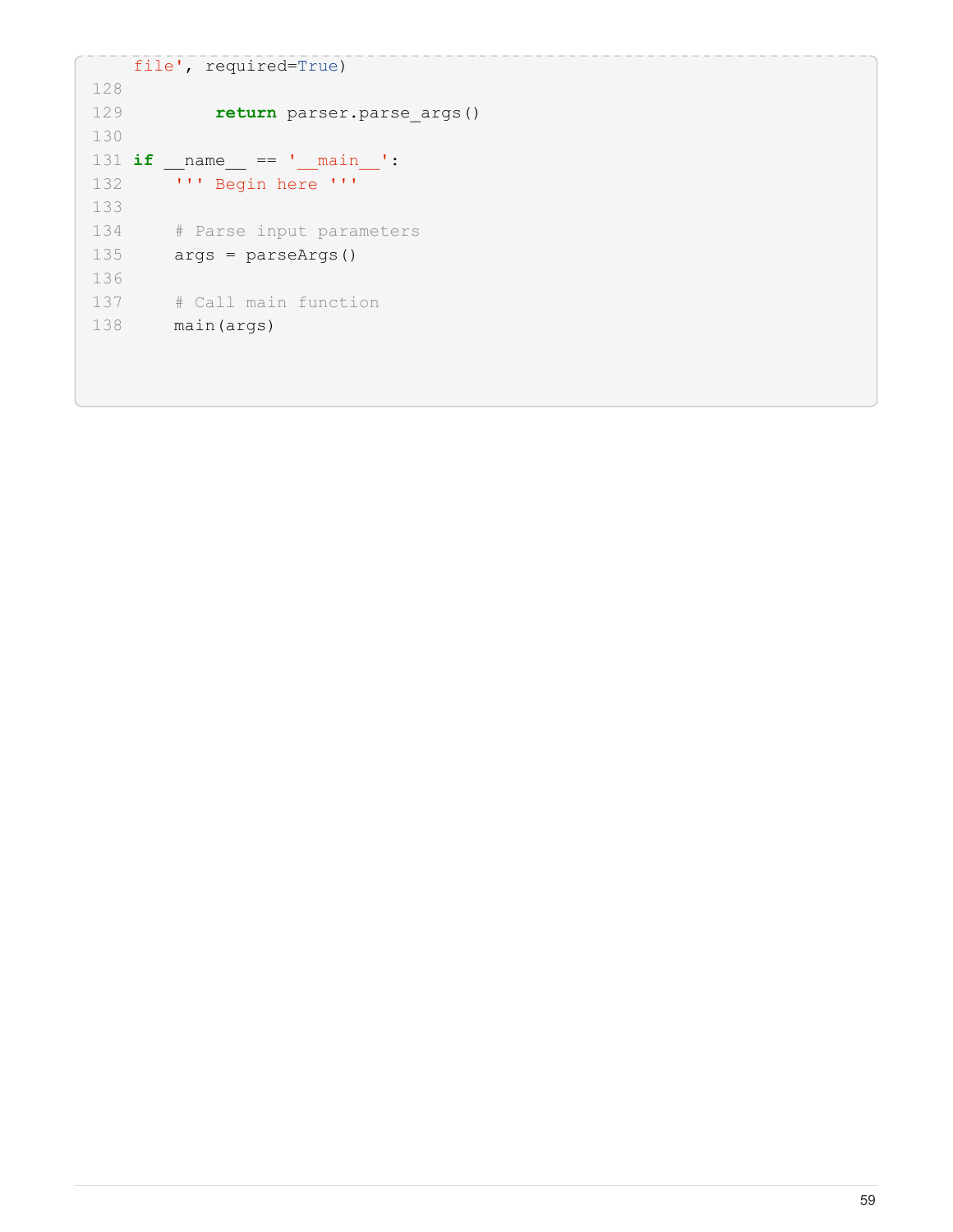# <span id="page-62-0"></span>**API reference**

You can access the details of all the Astra Control REST API calls, including the HTTP methods, input parameters, and responses. This complete reference is helpful when developing automation applications using the REST API.



The REST API reference documentation is currently provided with Astra Control and is available online.

#### **Before you begin**

You need an account for Astra Control Center or Astra Control Service.

#### **Steps**

1. Sign in to Astra using your account credentials.

Access the following site for Astra Control Service: <https://astra.netapp.io>

- 2. Click the figure icon at the top right of the page and select **API access**.
- 3. At the top of the page click the URL displayed under **API Documentation**.
- 4. Provide your account credentials again if prompted.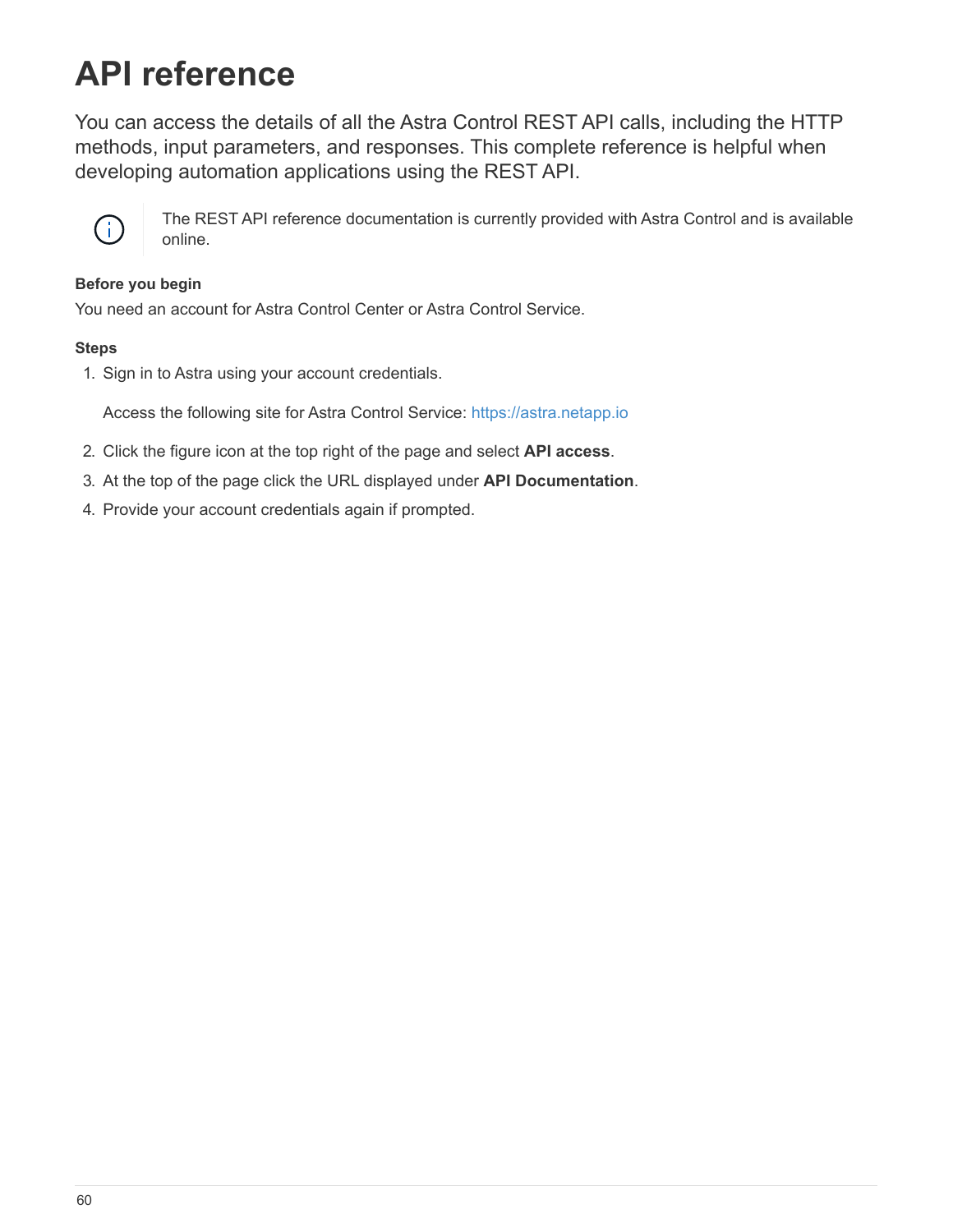# <span id="page-63-0"></span>**Additional resources**

There are additional resources you can access to get help and find more information about NetApp cloud services and support as well as general REST and cloud concepts.

## **Astra**

• [Astra Control Center 21.12 documentation](https://docs.netapp.com/us-en/astra-control-center-2112/)

Documentation for the 21.12 release of the Astra Control Center software deployed on the customer premises.

• [Astra Control Service documentation](https://docs.netapp.com/us-en/astra-control-service/)

Documentation for the current release of the Astra Control Service software available in the public cloud.

• [Astra Data Store documentation](https://docs.netapp.com/us-en/astra-data-store/)

Documentation for the current release of the Astra Data Store software deployed on the customer premises.

• [Astra Trident documentation](https://docs.netapp.com/us-en/trident/)

Documentation for the current release of the Astra Trident software, an open source storage orchestrator maintained by NetApp.

• [Astra family documentation](https://docs.netapp.com/us-en/astra-family/)

Central location for accessing all the Astra documentation for both on-premises and public cloud deployments.

## **NetApp cloud resources**

• [NetApp Cloud Solutions](https://cloud.netapp.com/)

Central site for the NetApp cloud solutions.

• [NetApp Cloud Central console](https://services.cloud.netapp.com/redirect-to-login?startOnSignup=false)

NetApp Cloud Central service console with sign in.

• [NetApp Support](https://mysupport.netapp.com/)

Access troubleshooting tools, documentation, and technical support assistance.

## **REST concepts and cloud technology**

• PhD [dissertation](https://www.ics.uci.edu/~fielding/pubs/dissertation/top.htm) by Roy Fielding

This publication introduced and established the REST application development model.

• [Auth0](https://auth0.com/)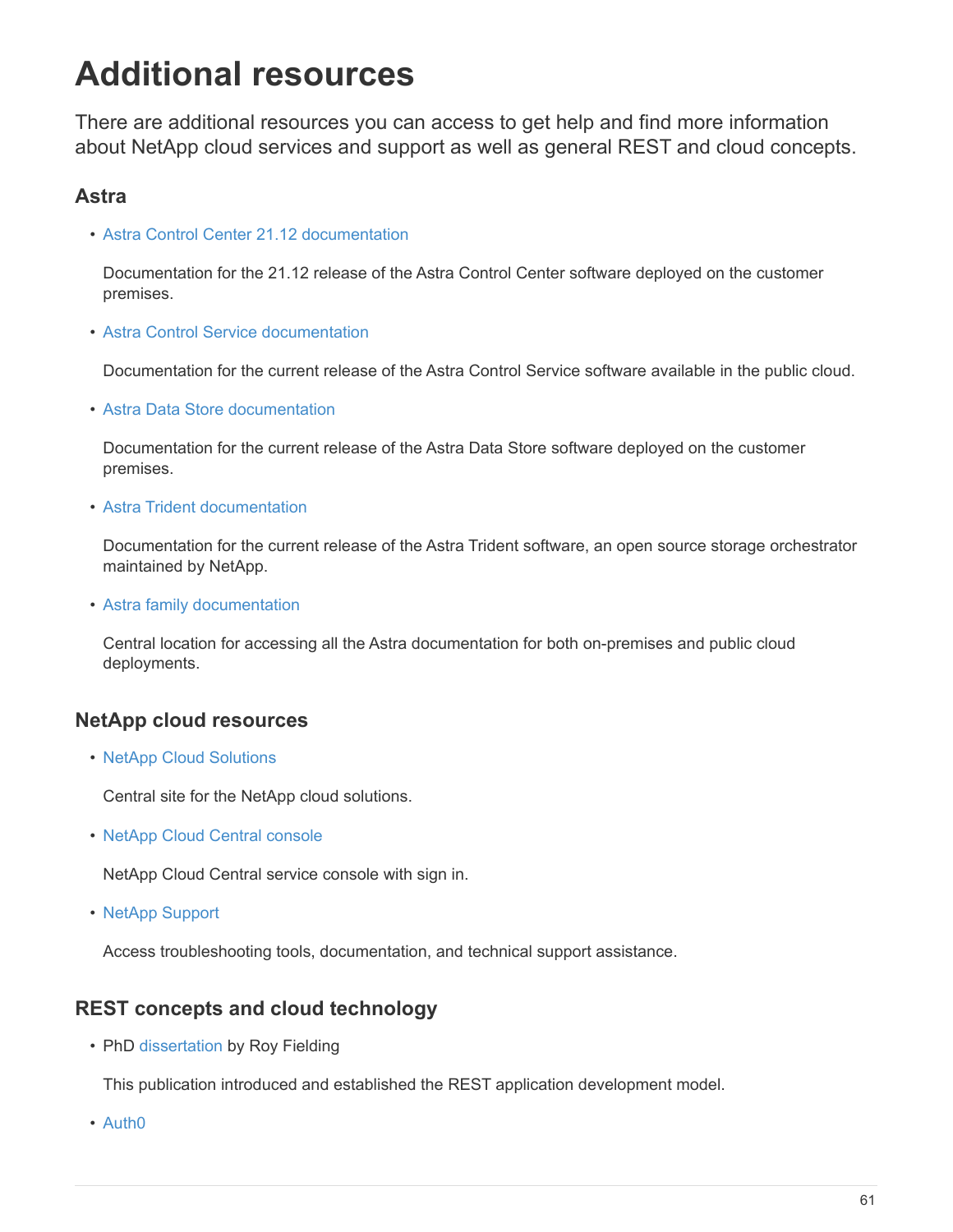This is the authentication and authorization platform service used by the Astra service for web access.

#### • [RFC editor](https://www.rfc-editor.org/)

Authoritative source for web and Internet standards maintained as a collection of uniquely numbered RFC documents.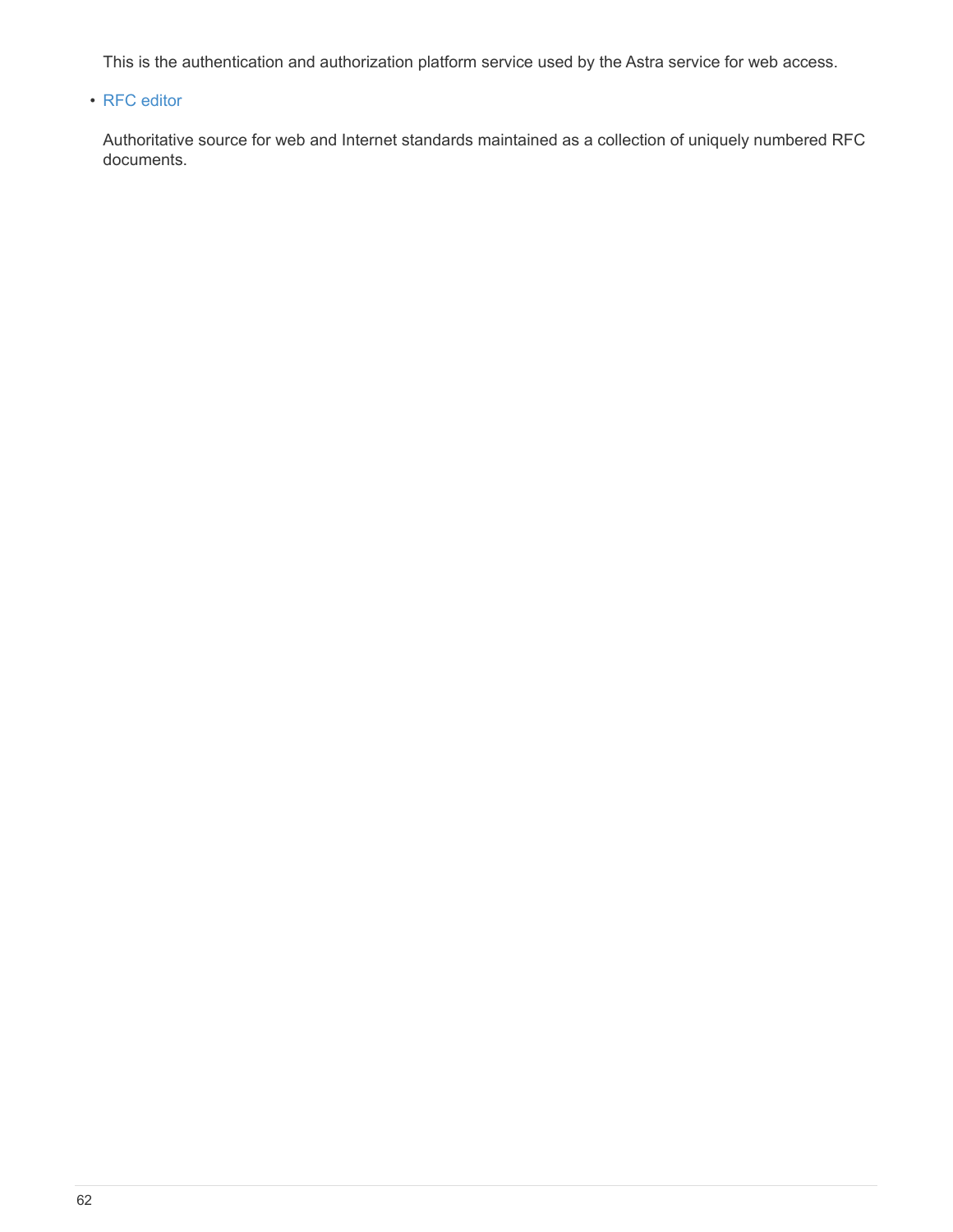# <span id="page-65-0"></span>**Earlier versions of Astra Control Automation documentation**

You can access the automation documentation for previous Astra Control releases at the links below.

• [Astra Control Automation 21.08 documentation](https://docs.netapp.com/us-en/astra-automation-2108/)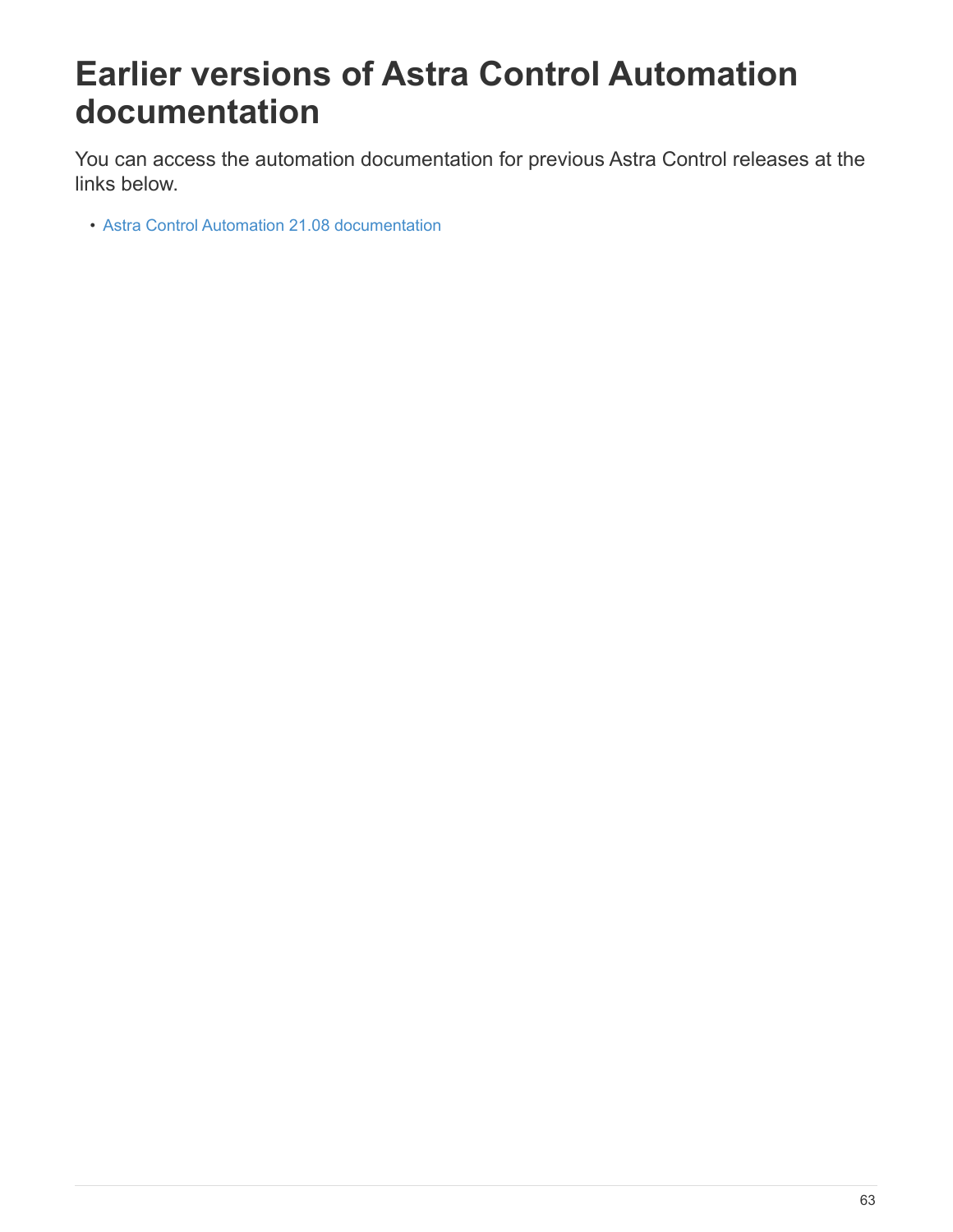# <span id="page-66-0"></span>**Legal notices**

Legal notices provide access to copyright statements, trademarks, patents, and more.

# <span id="page-66-1"></span>**Copyright**

<http://www.netapp.com/us/legal/copyright.aspx>

## <span id="page-66-2"></span>**Trademarks**

NETAPP, the NETAPP logo, and the marks listed on the NetApp Trademarks page are trademarks of NetApp, Inc. Other company and product names may be trademarks of their respective owners.

<http://www.netapp.com/us/legal/netapptmlist.aspx>

## <span id="page-66-3"></span>**Patents**

A current list of NetApp owned patents can be found at:

<https://www.netapp.com/us/media/patents-page.pdf>

## <span id="page-66-4"></span>**Privacy policy**

<https://www.netapp.com/us/legal/privacypolicy/index.aspx>

## <span id="page-66-5"></span>**Astra Control API license**

<https://docs.netapp.com/us-en/astra-automation/media/astra-api-license.pdf>